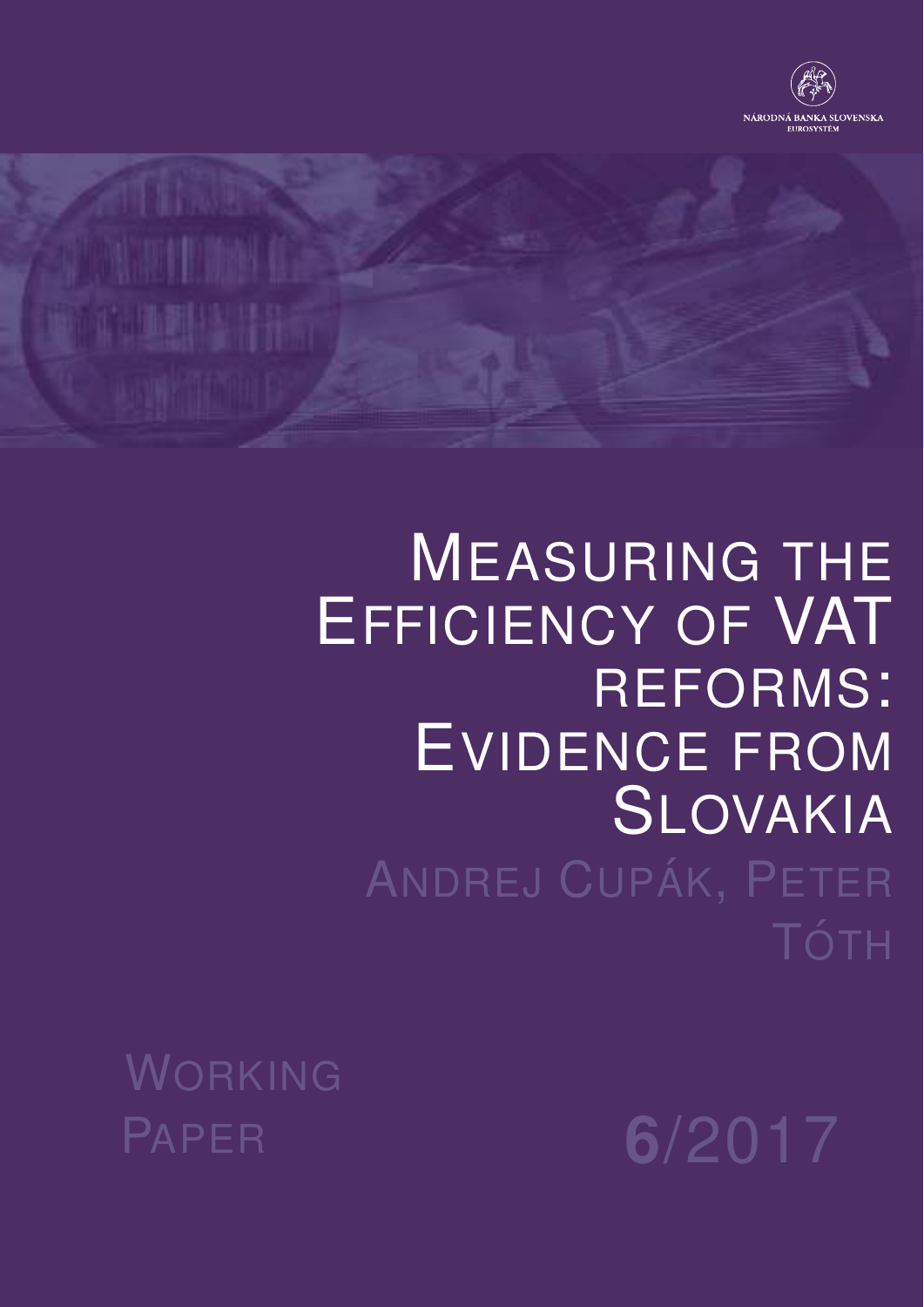

© National Bank of Slovakia www.nbs.sk Imricha Karvaša 1 813 25 Bratislva

research@nbs.sk

September 2017

ISSN 1337-5830

The views expressed in this paper do not necessarily reflect the views of the National Bank of Slovakia or the Eurosystem.

All rights reserved.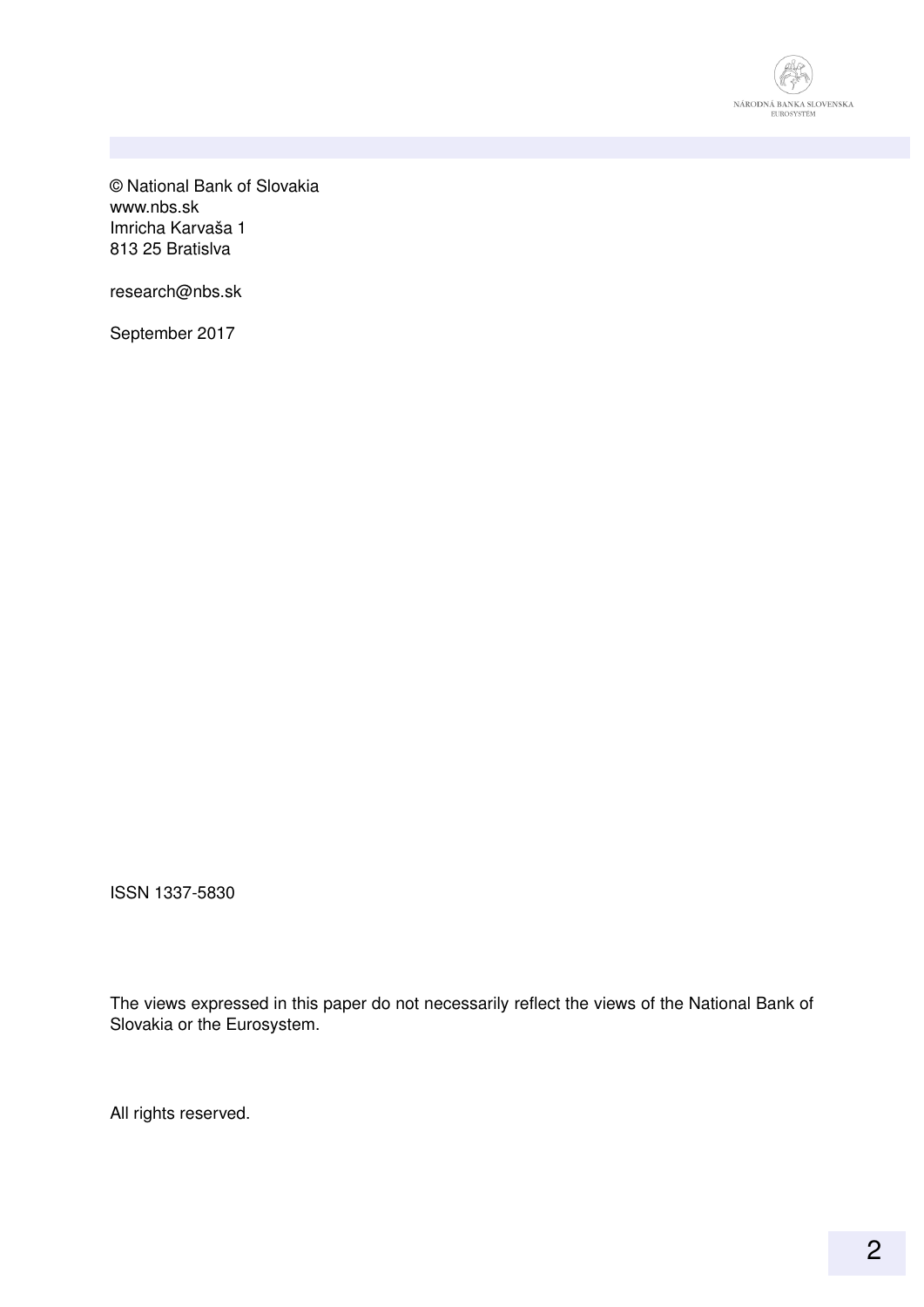

#### Measuring the Efficiency of VAT reforms: Evidence from Slovakia<sup>[1](#page-2-0)</sup>

Working paper NBS

Andrej Cupák, Peter Tóth<sup>[2](#page-2-1)</sup>

#### Abstract

We estimate a demand system to simulate the welfare and fiscal impacts of the recent value added tax (VAT) cut on selected foods in Slovakia. We evaluate the efficiency of the tax cut vis-à-vis its hypothetical alternatives using the ratio of the welfare and fiscal impacts. Based on our findings, tax cuts tend to be more efficient if demand for a good is price-elastic or if the good has several complements. The results also indicate that cherry-picking from food sub-categories could have improved the efficiency of the recent tax change. Further, we found potential revenue-neutral welfare-improving tax schemes, namely, a reduced rate on foods financed by an increased rate on non-foods improves welfare in case of most food types. The paper contributes to the literature by demonstrating that standard approximate efficiency indicators of VAT reforms are biased compared with simulation-based results for any plausible degree of a tax change.

JEL classification: D12; E21; H21; I31.

Key words: Consumer behavior; Demand system; QUAIDS; Value added tax; Tax reform; Efficiency; Optimal taxation; Slovakia.

Downloadable at http://www.nbs.sk/en/publications-issued-by-the-nbs/research-publications

<span id="page-2-0"></span><sup>&</sup>lt;sup>1</sup>We thank the Slovak Statistical Office for granting access to the Household Budget Survey data. For helpful comments, we are grateful to Pavel Gertler, Marian Rizov, Matúš Senaj, Martin Šuster as well as to participants at the National Bank of Slovakia research seminars and audience at the Joint Annual Meeting of the Slovak Economic Association and the Austrian Economic Association.

<span id="page-2-1"></span><sup>&</sup>lt;sup>2</sup> Andrej Cupák, National Bank of Slovakia (andrej.cupak@nbs.sk); Peter Tóth, National Bank of Slovakia (peter.toth@nbs.sk).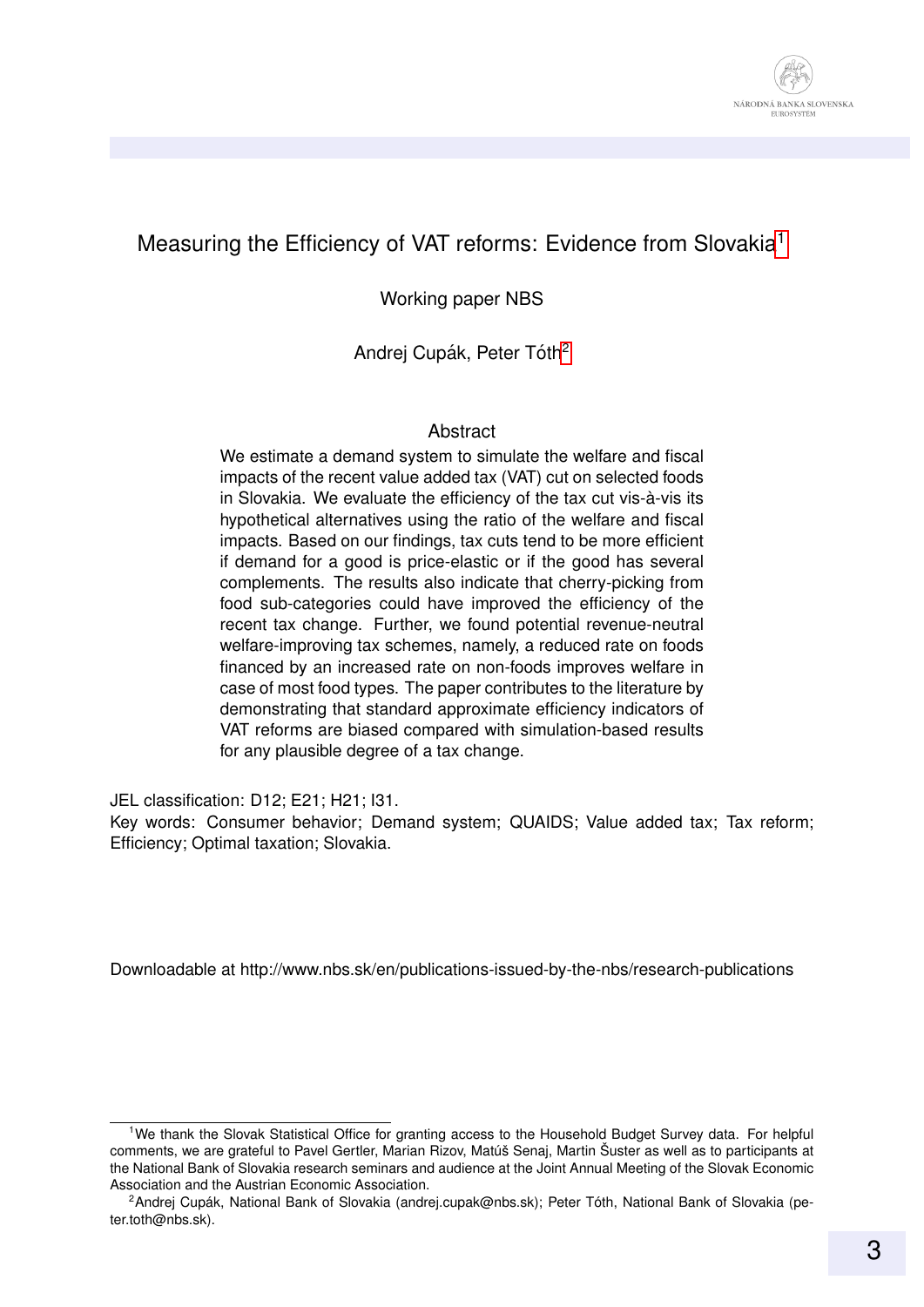### **NON-TECHNICAL SUMMARY**

Using Slovak household-level data, we estimate a demand model for eight groups of food products and a non-food consumption aggregate. The structure of the model is motivated by the recent VAT change in Slovakia in 2016. This new policy reduced the standard rate of 20% to 10% for selected foods, including bread, milk, butter and unprocessed meat. The government's aim was to subsidize the consumption of basic foods and to support domestic food production.

We simulate demand responses to the VAT cut by using the estimated model. This allows us to quantify the impact of the VAT cut on consumer welfare and fiscal revenues at the household level. Next, we apply the ratio of the welfare and fiscal effects as an efficiency indicator. This reflects the amount of welfare gained for a unit of fiscal revenues sacrificed by the government, which we call marginal welfare gain (MWG). Apart from the actual VAT change, we also examine the efficiency of hypothetical tax cuts for each consumption bundle in our model. We find that the efficiency of a tax cut is higher if demand for a good is price-elastic or if the good has several complements in the consumption basket. The above exercise demonstrates that cherry-picking from food sub-categories could have improved the efficiency of the Slovak VAT cut.

As our main contribution to the literature, we use simulated rather than approximate measures of the welfare and fiscal impacts. To the best of our knowledge, the former approach has not been applied in the context of efficiency evaluations of indirect tax reforms. In this work, we prove that the standard approximate measures lead to a biased efficiency ranking of alternative policies. The bias can be attributed to the fact that demand responses, e.g. substitution effects, are ignored by the approximate welfare impact, whereas the approximate fiscal impact is based on price elasticities to predict demand responses. The latter measure, however, can be imprecise in case of the non-linearity of the model and non-incremental changes in taxes.

Ranking goods based on the efficiency of potential tax changes relates to theories of optimal indirect taxation. According to the literature, estimating the optimal VAT scheme is not feasible. Instead, it would be better to look for revenue-neutral tax reforms that improve welfare vis-a-vis ` the status quo. This could be achieved by cutting the VAT on goods associated with a high MWG while simultaneously increasing the VAT on goods with a low MWG. The above approach could gradually lead to the realization of an optimal VAT scheme at no fiscal costs. We contribute to this field with evidence of potential revenue-neutral welfare-improving tax reforms in the case of Slovakia. However, we also find that revenue-neutral welfare impacts are fairly small, reaching at most 1.5% of the average household's total consumption expenditures.

The hypothetical revenue-neutral tax reforms we studied depart from the homogenous VAT scheme by introducing a reduced rate on selected foods and an increased rate on non-food. We also find that welfare improvements are feasible for most food bundles in our model. This result is in line with the predictions of the previously constructed efficiency ranking. Specifically, welfare improvements are attainable only for those kinds of foods, that have a higher MWG than the financing bundle of non-foods. Furthermore, we also find that fiscally neutral welfare improvements can be achieved in case of a reduced rate on all foods, but not for the basic ones subsidized by the recent VAT cut in Slovakia.

Overall, we can conclude that using a demand model to rank commodities according to their MWGs can be helpful for countries that aim to design efficient VAT reforms. In particular, such a ranking can provide guidance for cherry-picking among closely related products that are considered in an indirect tax reform. Moreover, the ranking can provide guidance for identifying revenue-neutral welfare-improving tax reforms.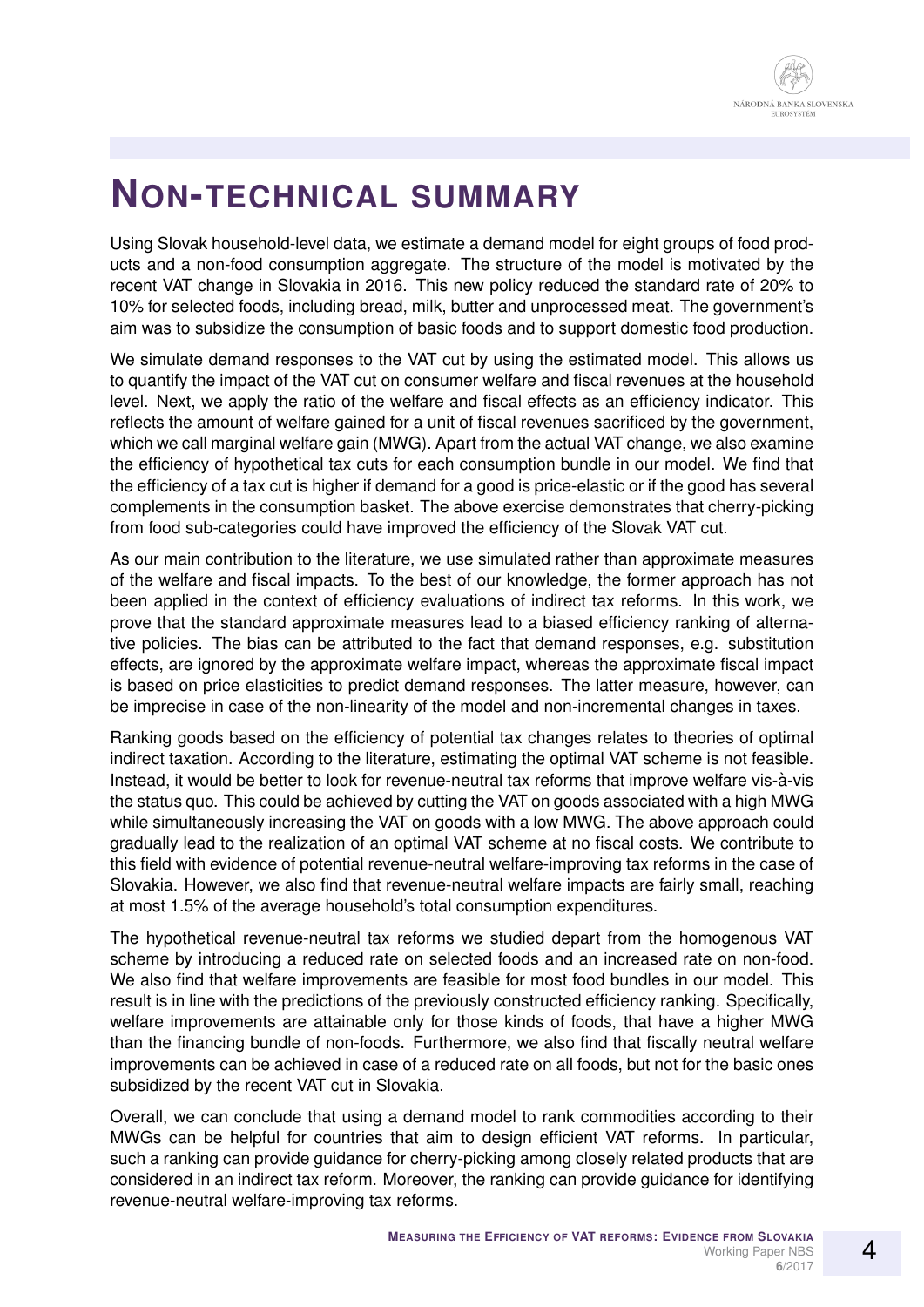# **1. INTRODUCTION**

Consumption taxes not only represent a significant source of tax revenues in developed countries, they also typically have the highest share compared with other types of taxes. Their share averages around one third in the Organization for Economic Co-operation and Development (OECD) countries, slightly dominating the second largest source, namely, personal income taxes [\(Decoster et al., 2010\)](#page-22-0).

The optimal tax structure has been extensively discussed in the literature, specifically from the equity and efficiency perspectives. Several papers addressed the choice between direct versus indirect taxes. $3$  On the one hand, [Atkinson and Stiglitz](#page-21-0) [\(1976\)](#page-21-0) conclude that (progressive) income taxes are effective and sufficient tools for pursuing equity and efficiency goals, thus rendering indirect taxes unnecessary. On the other hand, a typical argument in favor of consumption taxes suggests taxing negative externalities, such as alcohol, tobacco, unhealthy food, or pollution. Moreover, taxing consumption can be viewed as equivalent to taxing leisure, which is less distortive for production than taxing labor or income (see e.g. [Bosch and van den](#page-21-1) [Noord, 1990\)](#page-21-1).

A related stream of the literature considered the optimal structure of consumption taxes (see [Crawford et al., 2010,](#page-22-1) for a comprehensive overview). Among others, [Atkinson and Stiglitz](#page-21-2) [\(1980\)](#page-21-2) suggest that taxing goods with a price-elastic demand has the greatest impact on changing consumer behavior. Therefore, consumers incur a larger deadweight loss, which in turn, leads to a more severe allocative inefficiency. Given that price elasticities vary across commodities, a differentiated tax scheme that reflects demand characteristics could be more efficient than applying a unified rate.

The above conclusion seems to be in line with the common practice in Europe, as de facto no European Union (EU) country applies a unified VAT scheme.<sup>[4](#page-4-1)</sup> Accordingly, EU countries typically assign a reduced rate to necessities (e.g. food, clothing, housing or health care), services related to culture and education, services of small businesses (e.g. hotels, restaurants and household services) and agricultural inputs.<sup>[5](#page-4-2)</sup> Meanwhile, from a global perspective, developed countries are more likely to apply a differentiated indirect tax scheme compared with less developed ones. $6$  The above tendency may be related to the higher administrative costs of maintaining a differentiated consumption tax scheme and to the lack of effective policy recommendations based on research results in less developed countries.

Estimating the optimal structure of consumption taxes is generally not plausible in practice. Hence, [Ahmad and Stern](#page-21-3) [\(1984\)](#page-21-3) directed the academic discussion toward marginal tax reforms, $<sup>7</sup>$  $<sup>7</sup>$  $<sup>7</sup>$  with the aim of identifying incremental changes in a tax system that are welfare-</sup> improving and have a neutral effect on fiscal revenues. Such findings could indicate efficient directions of changes in the prevailing tax system. For this purpose, there is a need to initially rank goods based on the welfare loss due to an extra unit of tax revenues raised from them. The ranking then provides guidance for cutting the tax rate on a socially costly good and neutralizing

<span id="page-4-1"></span><span id="page-4-0"></span><sup>&</sup>lt;sup>3</sup>The seminal contributions to this discussion came from [Ramsey](#page-23-0) [\(1927\)](#page-23-0) and [Diamond and Mirrlees](#page-22-2) [\(1971a](#page-22-2)[,b\)](#page-22-3).

<sup>4</sup>Perhaps Denmark's VAT scheme is the closest to a homogenous one. According to the European Commission, Denmark applies a zero rate to a small share of consumption, i.e., "sales of newspapers normally published at a rate of more than one issue per month" and a standard rate of 25% is levied from the rest of consumption.

<span id="page-4-3"></span><span id="page-4-2"></span><sup>5</sup>Source: European Commission.

<sup>&</sup>lt;sup>6</sup>Based on our calculations using the Global Indirect Tax Rates database of Deloitte Touche Tohmatsu Ltd., only about 12% of high-income countries have a homogenous tax scheme, as opposed to low-income countries, where the same share reaches 48%.

<span id="page-4-4"></span> $7$ For a survey of the more recent literature on marginal tax reforms see [Santoro](#page-23-1) [\(2007\)](#page-23-1).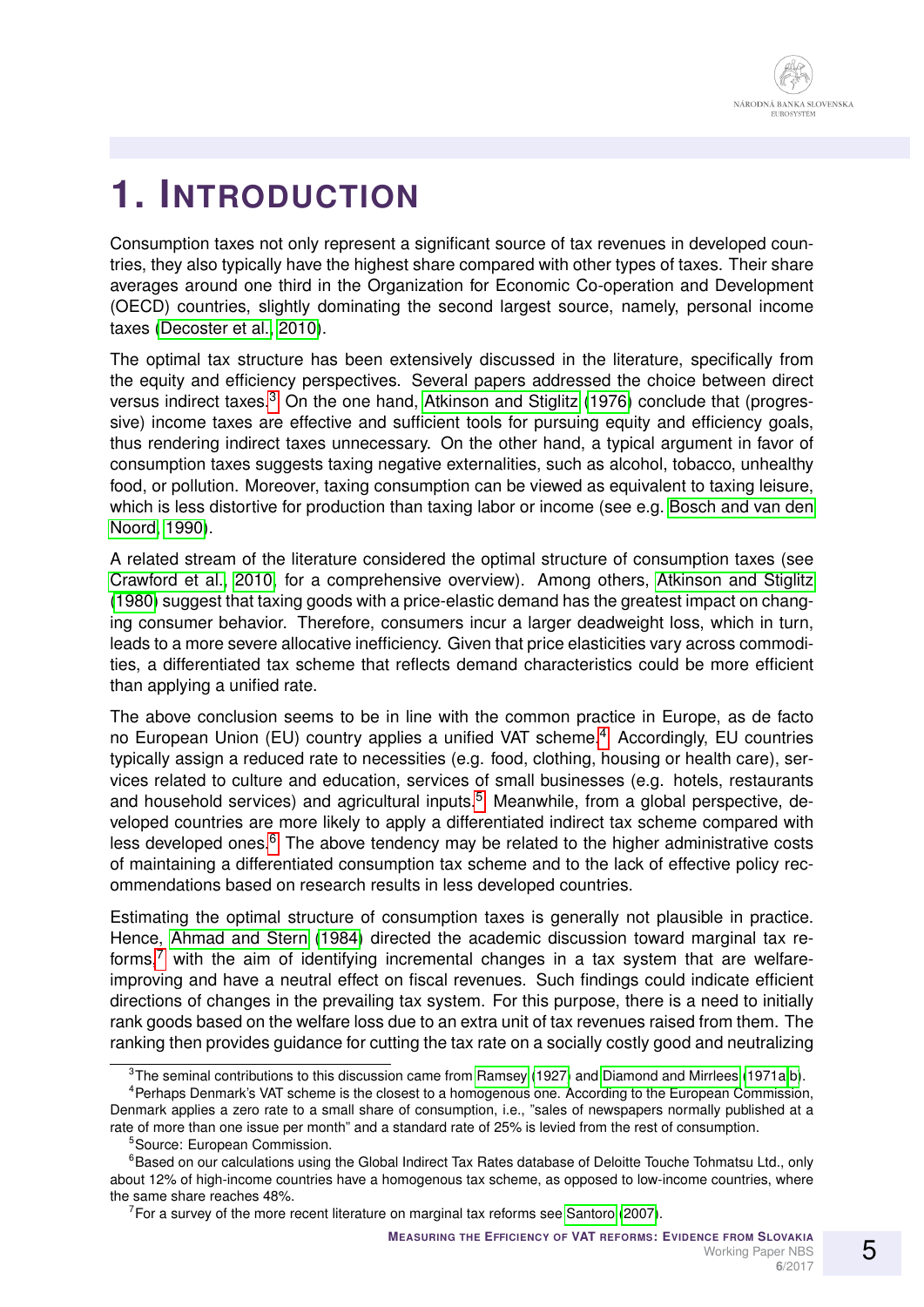the revenue loss by a tax increase on a less costly taxed good.

The efficiency ranking of goods based on the work of [Ahmad and Stern](#page-21-3) [\(1984\)](#page-21-3) requires detailed household-level consumption data, which can then be used to estimate the price elasticities of demand for the goods being considered. The elasticities are typically obtained by fitting a demand system. Most applications estimate the Almost Ideal Demand System (AIDS) of [Deaton and Muellbauer](#page-22-4) [\(1980\)](#page-22-4), or its quadratic extension (QUAIDS) introduced by [Banks et al.](#page-21-4) [\(1997\)](#page-21-4). A non-exhaustive list of applications following [Ahmad and Stern](#page-21-3) [\(1984\)](#page-21-3) includes [Cragg](#page-21-5) [\(1991\)](#page-21-5) for Canada, [Decoster and Schokkaert](#page-22-5) [\(1989,](#page-22-5) [1990\)](#page-22-6) for Belgium, [Kaiser and Spahn](#page-23-2) [\(1989\)](#page-23-2) for Germany, [Kaplanoglou and Newbery](#page-23-3) [\(2003\)](#page-23-3) for Greece, [Madden](#page-23-4) [\(1995,](#page-23-4) [1996\)](#page-23-5) and [Savage](#page-23-6) [\(2016\)](#page-23-6) for Ireland, [Urakawa and Oshio](#page-24-0) [\(2010\)](#page-24-0) for Japan and South Korea, and Urzúa [\(2005\)](#page-24-1) for Mexico.

We contribute to the above literature by proposing an improved estimation of the efficiency ranking. The existing papers rely on first-order approximations of the welfare impact and use price elasticities to estimate the fiscal impact. In our work, we show that the efficiency indicator - as a ratio of the above two proxies - leads to a biased ranking of goods. The bias can be attributed to the fact that the approximate welfare impact ignores demand responses. Therefore welfare impacts estimated from a demand model are preferable (see [Banks et al., 1996\)](#page-21-6). In turn, the bias of the approximate fiscal impact follows from using price elasticities and those may differ from the impacts simulated from a demand model (e.g., the non-linear QUAIDS we use), especially if the tax change is non-incremental. $8$  As an additional contribution, we provide evidence of potential revenue-neutral and welfare-improving VAT changes in Slovakia. However, we find that such welfare impacts are rather small.

In the current paper, we use Slovak household-level data and apply a QUAIDS for eight food bundles and a non-food consumption aggregate using. The structure of the model is motivated by the recent VAT change in Slovakia in 2016, which reduced the standard rate of 20% to 10% for selected food products, including bread, milk, butter, and unprocessed meat. The government's aim was to subsidize the consumption of basic foods as well as to support domestic food production.

The rest of the paper is organized as follows. Section 2 is devoted to the theoretical framework. Section 3 describes our dataset. Section 4 deals with estimation issues. Section 5 presents simulation results, and the final section concludes this work.

### **2. THEORETICAL FRAMEWORK**

#### **2.1 THE QUADRATIC ALMOST IDEAL DEMAND SYSTEM**

Similar to our study, recent demand system applications typically follow the Quadratic Almost Ideal Demand System (QUAIDS) introduced by [Banks et al.](#page-21-4) [\(1997\)](#page-21-4).<sup>[9](#page-5-1)</sup> It is the quadratic extension of [Deaton and Muellbauer](#page-22-4) [\(1980\)](#page-22-4)'s Almost Ideal Demand System (AIDS). [Banks et al.](#page-21-4) [\(1997\)](#page-21-4) argue for the inclusion of an additional quadratic log-expenditures term in the budget share equations in order to provide sufficient flexibility for Engel curves. Such an extended

<span id="page-5-0"></span><sup>&</sup>lt;sup>8</sup>See Janský [\(2014\)](#page-22-7) for an application of QUAIDS to simulate the fiscal impacts of a VAT reform in the Czech Republic.

<span id="page-5-1"></span><sup>9</sup>Other common demand systems for modeling the allocation of expenditures, given a fixed budget constraint, include the Linear Expenditure System (LES) [\(Stone, 1954\)](#page-24-2), the Rotterdam model [\(Barten, 1964\)](#page-21-7), or the Indirect Translog System (ITS) [\(Christensen et al., 1975\)](#page-21-8).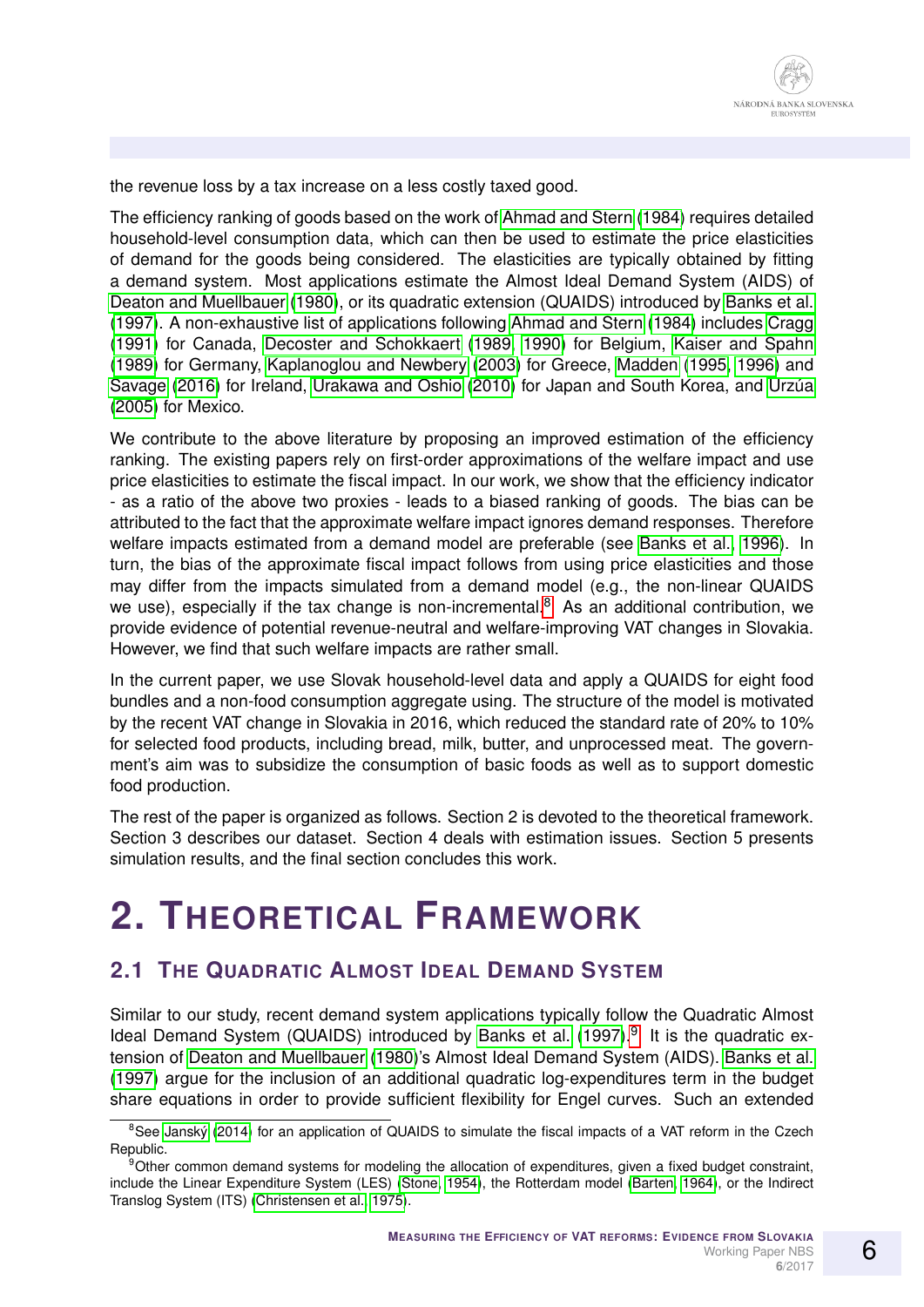functional form is consistent with empirical observations, as it allows a luxury good to become a necessity (or vice versa) as one's income rises. Using the notation of [Banks et al.](#page-21-4) [\(1997\)](#page-21-4), let the preferences of households  $h = 1, ..., H$  follow the indirect utility function given by

$$
\ln V = \left\{ \left[ \frac{\ln m - \ln a(p)}{b(p)} \right]^{-1} + \lambda(p) \right\}^{-1},\tag{1}
$$

where m denotes total nominal expenditures, p is a price vector associated with goods  $i =$  $1, ..., n$ , and  $\ln a(p)$  is a translog aggregator of the prices of n goods and is defined as

$$
\ln a(p) = \alpha_0 + \sum_{i=1}^n \alpha_i \ln p_i + \frac{1}{2} \sum_{i=1}^n \sum_{j=1}^n \gamma_{ij} \ln p_i \ln p_j, \tag{2}
$$

while  $b(p)$  represents the Cobb-Douglas price aggregator

$$
b(p) = \prod_{i=1}^{n} p_i^{\beta_i} \tag{3}
$$

and  $\lambda(p)$  is defined as

$$
\lambda(p) = \sum_{i=1}^{n} \lambda_i \ln p_i,
$$
\n(4)

where  $\sum_i \lambda_i = 0$ . Note that  $\lambda(p)$  drives the quadratic extension of the AIDS model. Hence, it follows that, if  $\lambda(p)=0,$  the indirect utility function can be simplified to  $\frac{\ln m-\ln a(p)}{b(p)}$ , as in AIDS.

The following set of restrictions is imposed in order to keep consistency with microeconomic theory and to reduce the number of parameters to be estimated. The adding-up property of demand systems requires that

$$
\sum_{i=1}^{n} \alpha_i = 1; \sum_{i=1}^{n} \beta_i = 0; \sum_{i=1}^{n} \lambda_i = 1; \sum_{i=1}^{n} \gamma_{ij} = 0.
$$
 (5)

Homogeneity of degree zero in prices and income requires that

$$
\sum_{j=1}^{n} \gamma_{ij} = 0 \quad \forall j,
$$
\n(6)

The symmetry restriction of the Slutsky matrix is given by

$$
\gamma_{ij} = \gamma_{ji}.\tag{7}
$$

By applying Roy's identity to the indirect utility function in Equation (1), one can express a set of  $n$  budget share equations as

$$
w_i = \alpha_i + \sum_{j=1}^n \ln p_j + \beta_i + \ln \left[ \frac{m}{a(p)} \right] + \frac{\lambda_i}{b(p)} \left\{ \ln \left[ \frac{m}{a(p)} \right] \right\}^2, \tag{8}
$$

which can be subsequently estimated by using cross-sectional household expenditures data. Once again, note that in the special case when  $\lambda_i = 0$ , the last (quadratic) term in (8) vanishes and  $w_i$  becomes a linear function of log-real expenditures, as in the AIDS model.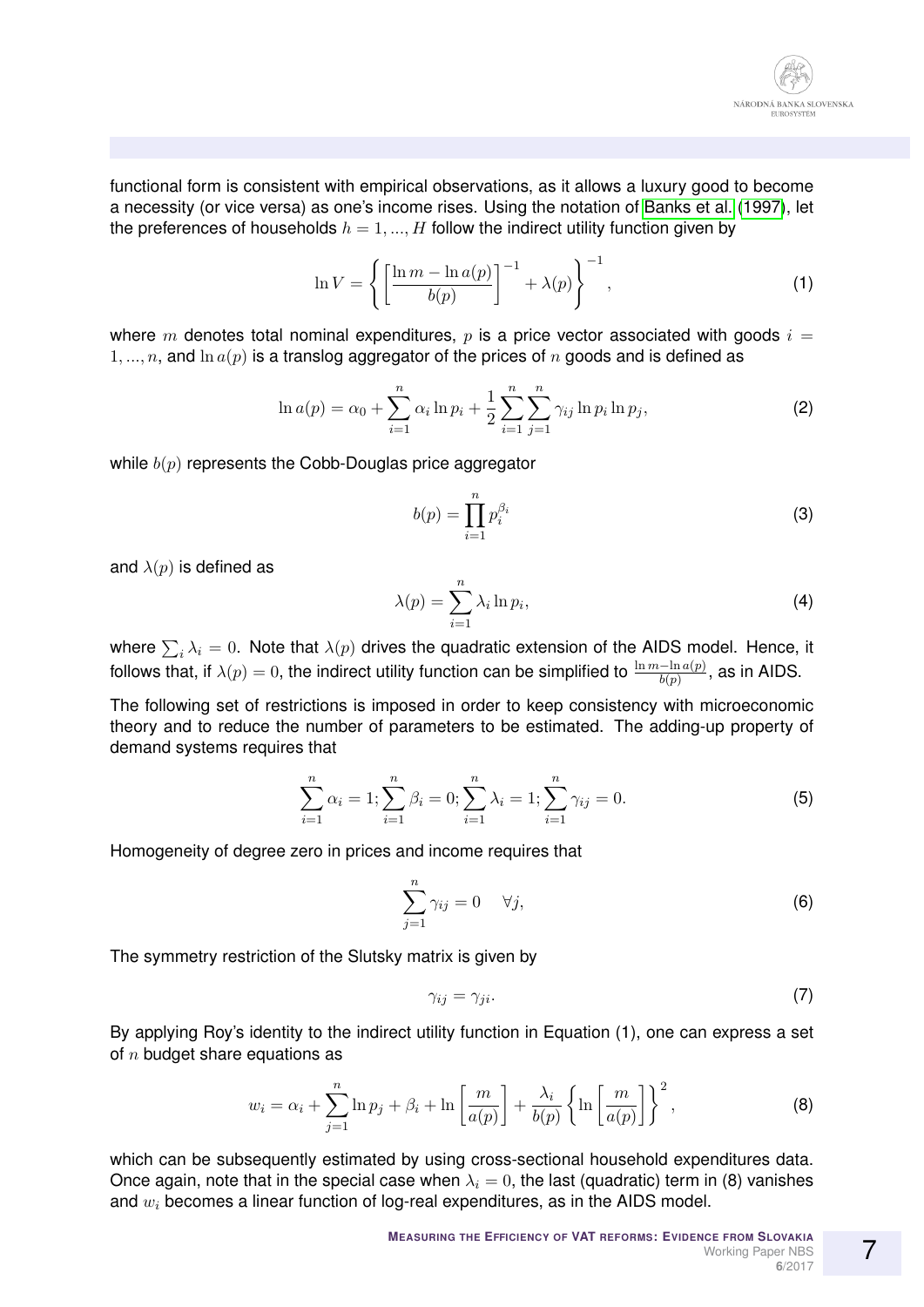Using the budget share equations above, we can derive the budget- and price elasticities of the consumption bundles comprising the model. Following [Banks et al.](#page-21-4) [\(1997\)](#page-21-4), demand elasticities can be computed by partially differentiating the budget share Equation (8) with respect to  $\ln m$ and  $\ln p_i$  as

$$
\mu_i \equiv \frac{\partial w_i}{\partial \ln m} = \beta_i + \frac{2\lambda_i}{b(p)} \left\{ \ln \left[ \frac{m}{a(p)} \right] \right\} \tag{9}
$$

and

$$
\mu_{ij} \equiv \frac{\partial w_i}{\partial \ln p_j} = \gamma_{ij} - \mu_i \left( \alpha_j + \sum_k \gamma_{jk} \ln p_k \right) - \frac{\lambda_i \beta_j}{b(p)} \left\{ \ln \left[ \frac{m}{a(p)} \right] \right\}^2.
$$
 (10)

Consequently, the expenditure elasticities become

$$
e_i = \mu_i/w_i + 1. \tag{11}
$$

Next, the uncompensated price elasticities are defined as

$$
e_{ij}^u = \mu_i/w_i - \delta_{ij},\tag{12}
$$

where  $\delta_{ij}$  is Kronecker's delta being equal to 1 if  $i = j$  and 0 otherwise. Finally, the compensated price elasticities are computed from the Slutsky equation using the formula

$$
e_{ij}^c = e_{ij}^u + e_i w_j. \tag{13}
$$

Note that the above expressions of budget- and price elasticities are non-linear functions of log expenditures and prices. Hence, approximative analysis using the sample mean elasticities may generate different (or even biased) results compared with simulations based on the budget share equations of the model.

#### **2.2 MARGINAL WELFARE GAINS FROM A VAT CUT**

Using the demand system (1) - (8) we can model VAT changes as exogenous price changes and proceed to quantifying the associated demand response. This allows for the simulation of the impact of tax changes on welfare and fiscal revenues at the household level. Let us assume a proportional VAT rate  $t$ , which relates consumer prices  $p$  observed by households to producer prices  $p^0$  as

$$
p = p^0(1+t).
$$
 (14)

Suppose a tax change, which reduces the standard VAT rate  $t_i^s$  for commodity i to  $t_i^r$ , i.e.,  $0 \leq t_i^r \leq t_i^s$ . Assuming fixed producer prices, i.e., a perfect pass-through of tax changes to consumer prices,<sup>[10](#page-7-0)</sup> the consumer price  $p_i$  changes by the ratio

$$
\tau_i \equiv \frac{1+t_i^r}{1+t_i^s} < 1. \tag{15}
$$

The resulting difference in tax revenues,  $\Delta R\left(p_i\tau_i,p_{-i}\right)$ , which is collected from each household h, can thus be written as<sup>[11](#page-7-1)</sup>

$$
\Delta R\left(p_i \tau_i, p_{-i}\right) = (\tau_i - 1) m w_i(p_i \tau_i, p_{-i}),\tag{16}
$$

**MEASURING THE EFFICIENCY OF VAT REFORMS: EVIDENCE FROM SLOVAKIA**

<span id="page-7-0"></span><sup>&</sup>lt;sup>10</sup>The extent to which producers may pass on the tax change to consumer prices is discussed in more detail in Section 5.

<span id="page-7-1"></span> $11R(p_i \tau, p_{-i}) - R(p) = \frac{t_r}{1+t_s} m w_i(p_i \tau, p_{-i}) + \frac{t_s}{1+t_s} m [1 - w_i(p_i \tau, p_{-i})] - \frac{t_s}{1+t_s} m$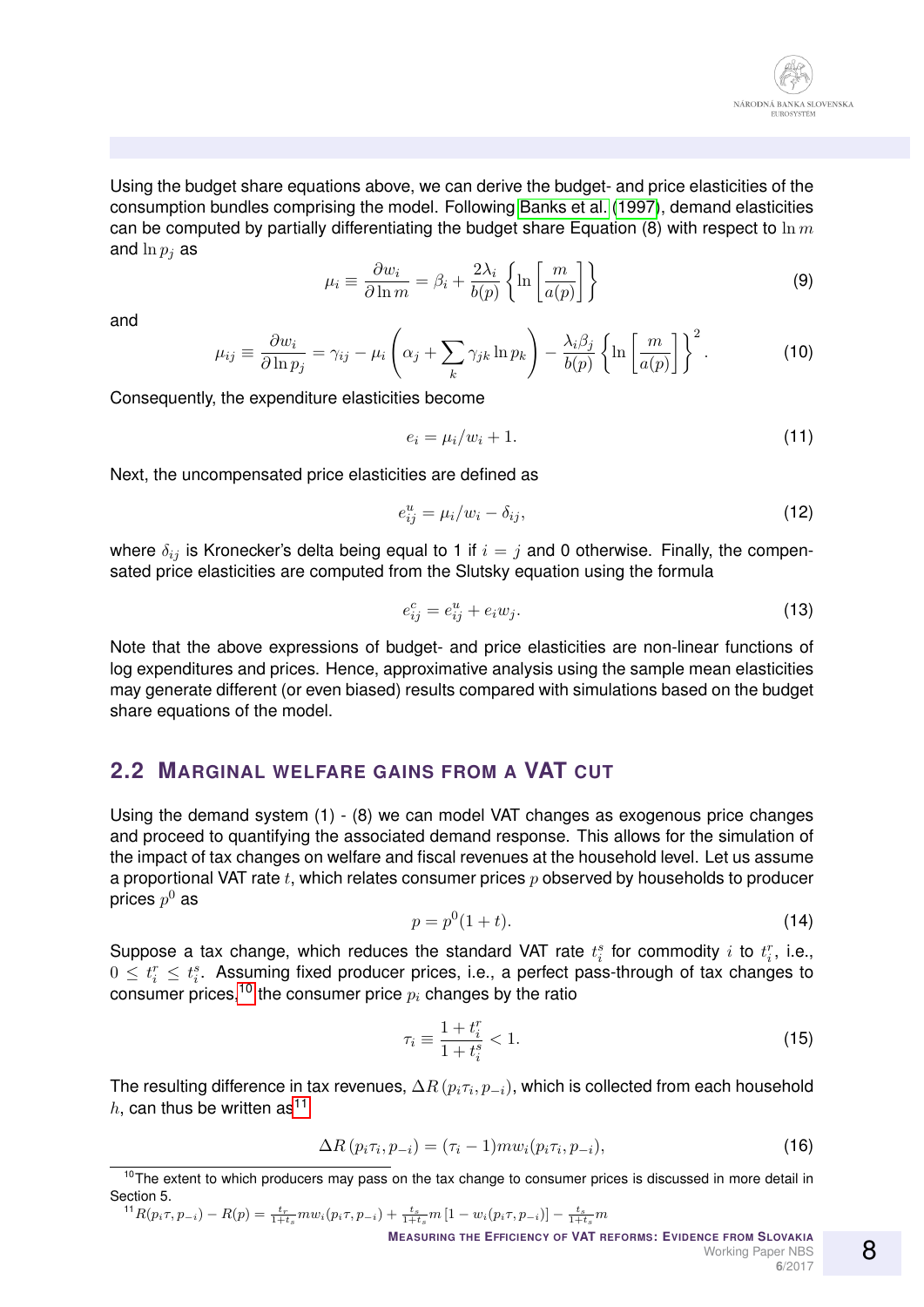where  $p_{-i}$  are prices of bundles other than i. Here,  $\Delta R_i$  becomes negative as tax revenues are expected to drop after a tax cut.

Next, the impact of an exogenous price change on consumer welfare is measured in monetary terms as the compensating variation.<sup>[12](#page-8-0)</sup> The compensating variation is defined as the amount of cash transfer a household would need to receive after a price change so that it could reach its initial utility level prior to the price change. In other words, it is a nominal version of the income effect. Another alternative indicator of the welfare effect could be the one based on the change in indirect utility expressed from (1), although this is defined in units of real consumption. Given that we aim to relate the welfare impact to nominal fiscal revenues, assuming the compensating variation as the welfare impact is more appropriate. Accordingly, the compensating variation of a price change in  $p_i$  by  $\tau_i$ , given initial utility level  $v_0$ , can be written as

$$
\Delta W_i (p_i \tau_i, p_{-i}) = m(p_i, p_{-i}, v_0) - m(p_i \tau_i, p_{-i}, v_0), \qquad (17)
$$

where total expenditures,  $m(p, v_0)$ , can be expressed from the indirect utility function (1) as below.

$$
m(p, v_0) = \exp\left(\ln a(p) + \frac{b(p)\ln v_0}{1 - \lambda(p)\ln v_0}\right)
$$
 (18)

The initial utility level before the price change,  $v_0$ , is computed from (1) using the estimated parameters of  $(2) - (4)$ .

Next, we construct a household-specific indicator of marginal welfare gains (MWG)<sup>[13](#page-8-1)</sup> with the aim of comparing the efficiency of different tax cuts. We define this as the ratio of  $\Delta W_i$  and  $-\Delta R_i$  representing the gain in household welfare for a unit of fiscal revenues sacrificed by the government. The ratio is a function of the rate of tax change and is given by

$$
MWG(\tau_i) = -\frac{\Delta W_i(\tau_i)}{\Delta R_i(\tau_i)}.
$$
\n(19)

In order to aggregate the abovementioned household-level indicator to the social level, we must assume a social welfare function that assigns certain social weights to each household. For simplicity, we follow a utilitarian social welfare function with equal weights, which implies that the aggregate-level indicator of marginal welfare gains is simply the sample average. As we will show in Section 5.3 below, our results are not sensitive to equity considerations and to our assumption of unified social weights.

We can follow the approach of [Ahmad and Stern](#page-21-3) [\(1984\)](#page-21-3) as an alternative indicator of MWG<sup>[14](#page-8-2)</sup>. The authors define their indicator on the aggregate level as

$$
MWG_i^{AS} = -\frac{\partial U/\partial t_i}{\partial R/\partial t_i} = \frac{\sum_{h=1}^H \theta^h m^h w_i^h}{M_i + \sum_{k=1}^N \frac{M_k e_{ki}^u t_k}{1 + t_k}},
$$
\n(20)

where  $U$  is a social welfare function of indirect utilities  $V^h$  for the population of households  $h = 1, ..., H$ 

$$
U = U\left[V^{1}\left(m^{1}, p\right), ..., V^{H}\left(m^{H}p\right)\right].
$$
\n(21)

Further,  $\theta^h$  in the nominator of (20) is the social marginal utility of income of household  $h$ , or the household's weight in social welfare. Welfare weight  $\theta^h$  is treated as a parameter in the literature

**MEASURING THE EFFICIENCY OF VAT REFORMS: EVIDENCE FROM SLOVAKIA**

<span id="page-8-0"></span><sup>&</sup>lt;sup>12</sup>The concept was introduced by [Hicks](#page-22-8) [\(1939\)](#page-22-8) and was applied in the context of QUAIDS by [Banks et al.](#page-21-6) [\(1996,](#page-21-6) [1997\)](#page-21-4).

<span id="page-8-1"></span><sup>&</sup>lt;sup>13</sup>In case of VAT hikes we would call it the marginal welfare loss (MWL).

<span id="page-8-2"></span><sup>&</sup>lt;sup>14</sup>Note that [Banks et al.](#page-21-6) [\(1996\)](#page-21-6) show this alternative measure to be biased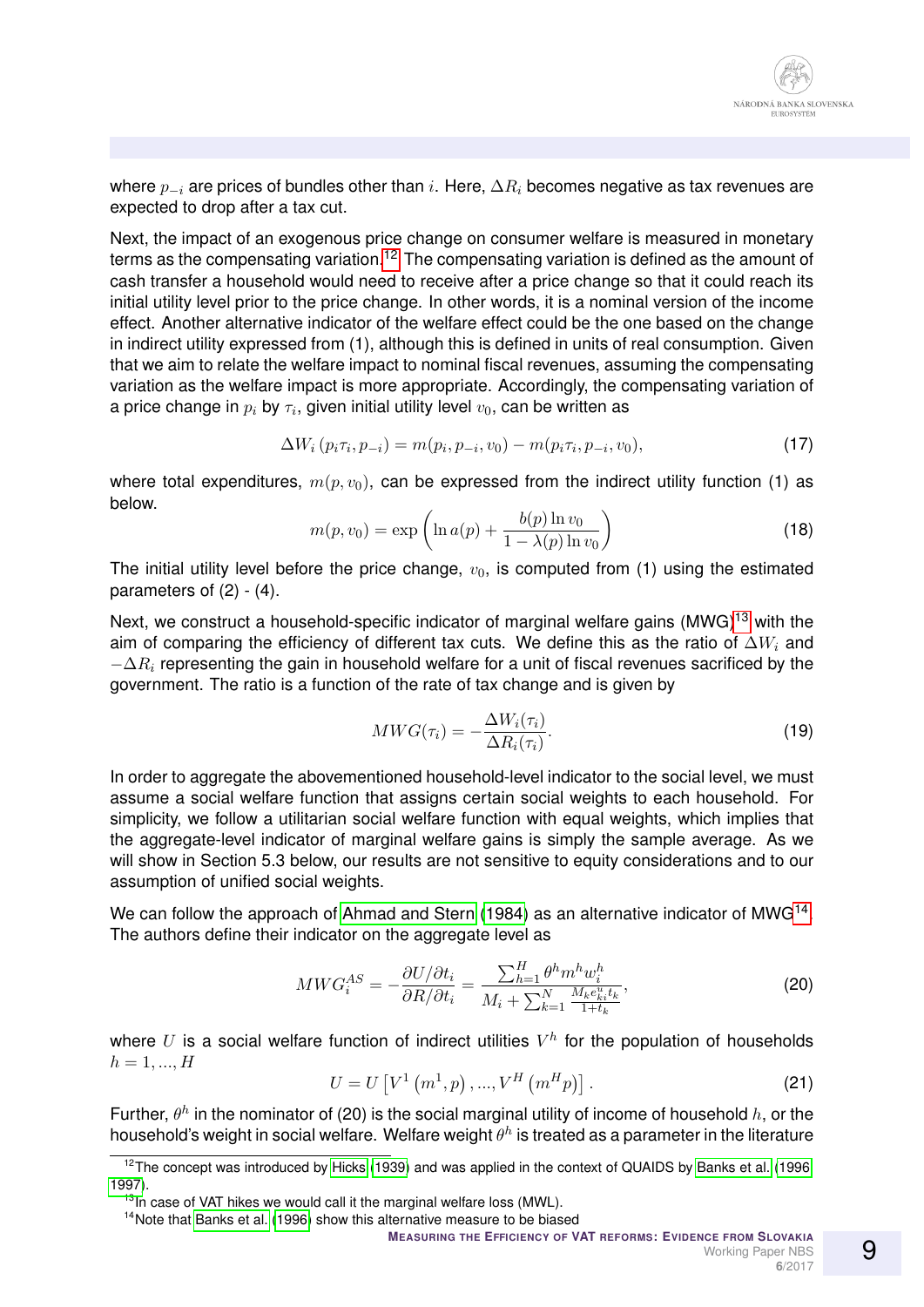and is usually specified in terms of total expenditure per equivalent adult of a household,  $I<sub>b</sub>$ , relative to the same indicator for the poorest household in the population (sample),  $I_1$ .

$$
\theta^h = \left(\frac{I_1}{I_h}\right)^{\varepsilon},\tag{22}
$$

where  $\varepsilon$  is a non-negative parameter of inequality aversion. In order to maintain the comparability of our MWG indicator to the version proposed by [Ahmad and Stern](#page-21-3) [\(1984\)](#page-21-3), we again assume a utilitarian social welfare function with no inequality aversion ( $\varepsilon = 0$ ).

Recall that the nominator of (20) is an approximate measure that is valid only for a marginal change in prices. Although, in theory,  $\theta^h$  depends on prices, in the literature it is common to assume it is price-invariant for an infinitesimal price change. In other words, the nominator of (20) suggests that, if households do not change their demand, the welfare impact of a price change becomes proportional to expenditures on commodity i. [Banks et al.](#page-21-6) [\(1996\)](#page-21-6) compare such firstorder approximations to simulated values from a quadratic demand system and demonstrate that the former are biased for non-marginal, but realistic degrees of tax changes.

Turning our attention to the denominator of (20),  $M_i$  denotes aggregate expenditures on commodity i

$$
M_i = \sum_{h=1}^{H} m^h w_i^h. \tag{23}
$$

Note that the partial effect of taxes on fiscal revenues is expressed in terms of the uncompensated cross-price elasticities of demand  $e_{ki}^u$ . Similar to the welfare effect, the latter expression is also an approximate measure assuming marginal changes in taxes. However, this approximation is likely to be biased for plausible degrees of tax changes, especially in the context of quadratic demand systems. More details on the derivation of  $MWG_i^{AS}$  can be found in Appendix A.

In what follows, we estimate the QUAIDS demand model using Slovak household-level consumption data. Cross-sectional variation in consumption and prices allow us to identify the parameters of the model's budget share equations in (8). Consequently, the fitted budget shares will also allow us to model the demand response of each household in the sample following price (or tax) changes. Finally, fitted household utility values and altered budget shares will facilitate the estimation of the fiscal (16) and welfare (17) impacts of price changes.

## **3. DATA**

Our dataset comes from the Household Budget Survey (HBS) conducted by the Statistical Office of the Slovak Republic. The survey's main purpose is to collect information on sources of income and the allocation of household expenditures. The data also contain information on socio-demographic indicators, such as the gender, age, education, labor status, etc., of each household member. Households report the detailed structure of their consumption corresponding to a given month; however, only the quarter in which the questionnaire was filled in would be recorded in the database. Each of the annual representative samples consists of about 4500 to 6000 respondents. Unfortunately, a panel dataset cannot be formed because the sample is selected randomly each year. The observed time interval covers the years 2006 to 2012, which capture both the period of economic boom before 2008 and the stagnation after 2009.

For the purposes of this paper, we aggregated the detailed expenditure items observed in the data into nine bundles. These are (1) Bread, (2) Other cereals, (3) Unprocessed meat, (4) **MEASURING THE EFFICIENCY OF VAT REFORMS: EVIDENCE FROM SLOVAKIA**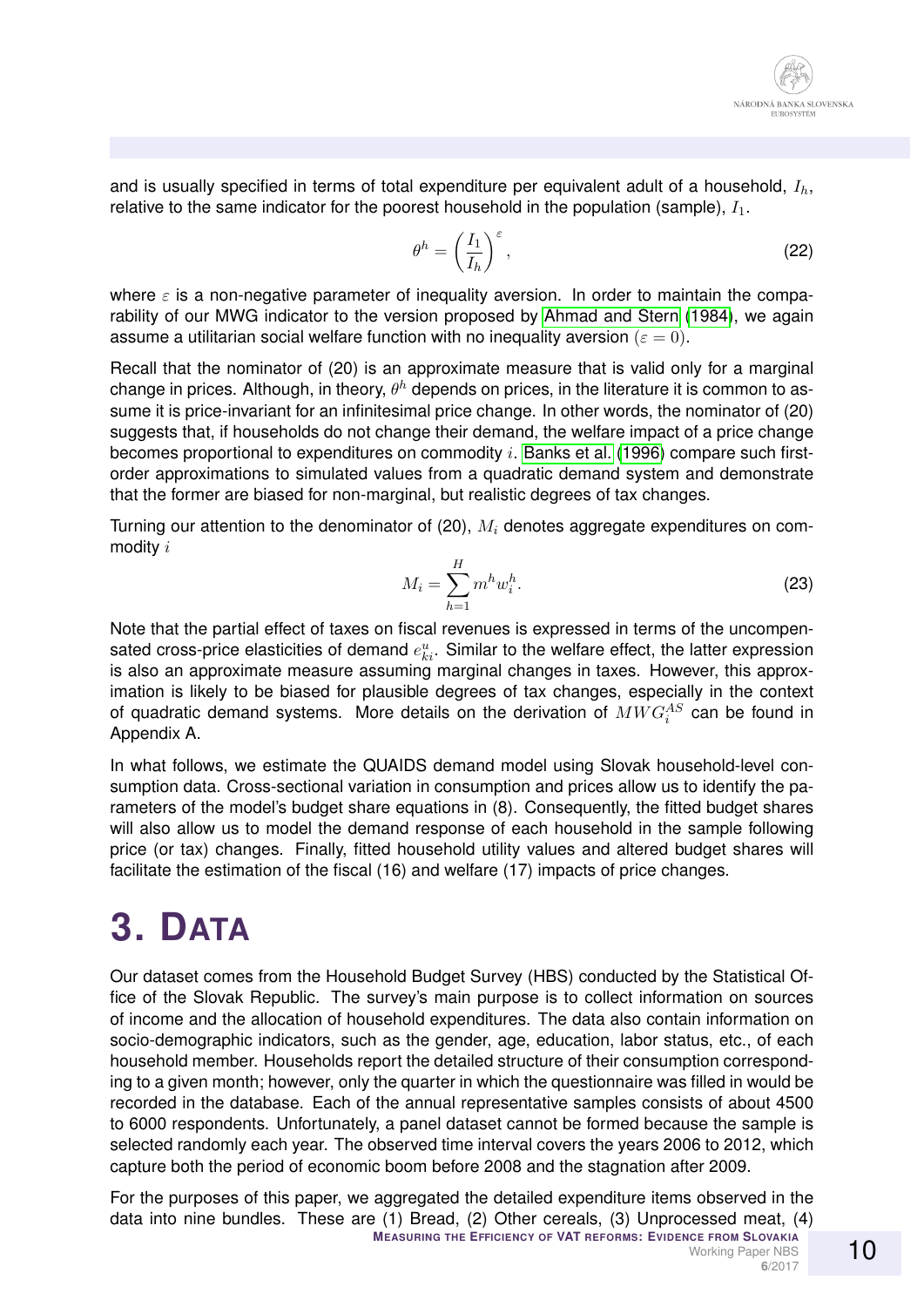Processed meat, (5) Milk and butter, (6) Other dairy, (7) Fruits and vegetables, (8) Other foods, and (9) Other non-foods (see Table [B.1](#page-13-0) for a detailed list of items in each group). The division of items into the above categories was motivated mainly by the recent VAT cut in Slovakia. The tax change introduced a reduced VAT rate for bundles (1), (3), and (5), while the standard rate on some closely related alternatives, i.e., (2), (4), and (6), remained unchanged. With such a policy, the government aimed to focus the tax cut on basic, non-luxurious foods with the lowest possible share of imports, hereby supporting both low-income households and domestic producers. Apart from the above division, which is based on the coverage of the VAT cut, the structure of our aggregated consumption bundles is similar to those of prior studies on food demand (e.g., [Moro and Sckokai, 2000;](#page-23-7) [Abdulai, 2002;](#page-21-9) Cupák et al., 20[15](#page-10-0)).<sup>15</sup>

Note that prices are not surveyed directly in the HBS; however, implicit prices can be computed for a subset of consumption by dividing expenditures and physical quantities purchased for each item, where the latter information is available only for foods. Consequently, we can form price indexes for the aggregated food bundles of the model as weighted geometric means; this can be done by using budget shares of the particular items as weights (see, e.g., [Abdulai, 2002\)](#page-21-9). However, by following this procedure, we also gain considerable variation in household-specific prices. The variation in prices typically stems from quality differences, regional market conditions, or seasonal effects (see [Deaton, 1988\)](#page-22-10). To adjust prices for the abovementioned effects, we follow the regression-based approach first proposed by [Cox and Wohlgenant](#page-21-10) [\(1986\)](#page-21-10).<sup>[16](#page-10-1)</sup> Finally, we acquire the missing price information on the consumption of non-foods in the HBS from Eurostat's quarterly HICP indexes<sup>[17](#page-10-2)</sup> in a commodity breakdown into 12 COICOP<sup>[18](#page-10-3)</sup> categories. As in the case of foods, we use household-specific budget shares from the HBS to construct the weighted price variable for bundle (9).<sup>[19](#page-10-4)</sup>

The definitions and summary statistics of the main variables entering the QUAIDS model are presented in Tables [B.2](#page-15-0) and [B.3,](#page-17-0) respectively. As can be seen in [B.3,](#page-17-0) the highest share of total household expenditure is allocated to non-food goods and services (around 75%). Among the food categories, households spend the most on unprocessed meat (5%) and the least on other cereal or milk products (2% each).<sup>[20](#page-10-5)</sup> The increasing average prices of some bundles, i.e., other non-foods, were accompanied by increasing total household expenditure, from around  $\in 700$  in 2006 to  $\in$ 800 in 2012. We also provide definitions of demographic variables and their summary statistics in Tables [B.2](#page-15-0) and [B.3.](#page-17-0) The particular demographic indicators are chosen based on data availability and the existing literature on demand models.

<span id="page-10-0"></span> $15$ The only difference in terms of aggregation from the cited papers is that we split bundles (1) and (2), (3) and (4), and (5) and (6) according to the VAT cut.

<span id="page-10-1"></span> $16$  In this approach, deviations from regional quarterly mean prices of the  $i$ -th food bundle are regressed on household socio-economic characteristics such as income (and its quadratic term), family size (and its quadratic term), number of children, as well as age, education, and working status of the household head. Finally, the qualityadjusted prices of the i-th food bundle are computed by adding the residuals from the particular price deviation regression to the regional quarterly mean prices. The estimates of the abovementioned regressions are available from the authors upon request.

<span id="page-10-3"></span><span id="page-10-2"></span> $17$ Index values are equal to one for each commodity aggregate for the average of the base year 2005.

<sup>&</sup>lt;sup>18</sup>The COICOP is the United Nations Classification of individual consumption by purpose, which is adapted by Eurostat to the compilation of the harmonized index of consumer prices (HICP) of the European Union and the euro area.

<span id="page-10-4"></span><sup>&</sup>lt;sup>19</sup>The use of implicit prices from the HBS for foods and consumer price indexes in a commodity breakdown for non-foods follows the approach of [Dybczak et al.](#page-22-11) [\(2014\)](#page-22-11).

<span id="page-10-5"></span><sup>&</sup>lt;sup>20</sup>It is worth mentioning that the Slovak households allocate around 16% of their total expenditure to food categories, whereas the European average is just about 11%.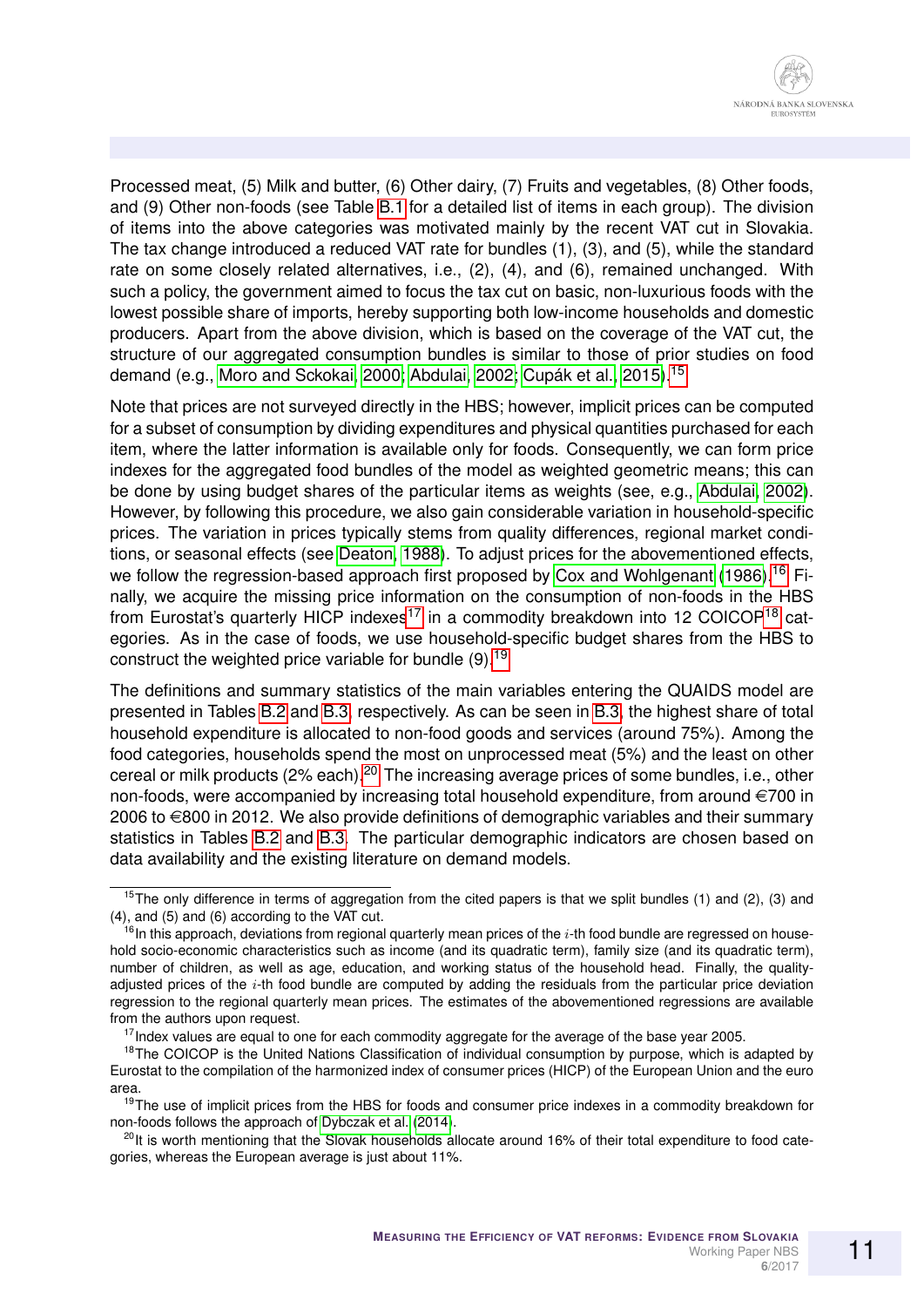# **4. ESTIMATION**

The estimation of a QUAIDS for nine consumption bundles is performed in Stata, using a set of commands recently developed by [Lecocq and Robin](#page-23-8) [\(2015\)](#page-23-8). While [Banks et al.](#page-21-4) [\(1997\)](#page-21-4) estimate the QUAIDS by a two-stage generalized method of moments (GMM) estimator. In comparison, [Lecocq and Robin](#page-23-8) [\(2015\)](#page-23-8) implement a computationally more attractive iterated linear leastsquares estimator, originally proposed by [Blundell and Robin](#page-21-11) [\(1999\)](#page-21-11). A further estimator we can consider is the non-linear seemingly unrelated regressions (SUR), suggested by [Poi](#page-23-9) [\(2002,](#page-23-9) [2008,](#page-23-10) [2012\)](#page-23-11), although this estimator is computationally more demanding compared with others.

The presence of considerable cross-sectional heterogeneity in household-level data has led to the inclusion of socio-demographic effects in demand systems. The literature offers two alternative methods to implement them. The one we follow is the translating approach introduced by [Pollak and Wales](#page-23-12) [\(1981\)](#page-23-12), who propose shifting the intercept  $\alpha_i$  in the budget share equations by a linear combination of demographic effects. In addition, the adjusted  $\alpha_i$ -s enter the budget share equations via the price aggregator  $a(p)$ , which represents a non-linear effect. Another option is the scaling technique proposed by [Ray](#page-23-13) [\(1983\)](#page-23-13). By rescaling the data, the latter approach allows to reflect socio-demographic heterogeneity in both the level and slope coefficients of budget share equations.

When estimating demand models from detailed micro-data, researchers often face the problem of censoring, i.e., no recorded purchases of goods or services by households during the surveyed time period. Zero expenditures can arise from various reasons: the infrequency of purchase due to a short recording period of the survey, never purchasing particular goods or services, or unwillingness to purchase at given income level or prices, with the latter being a typical corner solution problem. Estimating a demand system from data containing frequent zero expenditures can lead to biased parameter estimates (e.g. [Barslund, 2011\)](#page-21-12), and to overcome this problem, different two-step estimation procedures have been proposed in the literature (e.g., [Heien and Wesseils, 1990;](#page-22-12) [Shonkwiler and Yen, 1999;](#page-24-3) [Tauchmann, 2010\)](#page-24-4). These procedures have been frequently applied in empirical work on demand systems (e.g., [Yen et al.,](#page-24-5) [2002;](#page-24-5) García-Enríquez and Echevarría, 2016; [Savage, 2016\)](#page-23-6). However, in our case, zero ex-penditures almost vanish after the aggregation of items into broader categories.<sup>[21](#page-11-0)</sup> Therefore, in the current work, we ignore the censoring issue in our estimation of the demand system.

Table [B.4](#page-18-0) presents our demand system estimates. As can be seen, most of the estimated budget share equations are statistically significant with relatively high  $R<sup>2</sup>$  and p-values of the Ftests, which are both smaller than the conventional levels of significance. Likewise, the majority of the estimated parameters of the QUAIDS model are statistically significant, and the parameters capturing the quadratic expenditure term  $(\lambda)$ 's) as well as demographic variables are also highly statistically significant in most of the cases. These findings confirm the importance of flexible Engel curves and demographic effects in estimating household behavioral responses to changes in income and prices.

The sample average budget and price elasticities based on the estimated QUAIDS model are summarized in Table [B.5.](#page-31-0) As can be seen, all elasticities are consistent with microeconomic theory and comparable to the results reported by other European studies (e.g., [Moro and Sckokai,](#page-23-7) [2000;](#page-23-7) [Abdulai, 2002\)](#page-21-9). In addition, budget elasticities for all food bundles are smaller than 1, suggesting that foods are indeed necessities. The compensated own-price elasticities suggest that most of the goods in the model are price-inelastic. The only exceptions are processed

**6**/2017

<span id="page-11-0"></span> $21$ The highest share of zero observations occurs in case of unprocessed meat (3.5%) and milk and butter (2%), while the same proportion drops below 0.6% for the remaining seven bundles.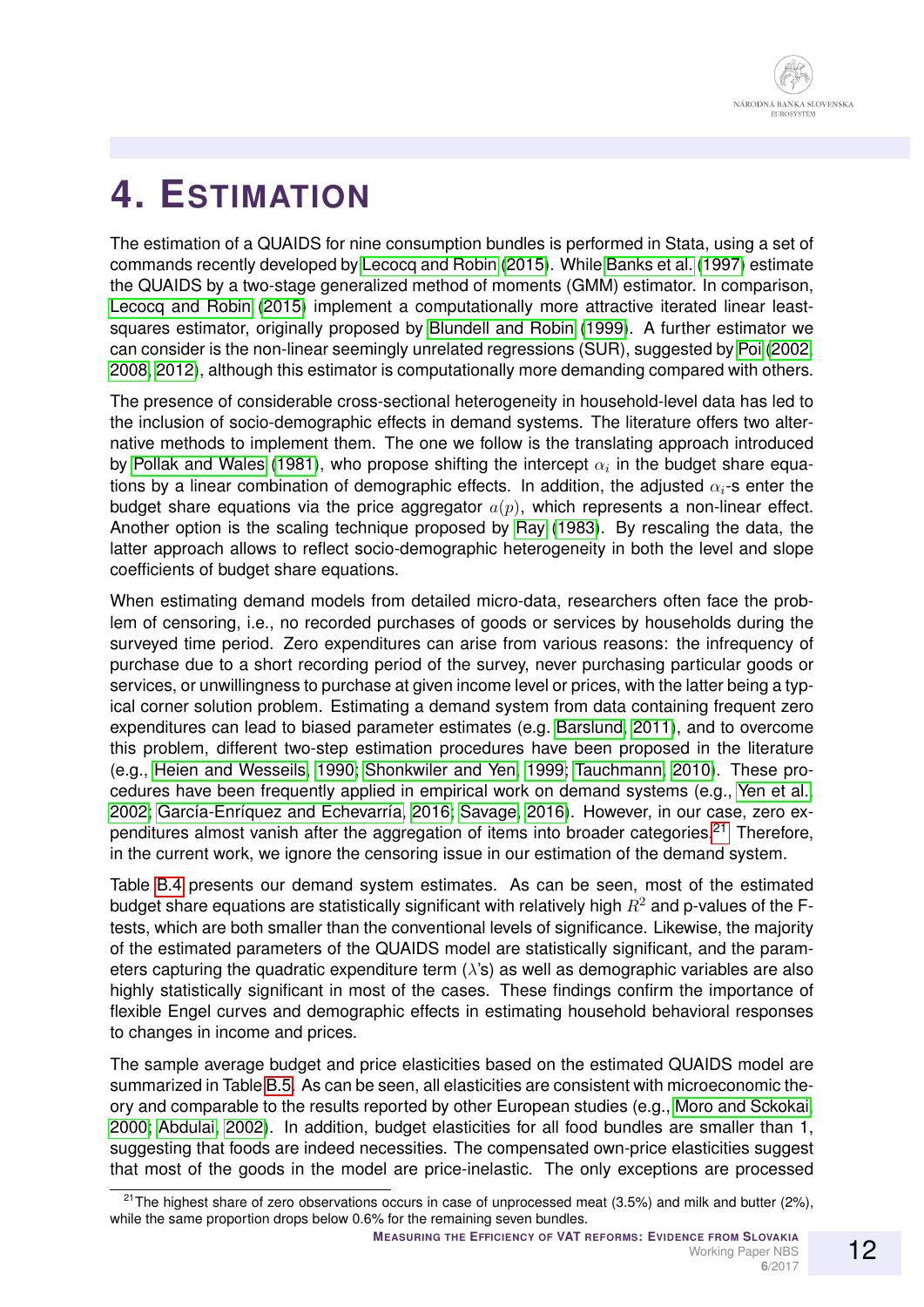meat, fruits, and vegetables and other non-foods, which are slightly more than unit-elastic with the respective compensated elasticities of -1.091 and -1.018. Meanwhile, some of the compensated cross-price elasticities are positive (negative), indicating that the particular pairs of bundles are substitutes (complements).

# **5. SIMULATING VAT CUTS FOR FOODS**

This section aims to evaluate the recent VAT cut in Slovakia from the efficiency perspective. Based on the new tax code, the standard rate of 20% is reduced to 10% for certain basic foods, namely, bread, unprocessed meat, milk and butter (all included in our model). First, we individually simulate the welfare and fiscal impacts of a tax cut for each bundle of the model (Subsection 5.1), while the ratio of the two impacts gives the efficiency indicator (i.e., MWG). In Subsection 5.2, we estimate the efficiency of tax cuts on multiple bundles, including a version mimicking the actual VAT cut in Slovakia and some other hypothetical alternatives. In the following two subsections, we check the sensitivity of our general results to equity considerations as well as the assumption of a 10% reduced rate. Subsection 5.5 compares the commonly used approximate measure of MWG proposed by [Ahmad and Stern](#page-21-3) [\(1984\)](#page-21-3) to our alternative, which is derived from the model simulations. Finally, Subsection 5.6 estimates the welfare impacts of hypothetical revenue-neutral VAT reforms.

Simulations are performed in the following steps. First, we estimate the demand system and then save the fitted budget shares for each bundle and household based on (8). We also estimate the initial values of indirect utility for each household according to (1), which is required for calculating the welfare impacts. Further, assuming a fully shifted 10 p.p. VAT cut to prices, we multiply the price observations of a particular bundle by  $\tau = 1.1/1.2 \approx 0.927$  (i.e., a price cut by about 8.3%) in order to simulate a reduced rate. Then, we save the new fitted budget shares using the changed price data and the previously estimated parameters. In the final step, we compute the simulated household-specific changes in welfare and tax revenues labeled as  $\Delta W_i$  and - $\Delta R_i$ , respectively. The ratio of these two expressions gives the MWG (19).

The above assumption of a fully shifted tax change to consumer prices is commonly found in the literature on commodity tax reforms. Authors in this field often assume constant returns to scale, fixed producer prices, the absence of pure profits, or a perfectly elastic supply, all of which lead to full tax shifting.<sup>[22](#page-12-0)</sup> Accordingly, [Madden](#page-23-4) [\(1995\)](#page-23-4) argues that a perfectly elastic supply of tradable goods in a small open economy is a realistic assumption. This likely holds for food products in Slovakia too, especially when viewed from a long-run perspective. Complete pass-on of taxes to prices may not always materialize [\(Stern, 1987;](#page-24-6) [Fullerton and Metcalf,](#page-22-14) [2002\)](#page-22-14), especially within imperfectly competitive markets.[23](#page-12-1) Yet, a further issue may arise from a potentially asymmetric pass-through, that is, a more limited price response to VAT cuts than to tax hikes.<sup>[24](#page-12-2)</sup> In summary, we assume that a particular degree of pass-through is an empirical issue, which can only be addressed based on product- and market-specific evidence.

As regards pass-through estimates that are relevant to our paper, those presented by [Benedek](#page-21-13) [et al.](#page-21-13) [\(2015\)](#page-21-13) are one of the few available in the literature. The authors use monthly consumer

<span id="page-12-0"></span><sup>&</sup>lt;sup>22</sup>See e.g., [Ahmad and Stern](#page-21-3) [\(1984\)](#page-21-3), [Banks et al.](#page-21-6) [\(1996,](#page-21-6) [1997\)](#page-21-4), [Decoster and Schokkaert](#page-22-5) [\(1989,](#page-22-5) [1990\)](#page-22-6), [Decoster](#page-22-0) [et al.](#page-22-0) [\(2010\)](#page-22-0), García-Enríquez and Echevarría [\(2016\)](#page-23-6), [Madden](#page-23-4) [\(1995,](#page-23-4) [1996\)](#page-23-5) [Santoro](#page-23-1) [\(2007\)](#page-23-1) and [Savage](#page-23-6) (2016).

<span id="page-12-2"></span><span id="page-12-1"></span> $23$ See also [Delipalla and Keen](#page-22-15) [\(1992\)](#page-22-15), [Poterba](#page-23-14) [\(1996\)](#page-23-14), and [Besley and Rosen](#page-21-14) [\(1999\)](#page-21-14).

<sup>&</sup>lt;sup>24</sup> Such asymmetry can follow from increasing marginal inventory costs [\(Blinder, 1982\)](#page-21-15), lower consumer search costs if prices are falling [\(Benabou and Gertner, 1993;](#page-21-16) [Lewis, 2011\)](#page-23-15), or simply from market concentration [\(Carlton,](#page-21-17) [1986;](#page-21-17) [Deltas, 2008;](#page-22-16) [Verlinda, 2008\)](#page-24-7).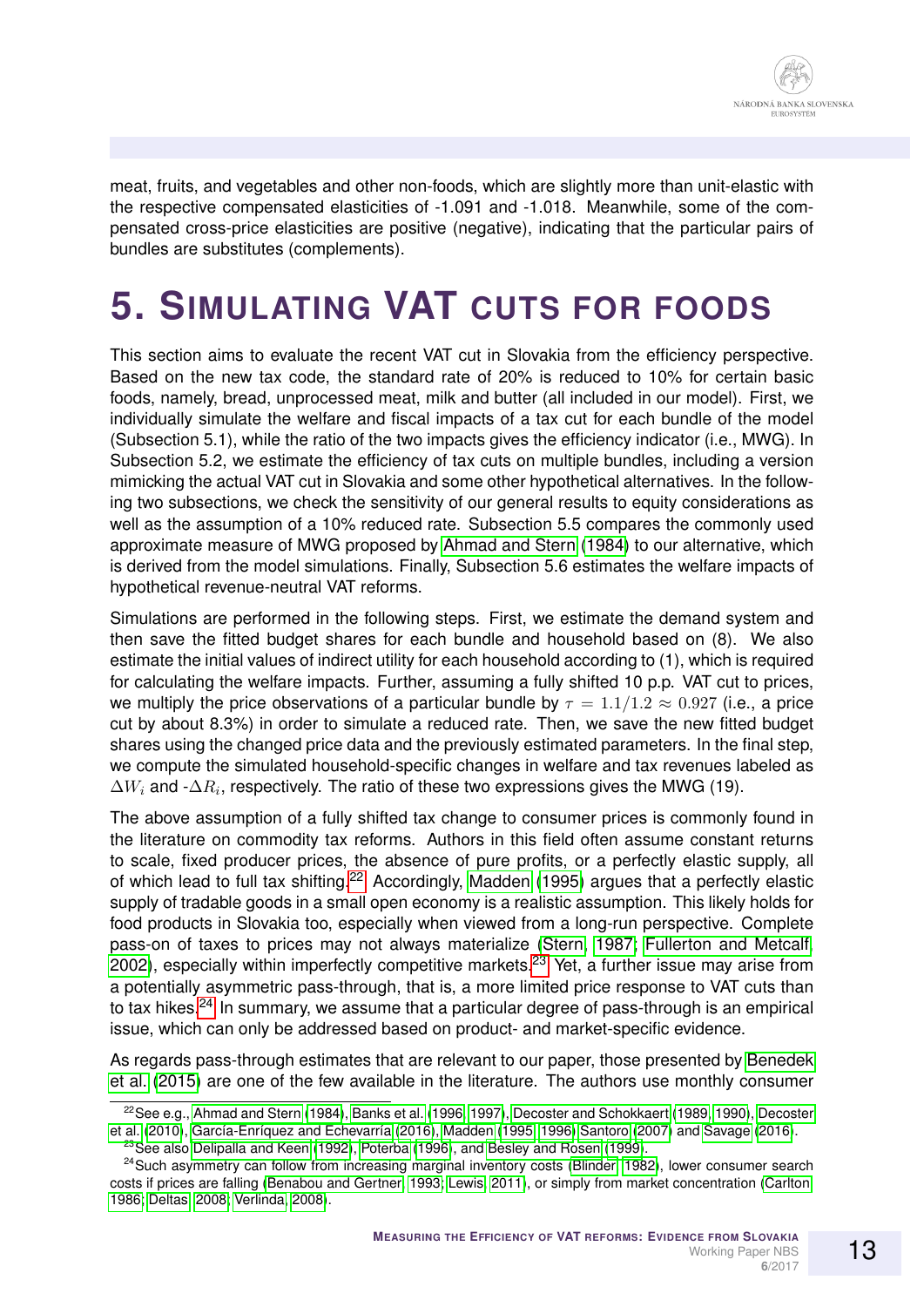price data, which are disaggregated by detailed commodity groups in 17 eurozone countries (including Slovakia), in order to estimate the pass-through of all VAT changes legislated during 1999-2013. They cannot reject the hypothesis of a complete pass-through in case of changes in standard VAT rates, but they find a lower pass-through (around 30%) for changes in reduced rates. [Benedek et al.](#page-21-13) [\(2015\)](#page-21-13) also cannot reject the symmetric incidence of VAT cuts and hikes to prices. At the same time, estimates from other studies typically come from a single country and may be related to rather specific commodities. This may be the reason explaining the highly heterogenous results.<sup>[25](#page-13-1)</sup>

#### **5.1 VAT CUTS FOR INDIVIDUAL BUNDLES**

Demand responses to 8.3%<sup>[26](#page-13-2)</sup> price cuts for individual bundles can be characterized by a minor adjustment in budget shares. In terms of percentage changes, however, we find a notable decrease in nominal expenditures and a less than 8.3% increase in real expenditures for most bundles, thus reflecting a price-inelastic demand. In contrast, a slightly price-elastic response is recorded in the three bundles, including fruits and vegetables, processed meat, and other non-foods. The above findings are in accordance with the estimated uncompensated ownprice elasticities shown in Table [B.5.](#page-31-0) The sample average demand responses for each bundle are summarized in Table [B.6](#page-31-1) in Appendix B.

Next, let us turn our attention to the welfare and fiscal impacts, which are the two components of the efficiency indicator (i.e., MWG). As can be seen, columns 3 and 4 in Table [1](#page-13-0) present the changes in welfare, which are expressed in monetary terms and also as a proportion of total expenditures.<sup>[27](#page-13-3)</sup> The additional indicators in the first two columns help explain the welfare ranking of bundles according to column 4. Other things equal, one may expect that a larger demand response to a bundle's own VAT cut (column 1) may indicate a larger increase in welfare (column 4). However, this rule of thumb does not always predict the ranking correctly, in particular for rows 1 versus 2, 4 versus 8, and 7 versus 8.

|                          | (1)                                  | (2)                                                | (3)                    | (4)          | (5)                       | (6)           | (7)                      |
|--------------------------|--------------------------------------|----------------------------------------------------|------------------------|--------------|---------------------------|---------------|--------------------------|
|                          | Change in real<br>exp. on bundle $i$ | Average change<br>in real exp.<br>on other bundles | Compensating variation |              | Fiscal cost per household |               | Marginal welfare<br>gain |
| VAT cut for bundle $i$ : | $mw_i/\tau p_i$                      | $mw_{-i}/p_{-i}$                                   | $\Delta W$             | $\Delta W/m$ | $-\Delta R$               | $-\Delta R/m$ | $-\Delta W/\Delta R$     |
|                          | (%)                                  | (%)                                                | (EUR/month)            | (%)          | (EUR/month)               | $(\% )$       |                          |
| 1 Bread                  | 4.07                                 | $-0.86$                                            | 1.24                   | 0.18         | 1.75                      | 0.26          | 0.69                     |
| 2 Other cereals          | 3.85                                 | 0.67                                               | 1.57                   | 0.23         | 1.02                      | 0.15          | 1.56                     |
| 3 Unprocessed meat       | 1.58                                 | $-0.48$                                            | 1.09                   | 0.17         | 2.46                      | 0.36          | 0.42                     |
| 4 Processed meat         | 10.61                                | 0.10                                               | 3.21                   | 0.46         | 1.91                      | 0.28          | 1.68                     |
| 5 Milk and butter        | 6.36                                 | $-0.10$                                            | 1.09                   | 0.16         | 0.91                      | 0.13          | 1.17                     |
| 6 Other dairy            | 7.00                                 | $-0.29$                                            | 1.28                   | 0.19         | 1.88                      | 0.27          | 0.69                     |
| 7 Fruits and vegetables  | 9.74                                 | $-0.18$                                            | 2.46                   | 0.35         | 2.10                      | 0.30          | 1.17                     |
| 8 Other foods            | 7.93                                 | 0.68                                               | 3.60                   | 0.52         | 2.35                      | 0.34          | 1.54                     |
| 9 Other non-foods        | 9.32                                 | $-0.70$                                            | 47.15                  | 6.20         | 47.31                     | 6.21          | 1.00                     |

<span id="page-13-0"></span>

|  |  |  | Table 1: Marginal welfare gains of a VAT cut from 20% to 10% |  |
|--|--|--|--------------------------------------------------------------|--|
|--|--|--|--------------------------------------------------------------|--|

Note: Sample means.

<span id="page-13-1"></span><sup>&</sup>lt;sup>25</sup>Full- or over-shifting is found for clothing prices in the U.S. by [Poterba](#page-23-14) [\(1996\)](#page-23-14) and for grocery products by [Besley and Rosen](#page-21-14) [\(1999\)](#page-21-14) and [Meyler](#page-23-16) [\(2014\)](#page-23-16) in the U.S. and the eurozone respectively. Evidence of undershifting is documented for retail services by [Carbonnier](#page-21-18) [\(2007\)](#page-21-18) in France and [Kosonen](#page-23-17) [\(2015\)](#page-23-17) in Finland, whereas [Politi and](#page-23-18) [Mattos](#page-23-18) [\(2011\)](#page-23-18) reach a similar conclusion for food products in Brazil.

<span id="page-13-2"></span><sup>&</sup>lt;sup>26</sup> Equivalent to a fully shifted 10 p.p. VAT cut, i.e., prices are multiplied by  $\tau = 1.1/1.2 \approx 0.927$ .

<span id="page-13-3"></span><sup>&</sup>lt;sup>27</sup>Following the definition of ∆W in (17), the ratio  $\Delta W/m$  is equal to the percentage change in welfare  $\Delta W/W$ .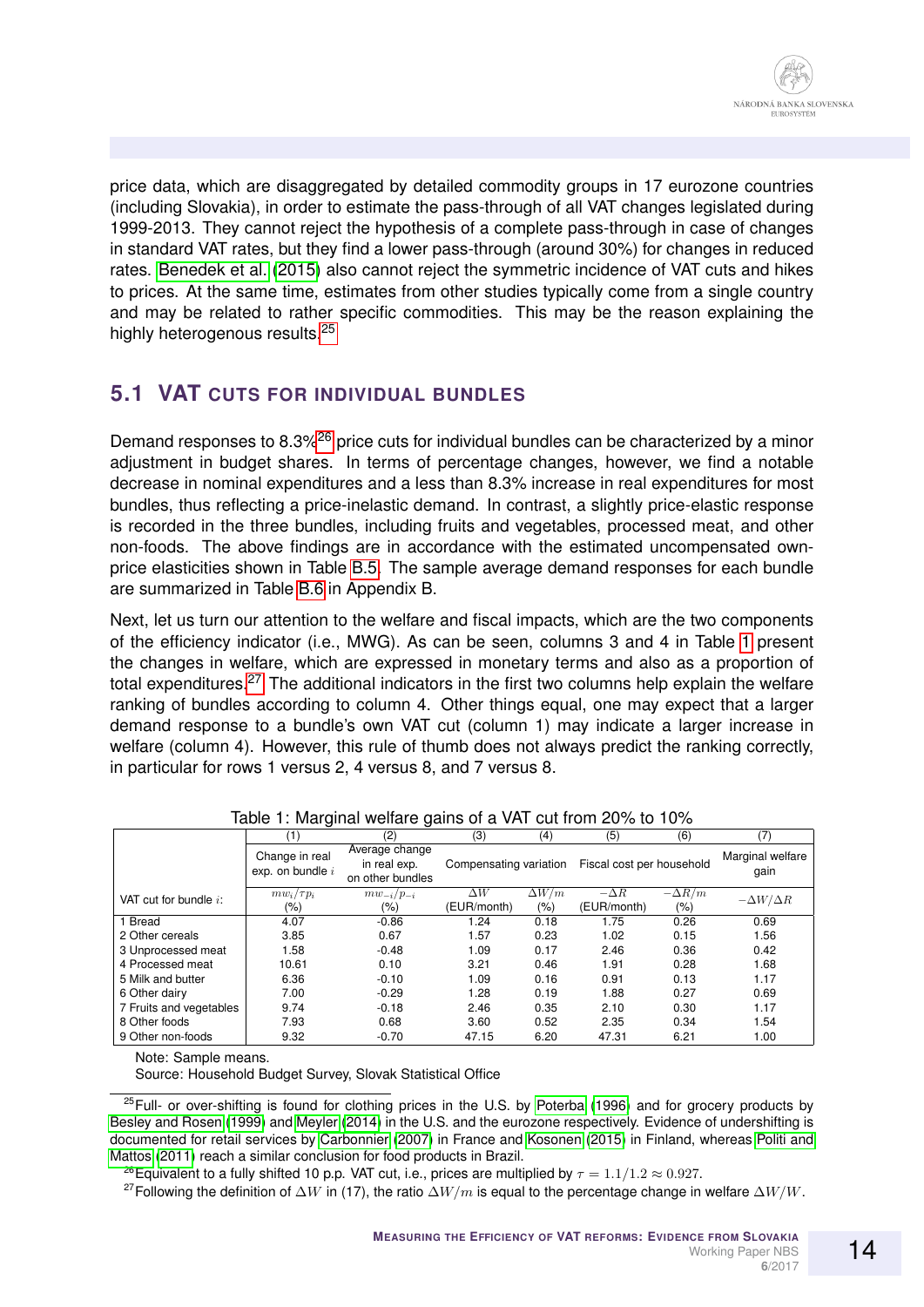The arithmetic average growth of real expenditures on the remaining bundles (column 2) can further explain the seemingly inconsistent ranking shown above. A positive (negative) average demand response suggests that complements (substitutes) prevail in the rest of the consumption basket. In other words, a higher average real growth of other bundles implies that, apart from the tax-subsidized bundle itself, households can also enjoy increased consumption of a greater variety of goods.<sup>[28](#page-14-0)</sup> Based on the simulation results, it is evident that our welfare measure, which is derived from the utility function, reflects the effect of net complements or substitutes in the welfare ranking.

The next two columns, 5 and 6, describe the fiscal costs of each simulated tax cut, expressed in monetary terms (column 5) and as a share of total expenditures (column 6). As regards the former, the costs of the simulated tax changes are quite small, reaching an average of around 1 or 2 EUR per household per month. In contrast, from the fiscal point of view, a tax cut on the largest bundle of non-foods also appears to be the costliest. This amounts to about 47 EUR of the monthly budget of an average household.

The last column shows the MWGs, which indicate the efficiency of a simulated VAT cut for each bundle. In this regard, most food items dominate the largest composite good of Other non-foods, which is chosen as the reference category. Meanwhile, the highest MWG is associated with Processed meat (1.68); this can be explained by its outstanding own real expenditure response (column 1) and a slight prevalence of complements in the remainder of the basket (column 2). In contrast, Fruits and vegetables only have a somewhat smaller own real expenditure response, but a majority of substitutes among other goods; thus, their MWG is slightly lower (1.17), yet still above the reference value of unity. The food bundle with the third highest own real response, Other foods, is found to be strongly complementary relative to most other goods; thus, their resulting MWG (1.54) ranks as the third highest. Note that the above three bundles have a similar average budget share, which makes them comparable in terms of their fiscal revenue impacts (column 6).

Next, we can see that Other cereals have the second highest MWG (1.56) out of all the bundles; this result is observed despite its inelastic demand response. However, the bundle is, on average, complementary to the rest of the goods and has a relatively small budget share. The latter factor makes Other cereals efficient in terms of fiscal costs (column 6), indicating a small denominator of the MWG ratio. The only remaining bundle with an MWG above unity is Milk and butter (1.17), which also has a below-average budget share and, therefore, a low fiscal cost. An additional factor contributing positively to the MWG of this bundle is its relatively high demand response (6.4%), yet still in the inelastic range of below 8.3%. Moreover, most of the goods other than Milk and butter are their substitutes, which ceteris paribus decreases the efficiency of a tax cut.

The MWG of the remaining food bundles, such as Bread, Unprocessed meat, and Other dairy, fall below the reference value of 1. This result is driven by several factors: all three food bundles are substitutes to most of the consumption basket, have a price-inelastic demand response, and have just an average fiscal impact.

<span id="page-14-0"></span><sup>&</sup>lt;sup>28</sup> For a detailed picture of how the real consumption of each bundle changes in particular simulations, see Figures [1](#page-33-0) and [2.](#page-34-0)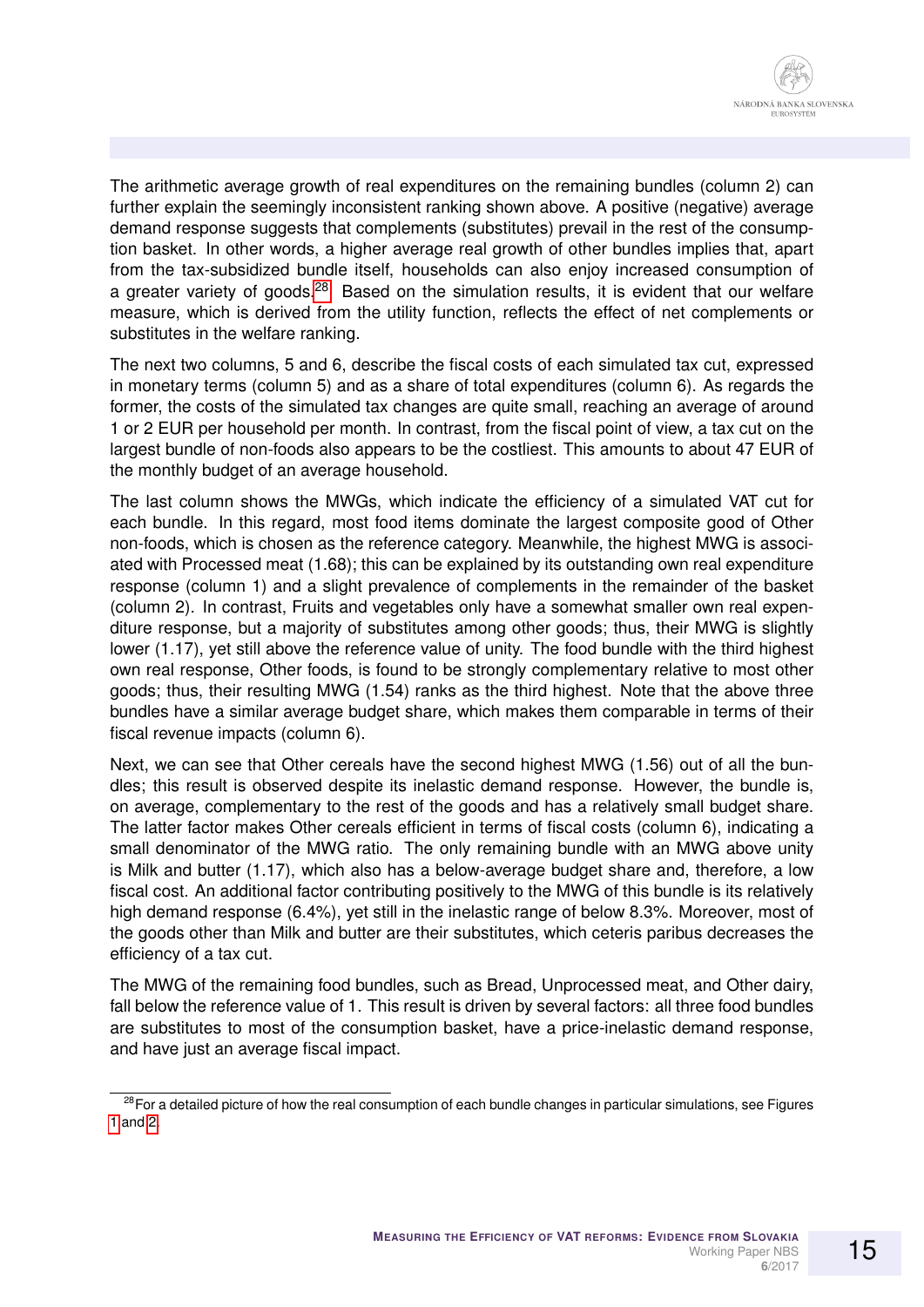#### **5.2 VAT CUTS FOR MULTIPLE BUNDLES**

Simulations from the previous subsection are now repeated for several combinations of bundles, including the one mimicking the actual VAT cut in Slovakia. As regards the efficiency of the actual VAT cut (0.62), it fails to reach the reference value of 1 (see Table [2\)](#page-15-0). This is mainly due to two components associated with a low MWG: (1) Bread and (3) Unprocessed meat. The only component that slightly exceeds Other non-foods in terms of MWG is (5) Milk and butter. In addition, joining the three bundles in a single VAT cut simulation also worsened efficiency because of the dominance of substitutes among the other goods left out (column 2).

|                            | $1000$ $\mu$ . Marginar wollard gains or a with out from 20 % to 10 % |                                                    |             |              |                                                  |               |                          |  |  |  |  |
|----------------------------|-----------------------------------------------------------------------|----------------------------------------------------|-------------|--------------|--------------------------------------------------|---------------|--------------------------|--|--|--|--|
|                            |                                                                       | (2)                                                | (3)         | (4)          | (5)                                              | (6)           | (7)                      |  |  |  |  |
|                            | Change in real<br>exp. on bundle $i$                                  | Average change<br>in real exp.<br>on other bundles |             |              | Compensating variation Fiscal cost per household |               | Marginal welfare<br>qain |  |  |  |  |
| VAT cut for bundle $i$ :   | $mw_i/\tau p_i$                                                       | $mw_{-i}/p_{-i}$                                   | $\Delta W$  | $\Delta W/m$ | $-\Delta R$                                      | $-\Delta R/m$ | $-\Delta W/\Delta R$     |  |  |  |  |
|                            | (%)                                                                   | (%)                                                | (EUR/month) | (%)          | (EUR/month)                                      | (%)           |                          |  |  |  |  |
| 1, 3, 5 - the 2016 VAT cut | 3.80                                                                  | $-1.86$                                            | 3.43        | 0.51         | 5.12                                             | 0.75          | 0.62                     |  |  |  |  |
| 2, 4, 5, 7, 8              | 5.35                                                                  | 1.77                                               | 11.89       | 1.70         | 8.31                                             | 1.01          | 1.43                     |  |  |  |  |
| 2, 5, 7                    | 7.32                                                                  | 0.38                                               | 5.12        | 0.74         | 4.04                                             | 0.58          | 1.27                     |  |  |  |  |
| $1 - 8$                    | 5.65                                                                  | 0.87                                               | 15.43       | 2.23         | 14.31                                            | 2.08          | 1.08                     |  |  |  |  |

<span id="page-15-0"></span>

| Table 2: Marginal welfare gains of a VAT cut from 20% to 10% |  |  |  |  |  |  |
|--------------------------------------------------------------|--|--|--|--|--|--|
|--------------------------------------------------------------|--|--|--|--|--|--|

Note: sample means.

Key: 1 - Bread, 2 - Other cereals, 3 - Unprocessed meat, 4 - Processed meat, 5 - Milk and butter, 6 - Other dairy, 7 - Fruits and vegetables, 8 - Other foods, 9 - Other non-foods. Source: Household Budget Survey, Slovak Statistical Office

For comparison, we study three additional combinations of food bundles the government could have considered for a VAT cut. The first is based on our cherry-picking from goods with the highest MWGs, such as (4) Processed meat, (2) Other cereals, (8) Other foods, (5) Milk and butter, and (7) Fruits and vegetables. Of course, this implies the exclusion of two food bundles with the lowest MWGs, namely (1) Bread and (6) Other dairy. The second combination we selected on an ad hoc basis also excluded (4) Processed meat and (8) Other foods from the VAT cut. This is because the latter two are regarded as unhealthy. Specifically, processed meats tend to contain chemical preservatives and sodium, whereas other foods largely consist of fats and sweets. Thus, we could argue in favor of the second combination that a government while acting responsibly should not subsidize unhealthy foods. The third alternative VAT change we study is a cut for all food items. Arguably, this option is more advantageous compared with others in terms of administrative and implementation costs. Specifically, this means that public authorities would not have to differentiate between food items that are taxed at the reduced rate and those that are taxed at the standard rate. However, as its main disadvantage, the full set of foods contains elements that increase and decrease efficiency. As we can infer from Table [2,](#page-15-0) all the three hypothetical alternatives prevail over the actual VAT change in terms of efficiency.

#### **5.3 SENSITIVITY CHECK - MARGINAL WELFARE GAINS BY EXPENDI-TURE DECILES**

Apart from efficiency, another relevant economic question relates to the distributional impact of VAT reforms. This means exploring whether welfare and fiscal impacts are different across expenditure deciles. As shown in Figures [3](#page-35-0) and [4,](#page-36-0) both the welfare and fiscal impacts are increasing in total expenditures (income) for all bundles (subfigures in the left column). However, both impacts are slightly decreasing (subfigures in the right column) if expressed as a percentage of total expenditures, and this tendency is related to the fact that food items are necessities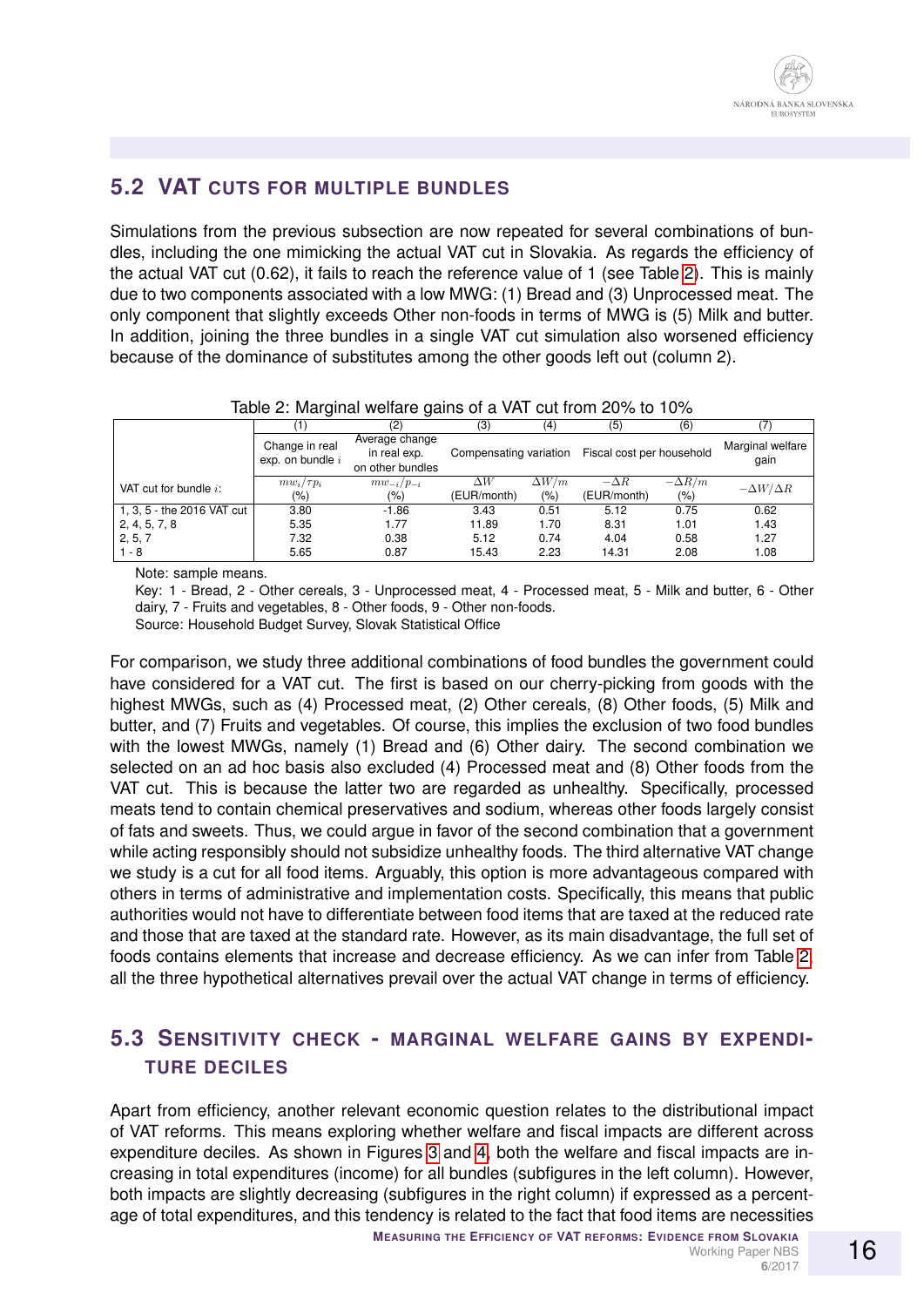and their budget shares are shrinking in higher expenditures or incomes. In contrast, for the non-food bundle, welfare and fiscal impacts expressed as shares of total expenditures are rising for higher deciles. The latter can be explained by the fact that the non-food aggregate is behaving as a luxury good.

Despite the increasing welfare and fiscal impacts for higher deciles, the ratio of the two remains roughly constant for all bundles (Figure [5\)](#page-37-0). In other words, MWGs and their relative rankings across bundles are stable from the bottom to the top expenditure deciles, indicating that, equity considerations, assigning different social weights to households with varying expenditure level is not likely to change the efficiency rankings of the bundles.

#### **5.4 SENSITIVITY CHECK - MARGINAL WELFARE GAINS BY TAX RATES**

Throughout our empirical analysis, we assume a fixed VAT cut from the base rate of 20% to a reduced rate of 10%. This is motivated by the case of the actual VAT cut in Slovakia. Given that the QUAIDS model is non-linear, one may ask whether our results are robust when using different reduced rates. Hence, we compute the median MWG for each bundle for a range of alternative tax rates. In particular, our simulations cover VATs ranging from 0% to 27%, by steps of 0.5 p.p.<sup>[29](#page-16-0)</sup> This means that both tax cuts and hikes are considered for an individual bundle. Meanwhile, the upper bound of the range, 27%, is the highest currently observable VAT rate in the EU.

The MWGs for different tax rates are depicted in Figure [6.](#page-38-0) The results suggest that the efficiency rankings of bundles are quite stable for the range of tax rates considered. First, all MWG curves are linear and are slightly, but monotonically, decreasing in tax rates, suggesting that the closer the reduced rates are to zero, the more efficient the tax cut is. As a further implication, tax cuts are somewhat more efficient compared with tax hikes. Next, only some of the lines cross their adjacent ones, suggesting that the efficiency ranking can change slightly, but only for some pairs of bundles. These pairs are: (2) Other cereals and (8) Other foods, (5) Milk and butter and (7) Fruits and vegetables, and (1) Bread and (6) Other dairy.<sup>[30](#page-16-1)</sup> Finally, the components of MWG, namely, changes in welfare and fiscal revenues by tax rates, are reported in Figures [7](#page-39-0) and [8,](#page-40-0) respectively. As can be seen, the two indicators (i.e., changes in welfare and fiscal revenues) are linearly decreasing in the tax rate and are symmetric around the base rate of 20%.

#### **5.5 AN APPROXIMATE MEASURE OF MARGINAL WELFARE GAINS**

As a benchmark, we also compute the approximate measure of MWG in (20) following [Ahmad](#page-21-3) [and Stern](#page-21-3) [\(1984\)](#page-21-3), henceforth referred to as AS. We assume zero inequality aversion ( $\varepsilon = 0$ ) and use budget shares fitted from the demand system. Table [3](#page-17-0) below compares the MWG ratios, welfare impacts, and fiscal costs according to AS and our approach based on the simulated values from QUAIDS. In case of the welfare impact and the fiscal cost, we take the marginal effects shown in (20) and multiply them by the tax change ( $\partial t = 0.1$ ). All figures in Table [3](#page-17-0) are based on the sample means.<sup>[31](#page-16-2)</sup>

<span id="page-16-1"></span><span id="page-16-0"></span> $29$ Note that the base rate of 20% is excluded, where MWG is not defined.

<sup>&</sup>lt;sup>30</sup>Tax changes for the first bundle in each pair are more efficient for lower rates and become somewhat less efficient for higher rates compared with the second bundle of the pair.

<span id="page-16-2"></span><sup>&</sup>lt;sup>31</sup> For [Ahmad and Stern](#page-21-3) [\(1984\)](#page-21-3)'s MWG indicator by expenditure deciles, see Figures [9](#page-41-0) and [10.](#page-42-0)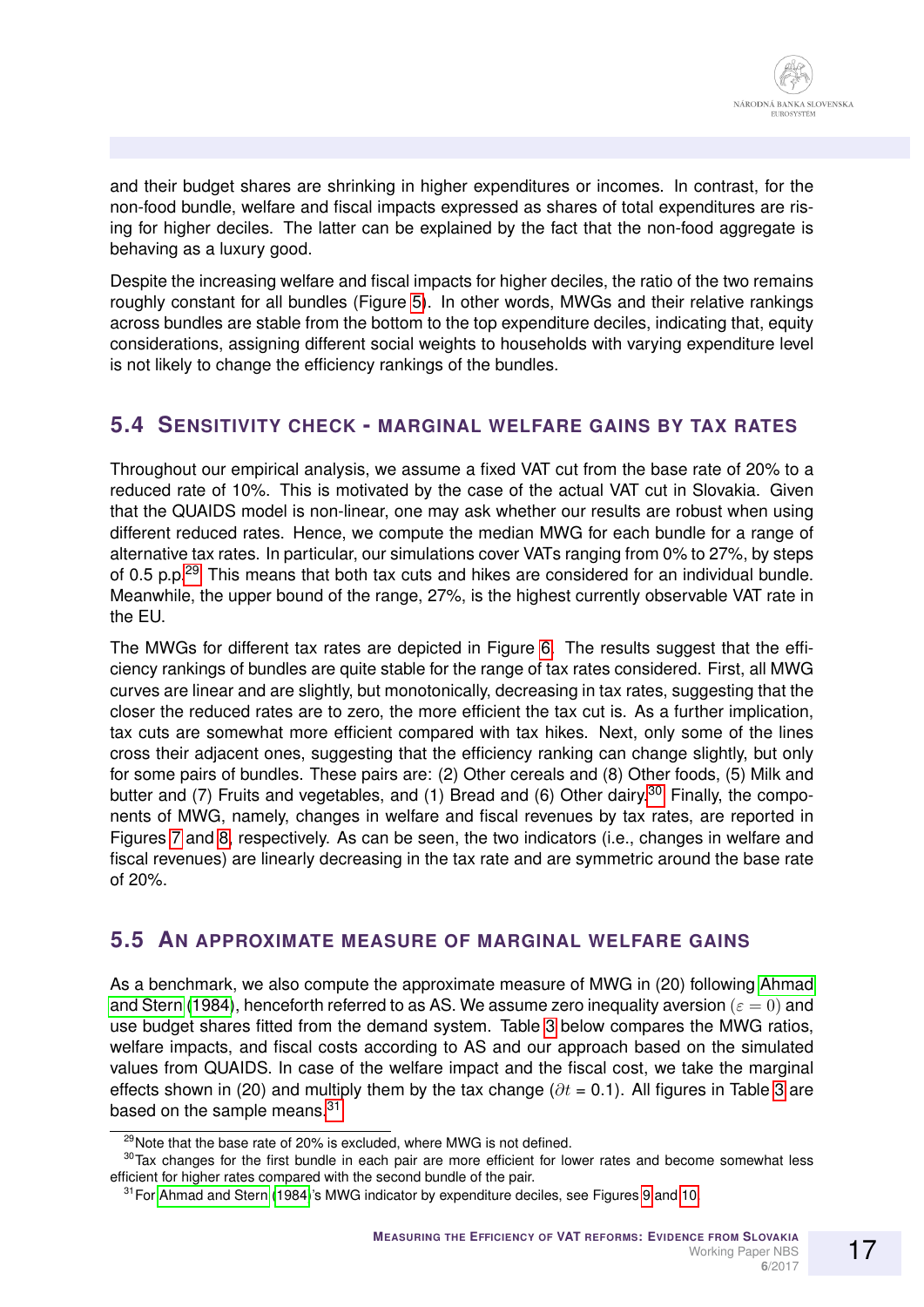| u.uv                       | (1)         | (2)            | (3)         | (4)           | (5)                   | (6)           |
|----------------------------|-------------|----------------|-------------|---------------|-----------------------|---------------|
|                            |             | Welfare impact |             | Fiscal cost   | Marginal welfare gain |               |
| VAT cut for bundle $i$ :   | AS          | <b>QUAIDS</b>  | AS          | <b>QUAIDS</b> | AS                    | <b>QUAIDS</b> |
|                            | (EUR/month) | (EUR/month)    | (EUR/month) | (EUR/month)   | (rank)                | (rank)        |
| 1 Bread                    | 1.83        | 1.24           | 1.85        | 1.75          | 2                     | 8             |
| 2 Other cereals            | 1.07        | 1.57           | 1.09        | 1.02          | 6                     | 2             |
| 3 Unprocessed meat         | 2.64        | 1.09           | 2.69        | 2.46          |                       | 9             |
| 4 Processed meat           | 1.89        | 3.21           | 1.93        | 1.91          | 8                     |               |
| 5 Milk and butter          | 0.93        | 1.09           | 0.95        | 0.91          | 9                     | 5             |
| 6 Other dairy              | 1.92        | 1.28           | 1.94        | 1.88          | 4                     |               |
| 7 Fruits and vegetables    | 2.09        | 2.46           | 2.12        | 2.10          | 5                     | 4             |
| 8 Other foods              | 2.38        | 3.60           | 2.41        | 2.35          | 3                     | 3             |
| 9 Other non-foods          | 47.20       | 47.15          | 47.11       | 47.31         |                       | 6             |
| 1, 3, 5 - the 2016 VAT cut | 5.40        | 3.43           | 5.49        | 5.12          | $\mathcal{P}$         | 4             |
| 2, 4, 5, 7, 8              | 8.36        | 11.89          | 8.50        | 8.31          | 3                     |               |
| 2, 5, 7                    | 4.09        | 5.12           | 4.16        | 4.04          | 4                     | 2             |
| $1 - 8$                    | 14.98       | 14.31          | 14.74       | 15.43         |                       | 3             |

<span id="page-17-0"></span>Table 3: Marginal welfare gains of a VAT cut from 20% to 10% - approximate vs. simulated values

Note: sample means.

Source: Household Budget Survey, Slovak Statistical Office

As expected from prior studies (e.g., [Banks et al., 1996\)](#page-21-6), the approximate welfare impacts are biased when compared with the simulated results, although by looking at the first two columns of Table [3,](#page-17-0) we can see that the AS estimate does not deviate systematically upwards or downwards. These results suggest that the direction of bias depends on the commodity bundle considered. In contrast, the fiscal cost estimates of AS and those from QUAIDS simulations do not differ much. However, the former measure tends to slightly overestimate the fiscal cost for food items and underestimate it for the non-food bundle.

Finally, considering the MWG ratio, the indicators based on AS and QUAIDS produce com-pletely different rankings of the bundles,<sup>[32](#page-17-1)</sup> as shown by the last two columns of Table [3.](#page-17-0) The main reason for disagreement is probably the numerator, that is, the estimate of the welfare impact. This is due to the fact that the bias of the approximate welfare impact can be both positive and negative, and is relatively larger in absolute value compared with the bias in the approximate fiscal impact. A secondary cause of differences in the alternative rankings is the small upward bias in the estimated fiscal costs for foods and the slight downward bias for non-foods, with the latter contributing to the highest rank of non-foods based on the AS approach.

#### **5.6 WELFARE GAINS FROM REVENUE-NEUTRAL REFORMS**

With the aim of identifying potential revenue-neutral welfare-improving VAT reforms, we compare the efficiency of tax cuts on various food bundles vis-a-vis the reference category, namely, Other non-foods, when describing the simulation results above. Such reforms cut the VAT on goods associated with a high welfare gain while simultaneously increasing the VAT on goods with a low welfare gain. At the same time, the fiscal impact is kept zero. In our setup, a minor VAT hike on the large bundle of Other non-foods can provide sufficient fiscal revenues to finance significant tax cuts on any of the food bundles. Therefore this subsection is devoted to simulating cuts on different food items combined with hikes on non-food ones.

<span id="page-17-1"></span> $32A$  statistically significant difference between the two rankings is confirmed by Kendall's non-parametric rank correlation test. A p-value of 0.466 for Kendall's  $\tau$  statistic suggests that the null hypothesis of independence of the two rankings cannot be rejected.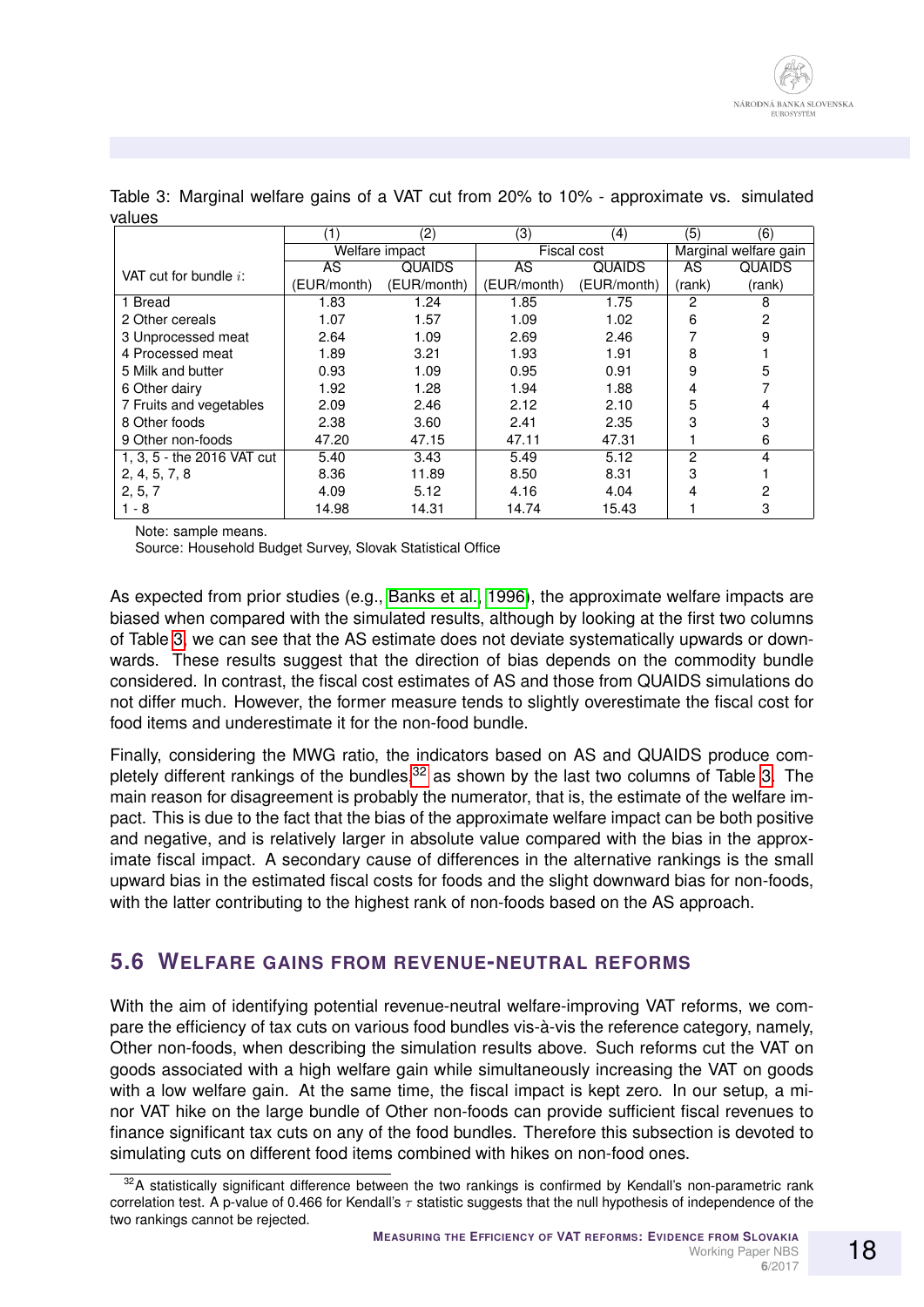We introduce exogenous price changes in the model when simulating revenue-neutral tax reforms. The changes reflect a reduced rate of 10% for one or more food bundles and an increased rate for the non-food bundle. As for the remainder of the food basket, the standard rate of 20% is preserved. We used grid search with gradual 0.01 p.p. increases in VAT to find the increased rate on non-food, which would minimize the fiscal impact  $(\Delta R)$ . Once the revenueneutral tax scheme is identified, we use the model to estimate the compensating variation, that is, the welfare impact.

Results of the above exercise are presented in Table [4.](#page-18-0) The rows list the eight food bundles and their four combinations, to which a reduced rate of 10% is applied. The first column reports the increased VAT rates for Other non-foods, which makes the hypothetical tax change revenue-neutral. The second column displays the sample average welfare impacts expressed in euro per month and household. The third and fourth columns of the table compare the rankings of policies in terms of the welfare impact in column 2 and their efficiency indicators (MWG), respectively. The latter ranking is copied from the last column of Table [3](#page-17-0) in the previous subsection, however, bundle (9), Other non-foods, is not ranked in this case.

|                             | (1)         | (2)             | (3)            | $\left( 4\right)$ |
|-----------------------------|-------------|-----------------|----------------|-------------------|
|                             | VAT rate on | Revenue-neutral |                | <b>MWG</b>        |
|                             | non-food    | welfare impact  |                | by QUAIDS         |
| VAT cut to 10% for bundles: |             | (EUR/month)     | (rank)         | (rank)            |
| 1 Bread                     | 20.37%      | $-0.49$         | 6              |                   |
| 2 Other cereals             | 20.22%      | 0.55            | 3              | 2                 |
| 3 Unprocessed meat          | 20.52%      | $-1.34$         | 8              | 8                 |
| 4 Processed meat            | 20.40%      | 1.35            | $\overline{2}$ |                   |
| 5 Milk and butter           | 20.17%      | 0.30            | 5              | 5                 |
| 6 Other dairy               | 20.40%      | $-0.59$         |                | 6                 |
| 7 Fruits and vegetables     | 20.43%      | 0.46            | 4              | 4                 |
| 8 Other foods               | 20.48%      | 1.37            |                | 3                 |
| 1, 3, 5 - the 2016 VAT cut  | 21.06%      | $-1.54$         | 4              | 4                 |
| 2, 4, 5, 7, 8               | 21.73%      | 3.94            |                |                   |
| 2, 5, 7                     | 20.84%      | 1.22            | 3              | 2                 |
| 1 - 8                       | 23.00%      | 1.62            | 2              | 3                 |

<span id="page-18-0"></span>Table 4: Welfare gains from revenue-neutral VAT cuts from 20% to 10%

Note: sample means.

Source: Household Budget Survey, Slovak Statistical Office

Our findings suggest that the revenue-neutral welfare effects are mostly positive, but rather small. Three cases of negative impacts are observed: (1) Bread, (3) Unprocessed meat, and (6) Other dairy. This means that we cannot find revenue-neutral welfare-improving tax schemes for these bundles. This can be attributed to the fact that the mentioned foods have a lower MWG than Other non-foods, which is the financing bundle. The same finding holds for the actual Slovak VAT cut, which combined foods 1, 3, and 5 (i.e., two with the lowest MWG). Overall, we can conclude that the efficiency indicators estimated in the previous subsections are useful, as they well predict the list of food bundles that allow for revenue-neutral welfare improvements.

In addition, comparing the rankings in columns 3 and 4, we find that they are broadly similar.<sup>[33](#page-18-1)</sup> However, some disagreement up to one rank can be observed for some bundles. This outcome

<span id="page-18-1"></span><sup>33</sup> The rankings are not found to be statistically different. The p-value of Kendall's  $\tau$  statistic (0.009) suggests the rejection of the null of independence.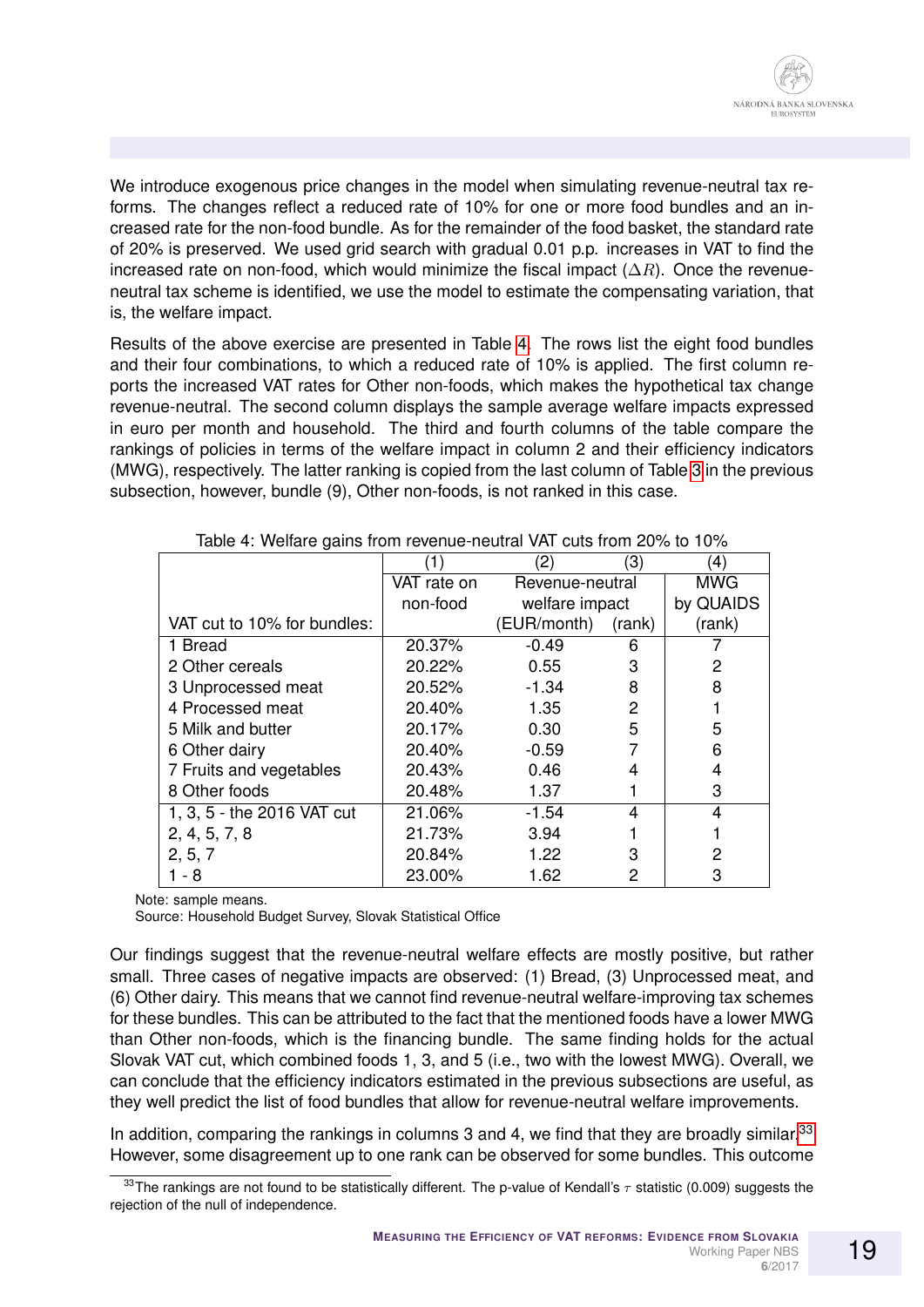may have been produced by the interplay between the welfare gain from a reduced rate and the welfare loss from an increased rate, in case of a revenue-neutral simulation. Overall, the above results suggest that the MWG indicators are relatively good predictors of the ordering of revenue-neutral schemes. However, we must estimate the revenue-neutral welfare impacts to determine the exact ordering.

Next, we consider a zero rate, instead of a 10% rate on food, in order to test the robustness of the results above. However, the welfare ranking of revenue-neutral policies was not sensitive to this assumption. The results for a zero rate can be found in Table [B.8](#page-32-0) in Appendix B. As shown in the table, the estimated welfare impacts in the latter case are slightly more than twice the original values shown in Table [4.](#page-18-0) Furthermore, the required percentage point increases of the tax rates on non-foods are also approximately twice the VAT hikes shown in Table [4.](#page-18-0)

Furthermore, we look at the revenue-neutral welfare impacts as a function of the reduced rate, to verify whether non-linearities occur in this relationship. Here, we consider a range of reduced rates from 0% to 19% by steps of one percentage point. As we can see from Figures [11](#page-43-0) and [12,](#page-44-0) the welfare impact is a roughly linear function of the reduced rate for each food bundle and their combinations, respectively. At the same time, the lines do not cross each-other, suggesting that the ranking is stable over the realistic range of reduced rates.

In contrast, the welfare ranking of the discussed policies may be somewhat sensitive to equity considerations. This means that some of the welfare curves plotted against expenditure deciles may cross one another (see Figures [13](#page-45-0) and [14\)](#page-46-0), implying changes in the rankings for some deciles. However, we only find this sensitivity for combined food bundles, and not for the eight single foods. The latter finding may be related to the fact that reducing VAT for more bundles requires an excessively large tax hike on non-foods. Specifically, given that foods are necessities and non-foods behave as luxuries, the welfare costs of the revenue-neutral reform may dominate the welfare benefits beyond some threshold level of the total expenditures.

### **6. CONCLUSION**

We estimated a Quadratic Almost Ideal Demand System for eight food bundles and a non-food aggregate using Slovak household-level data. Using the model, we simulated household-level demand responses to the recent Slovak VAT cut and its other hypothetical alternatives. The model enabled us to quantify the impacts of such a VAT cut on household welfare and fiscal revenues. We used the ratio of the welfare and fiscal effects as an efficiency indicator, which we referred to as the marginal welfare gain. This allowed us to rank the commodity bundles of the model, or their combinations. According to our results, the efficiency of a tax cut is higher if demand for a good is price-elastic or if the good has several complements in the consumption basket. Hence, we find that cherry-picking from food sub-categories could help improve the efficiency of the Slovak VAT cut.

The paper contributes to the literature in two aspects. First, we used simulation results, instead of the standard approximate measures, in constructing the efficiency indicator of tax reforms. We showed that the latter approach, which is commonly used in the literature, leads to a biased ranking of the alternative policies. The bias results mainly from the fact that the approximate welfare impact ignores demand responses, e.g. by not taking into account substitution effects. Meanwhile, the bias of the fiscal impact stems from the imprecision of price elasticities as predictors of demand responses compared to simulations. This imprecision may be aggravated, especially in the case of a non-linear model and non-incremental changes in prices or taxes.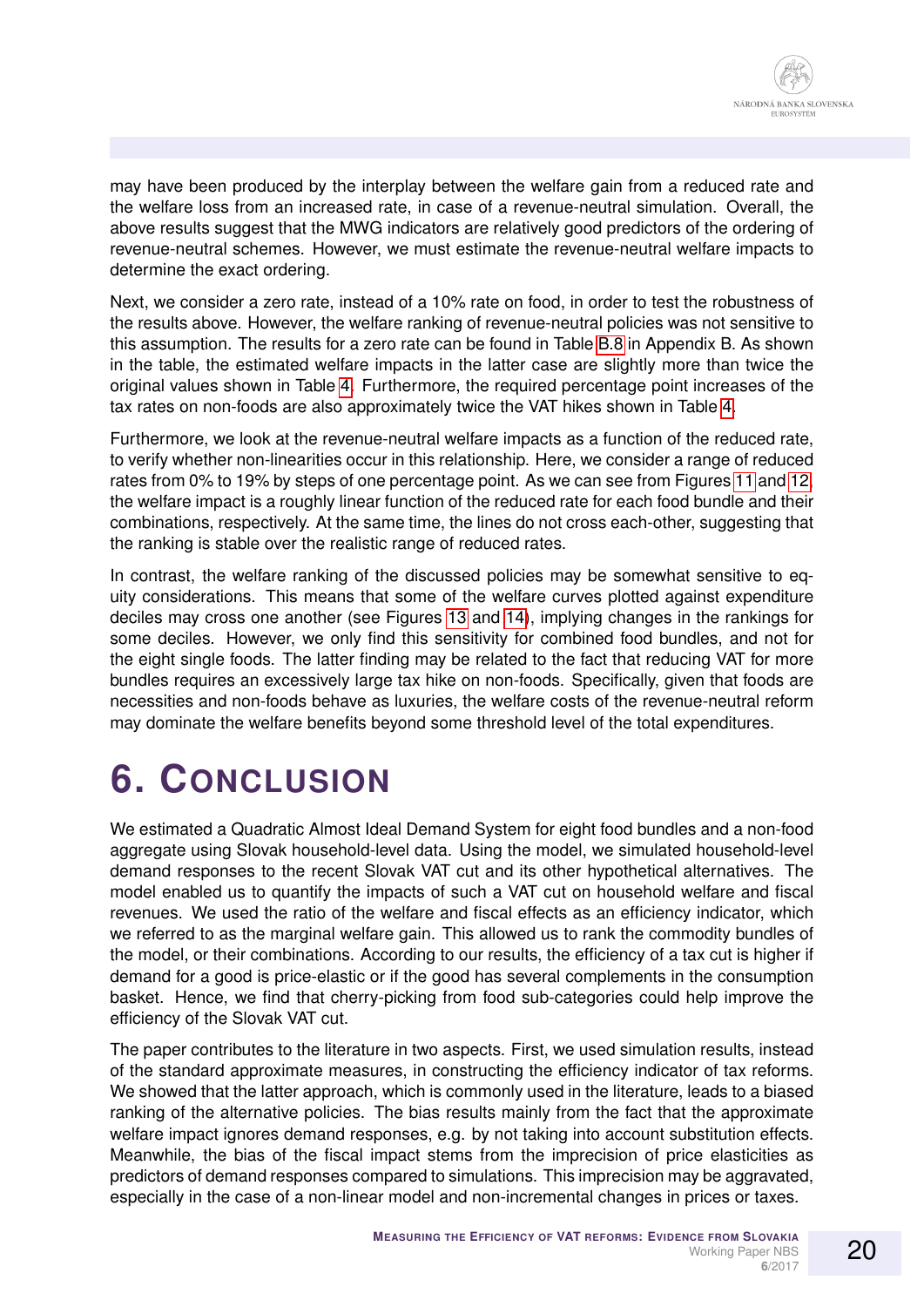Second, the analysis of MWGs from tax reforms relates to theories on the optimal structure of indirect taxes and the literature on marginal tax reforms. We contribute to those fields with new evidence of hypothetical reforms that can help increase the welfare of households at zero fiscal costs in Slovakia. The tax changes we examined departed from a homogenous VAT scheme by introducing a reduced rate on foods and an increased rate on non-foods. We found that the examined tax changes can improve welfare in case of the majority of food items. Welfare improvements are confirmed even for a reduced rate on all foods financed by an increased rate on non-foods. However, potential welfare gains are rather small in Slovakia, reaching only about 1.5% of total expenditures (about 9 EUR per household and month) if a zero rate is assumed for selected foods.

As regards the general policy implications of our results, we conclude that countries aiming to design efficient VAT reforms can use a demand model to rank commodities according to their MWGs. In particular, such a ranking can provide guidance for cherry-picking among closely related products that are considered in an indirect tax reform. In addition, the ranking can also provide guidance for identifying potential revenue-neutral welfare-improving tax reforms. However, we recommend relying on the simulation results to estimate the welfare and fiscal impacts of reform alternatives, rather than following the approximate measures of the impacts.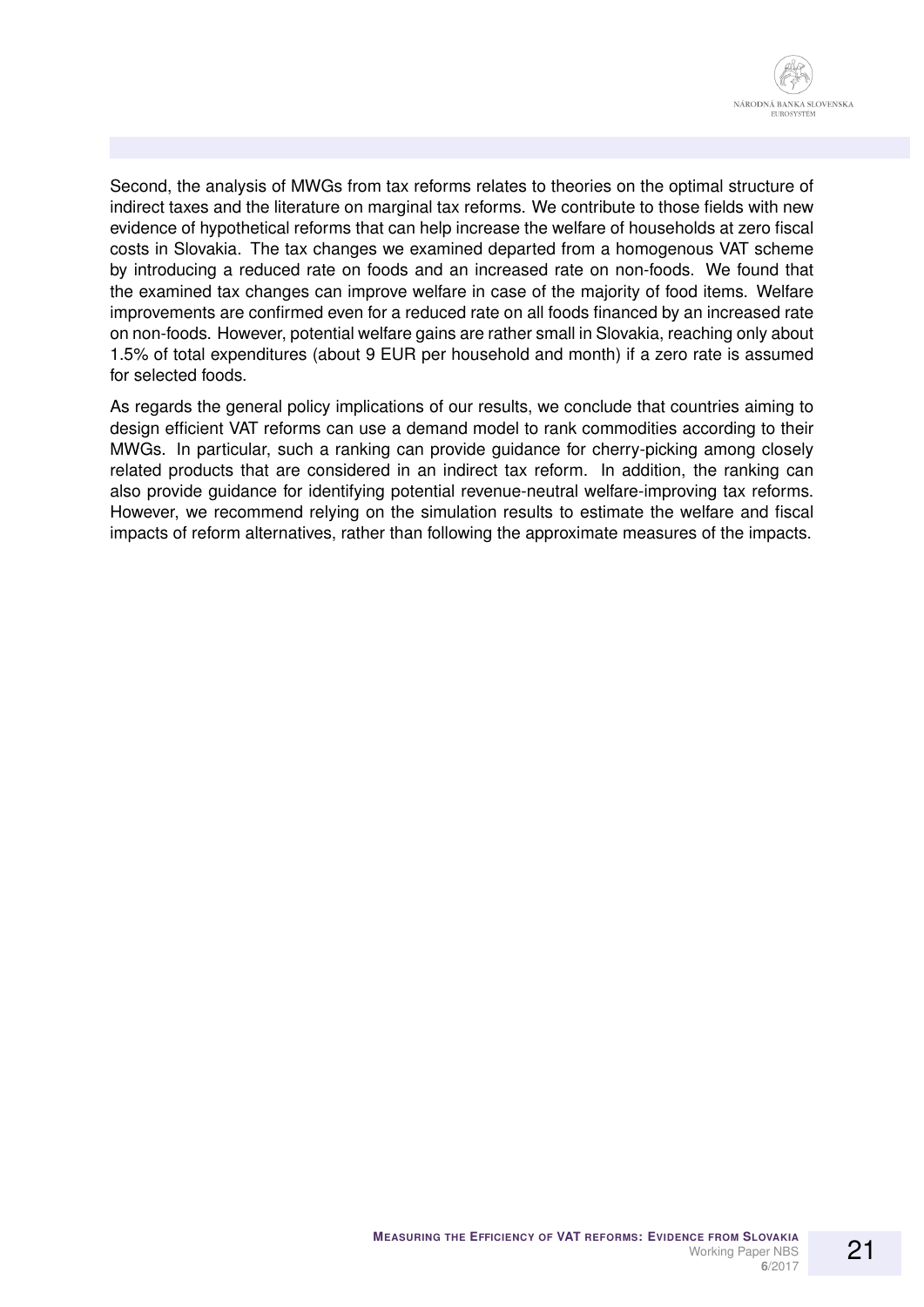### **REFERENCES**

- <span id="page-21-9"></span>Abdulai, A. (2002). Household Demand for Food in Switzerland. A Quadratic Almost Ideal Demand System. *Swiss Journal of Economics and Statistics 138*(I), 1–18.
- <span id="page-21-3"></span>Ahmad, E. and N. Stern (1984). The Theory of Reform and Indian Indirect Taxes. *Journal of Public Economics 25*(3), 259–298.
- <span id="page-21-0"></span>Atkinson, A. B. and J. E. Stiglitz (1976). The Design of Tax Structure: Direct Versus Indirect Taxation. *Journal of Public Economics 6*(1-2), 55–75.
- <span id="page-21-2"></span>Atkinson, A. B. and J. E. Stiglitz (1980). *Lectures on Public Economics*. London: McGraw Hill.
- <span id="page-21-6"></span>Banks, J., R. Blundell, and A. Lewbel (1996). Tax Reform and Welfare Measurement: Do We Need Demand System Estimation? *The Economic Journal 106*(438), 1227–41.
- <span id="page-21-4"></span>Banks, J., R. Blundell, and A. Lewbel (1997). Quadratic Engel Curves and Consumer Demand. *The Review of Economics and Statistics 79*(4), 527–539.
- <span id="page-21-12"></span>Barslund, M. (2011). Censored Demand System Estimation with Endogenous Expenditures in Clustered Samples: An Application to Food Demand in Urban Mozambique. Technical report, LICOS-Centre for Institutions and Economic Performance, KU Leuven.
- <span id="page-21-7"></span>Barten, A. P. (1964). Consumer Demand Functions Under Conditions of Almost Additive Preferences. *Econometrica 32*(1/2), 1–38.
- <span id="page-21-16"></span>Benabou, R. and R. Gertner (1993). Search with learning from prices: does increased inflationary uncertainty lead to higher markups? *The Review of Economic Studies 60*(1), 69–93.
- <span id="page-21-13"></span>Benedek, D., R. de Mooij, and P. Wingender (2015). Estimating VAT pass through. IMF Working Paper 15/214, International Monetary Fund, Washington DC, USA.
- <span id="page-21-14"></span>Besley, T. J. and H. S. Rosen (1999). Sales taxes and prices: an empirical analysis. *National Tax Journal 52*(2), 157–158.
- <span id="page-21-15"></span>Blinder, A. S. (1982). Inventories and sticky prices: More on the microfoundations of macroeconomics. *American Economic Review 72*(3), 334–348.
- <span id="page-21-11"></span>Blundell, R. and J.-M. Robin (1999). Estimation in Large and Disaggregated Demand Systems: An Estimator for Conditionally Linear Systems. *Journal of Applied Econometrics 14*(3), 209– 329.
- <span id="page-21-1"></span>Bosch, L. H. M. and P. J. van den Noord (1990). Alternative Financing of Social Insurance Systems. *Journal of Policy Modeling 12*(1), 61–76.
- <span id="page-21-18"></span>Carbonnier, C. (2007). Who pays sales taxes? evidence from french VAT reforms, 1987–1999. *Journal of Public Economics 91*(5), 1219–1229.
- <span id="page-21-17"></span>Carlton, D. W. (1986). The rigidity of prices. *American Economic Review 76*(4), 637–658.
- <span id="page-21-8"></span>Christensen, L. R., D. W. Jorgenson, and L. J. Lau (1975). Transcendental Logarithmic Utility Functions. *American Economic Review 65*(3), 367–383.
- <span id="page-21-10"></span>Cox, T. L. and M. K. Wohlgenant (1986). Prices and Quality Effects in Cross-sectional Demand Analysis. *American Journal of Agricultural Economics 68*(4), 908–919.
- <span id="page-21-5"></span>Cragg, M. (1991). Do We Care? A Study of Canada's Indirect Taxation. *Canadian Journal of Economics 24*(1), 124–143.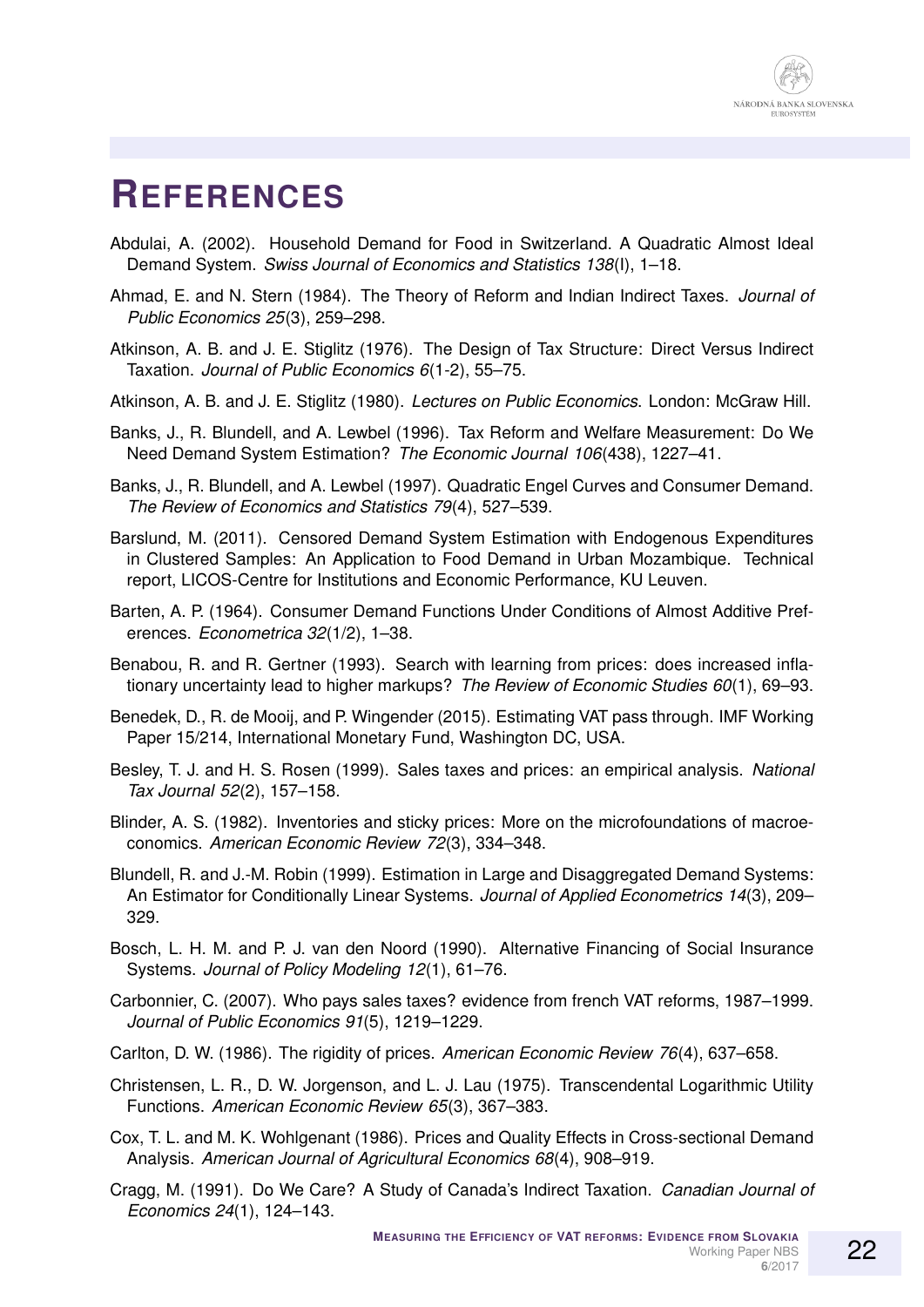- <span id="page-22-1"></span>Crawford, I., M. Keen, and S. Smith (2010). Value-Added Tax and Excises. In S. Adam, T. Besley, R. Blundell, S. Bond, R. Chote, M. Gammie, P. Johnson, G. Myles, and J. M. Poterba (Eds.), *Dimensions of Tax Design*, Chapter 4, pp. 275–422. Oxford: Oxford University Press.
- <span id="page-22-9"></span>Cupák, A., J. Pokrivčák, and M. Rizov (2015). Food demand and consumption patterns in the new EU member states: the case of Slovakia. *Journal of Economics (Ekonomicky´ casopis) 63 ˇ* (4), 339–358.
- <span id="page-22-10"></span>Deaton, A. (1988). Quality, Quantity, and Spatial Variation of Price. *American Economic Review 78*(3), 418–430.
- <span id="page-22-4"></span>Deaton, A. and J. Muellbauer (1980). An Almost Ideal Demand System. *American Economic Review 70*(3), 312–326.
- <span id="page-22-0"></span>Decoster, A., J. Loughrey, C. O'Donoghue, and D. Verwerft (2010). How Regressive Are Indirect Taxes? A Microsimulation Analysis for Five European Countries. *Journal of Policy Analysis and Management 29*(2), 326–350.
- <span id="page-22-5"></span>Decoster, A. and E. Schokkaert (1989). Equity and Efficiency of a Reform of Belgian Indirect Taxes. *Recherches Economiques de Louvain / Louvain Economic Review 55*(2), 155–176.
- <span id="page-22-6"></span>Decoster, A. and E. Schokkaert (1990). Tax Reform Results with Different Demand Systems. *Journal of Public Economics 41*(3), 277–296.
- <span id="page-22-15"></span>Delipalla, S. and M. Keen (1992). The comparison between ad valorem and specific taxation under imperfect competition. *Journal of Public Economics 49*(3), 351–367.
- <span id="page-22-16"></span>Deltas, G. (2008). Retail gasoline price dynamics and local market power. *The Journal of Industrial Economics 56*(3), 613–628.
- <span id="page-22-2"></span>Diamond, P. and J. Mirrlees (1971a). Optimal Taxation and Public Production I: Production Efficiency. *American Economic Review 61*(1), 8–27.
- <span id="page-22-3"></span>Diamond, P. and J. Mirrlees (1971b). Optimal Taxation and Public Production II: Tax Rules. *American Economic Review 61*(3), 261–278.
- <span id="page-22-11"></span>Dybczak, K., P. Tóth, and D. Voňka (2014). Effects of price shocks on consumer demand: Estimating the QUAIDS demand system on Czech household budget survey data. *Czech Journal of Economics and Finance (Finance a úvěr) 64(6), 476–500.*
- <span id="page-22-14"></span>Fullerton, D. and G. E. Metcalf (2002). Tax incidence. In A. Auerbach and M. Feldstein (Eds.), *Handbook of Public Economics*, Volume 4, Chapter 26, pp. 1787–1872. Amsterdam: Elsevier.
- <span id="page-22-13"></span>García-Enríquez, J. and C. A. Echevarría (2016). Consistent Estimation of a Censored Demand System and Welfare Analysis: The 2012 VAT Reform in Spain. *Journal of Agricultural Economics 67*(2), 324–347.
- <span id="page-22-12"></span>Heien, D. and C. R. Wesseils (1990). Demand Systems Estimation with Microdata: A Censored Regression Approach. *Journal of Business and Economic Statistics 8*(3), 365–371.
- <span id="page-22-8"></span>Hicks, J. R. (1939). The Foundations of Welfare Economics. *The Economic Journal 49*(196), 696–712.
- <span id="page-22-7"></span>Jansky, P. (2014). Consumer Demand System Estimation and Value Added Tax Reforms in the ´ Czech Republic. *Czech Journal of Economics and Finance (Finance a úvěr) 64*(3), 246–273.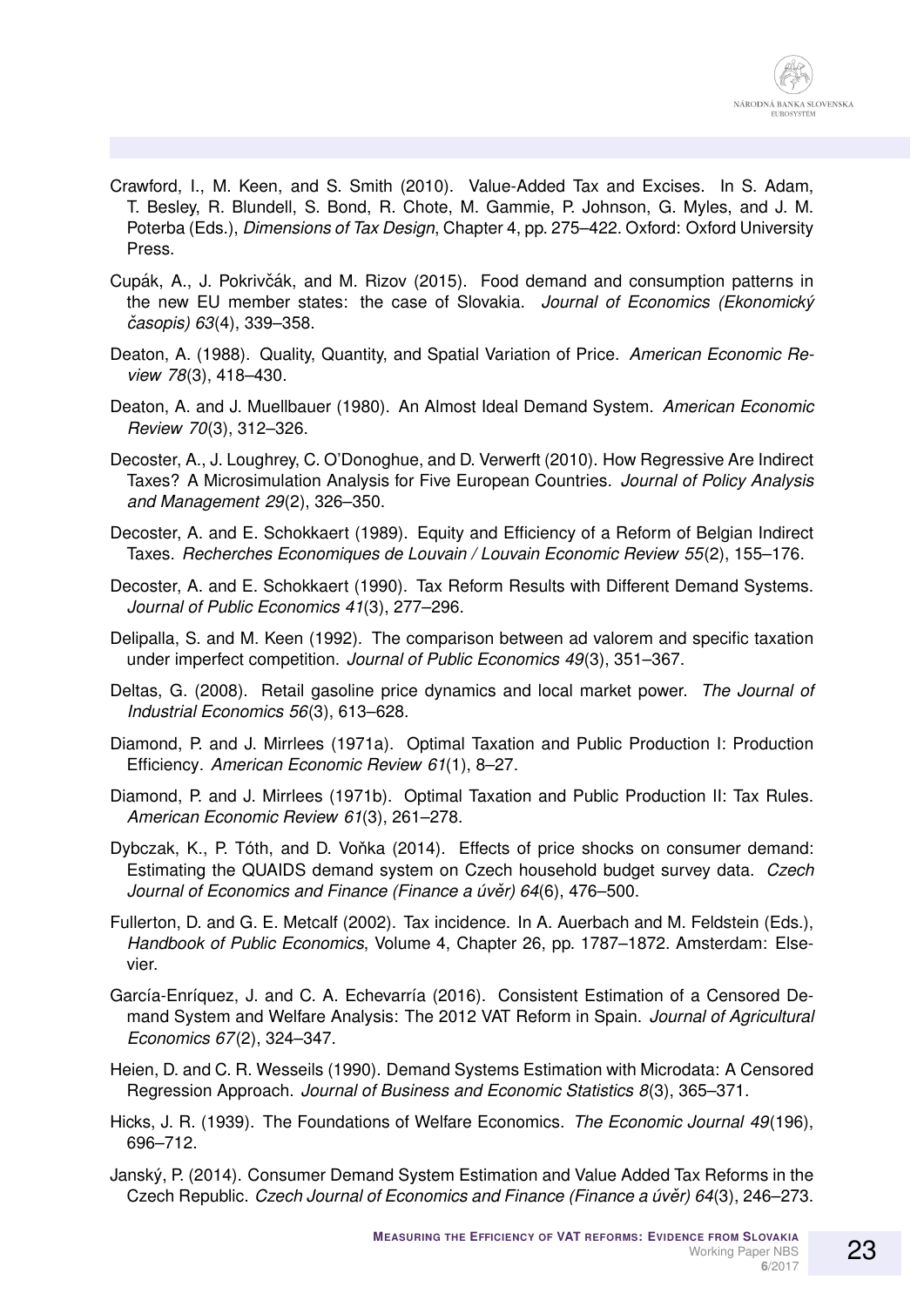- <span id="page-23-2"></span>Kaiser, H. and B. P. Spahn (1989). On the Efficiency and Distributive Justice of Consumption Taxes: A Study on VAT in West Germany. *Zeitschrift für Nationalökonomie / Journal of Economics 49*(2), 199–218.
- <span id="page-23-3"></span>Kaplanoglou, G. and D. M. Newbery (2003). Indirect Taxation in Greece: Evaluation and Possible Reform. *International Tax and Public Finance 10*(5), 511–533.
- <span id="page-23-17"></span>Kosonen, T. (2015). More and cheaper haircuts after VAT cut? on the efficiency and incidence of service sector consumption taxes. *Journal of Public Economics 131*(C), 87–100.
- <span id="page-23-8"></span>Lecocq, S. and J.-M. Robin (2015). Estimating Almost-Ideal Demand Systems with Endogenous Regressors. *Stata Journal 15*(2), 554–573.
- <span id="page-23-15"></span>Lewis, M. S. (2011). Asymmetric price adjustment and consumer search: an examination of the retail gasoline market. *Journal of Economics and Management Strategy 20*(2), 409–449.
- <span id="page-23-4"></span>Madden, D. (1995). An Analysis of Indirect Tax Reform in Ireland in the 1980s. *Fiscal Studies 16*(2), 18–37.
- <span id="page-23-5"></span>Madden, D. (1996). Marginal Tax Reform and the Specification of Consumer Demand Systems. *Oxford Economic Papers 48*(4), 556–567.
- <span id="page-23-16"></span>Meyler, A. (2014). VAT pass-through: Is there any value-added in a disaggregated crosscountry and cross-product analysis? Mimeo. A summary is published in ECB Economic Bulletin 2015, Issue 1, p. 45-47.
- <span id="page-23-7"></span>Moro, D. and P. Sckokai (2000). Heterogeneous Preferences in Household Food Consumption in Italy. *European Review of Agricultural Economics 27*(3), 305–323.
- <span id="page-23-9"></span>Poi, B. P. (2002). From the Help Desk: Demand System Estimation. *Stata Journal 2*(4), 403– 410.
- <span id="page-23-10"></span>Poi, B. P. (2008). Demand-system Estimation: Update. *Stata Journal 8*(4), 554–556.
- <span id="page-23-11"></span>Poi, B. P. (2012). Easy Demand-system Estimation with quaids. *Stata Journal 12*(3), 433–446.
- <span id="page-23-18"></span>Politi, R. B. and E. Mattos (2011). Ad-valorem tax incidence and after-tax price adjustments: evidence from brazilian basic basket food. *Canadian Journal of Economics/Revue canadienne d'économique 44* (4), 1438–1470.
- <span id="page-23-12"></span>Pollak, R. A. and T. J. Wales (1981). Demographic Variables in Demand Analysis. *Econometrica 49*(6), 1533–51.
- <span id="page-23-14"></span>Poterba, J. M. (1996). Retail price reactions to changes in state and local sales taxes. *National Tax Journal 49*(2), 165–176.
- <span id="page-23-0"></span>Ramsey, F. P. (1927). A Contribution to the Theory of Taxation. *The Economic Journal 37*(145), 47–61.
- <span id="page-23-13"></span>Ray, R. (1983). Measuring the Costs of Children: An Alternative Approach. *Journal of Public Economics 22*(1), 89–102.
- <span id="page-23-1"></span>Santoro, A. (2007). Marginal Commodity Tax Reforms: A Survey. *Journal of Economic Surveys 21*(4), 827–848.
- <span id="page-23-6"></span>Savage, M. (2016). Indirect Tax Teform and the Specification of Demand: The Case of Ireland. *International Tax and Public Finance 23*(2), 368–399.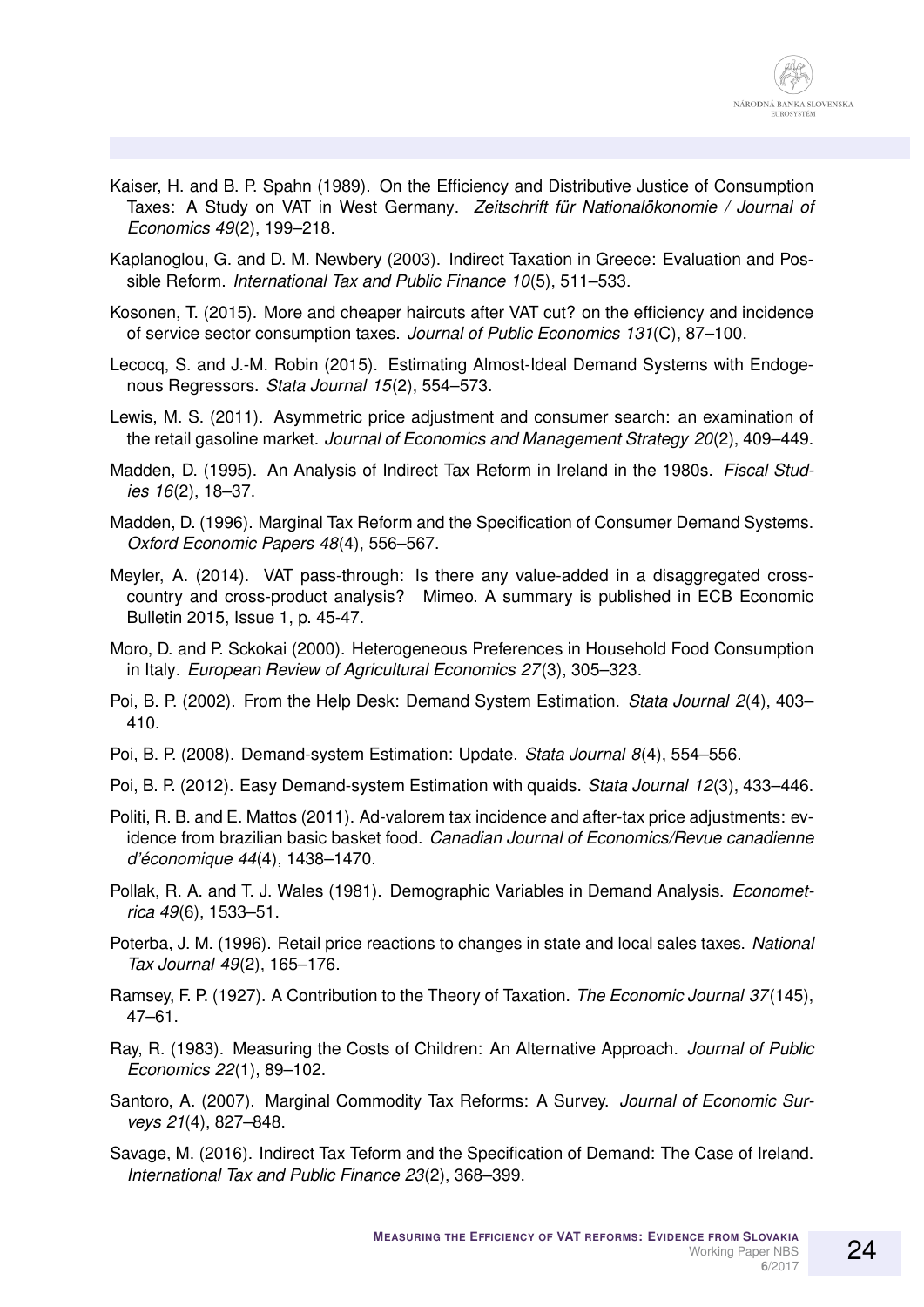- <span id="page-24-3"></span>Shonkwiler, J. S. and S. T. Yen (1999). Two-step Estimation of a Censored System of Equations. *American Journal of Agricultural Economics 81*(4), 972–982.
- <span id="page-24-6"></span>Stern, N. (1987). Aspects of the general theory of tax reform. In D. Newbery and N. Stern (Eds.), *The Theory of Taxation for Developing Countries*, Chapter 3, pp. 60–91. Oxford: World Bank and Oxford University Press.
- <span id="page-24-2"></span>Stone, R. (1954). Linear Expenditure Systems and Demand Analysis: An Application to the Pattern of British Demand. *The Economic Journal 64*(255), 511–527.
- <span id="page-24-4"></span>Tauchmann, H. (2010). Consistency of Heckman-type Two-step Estimators for the Multivariate Sample-selection Model. *Applied Economics 42*(30), 3895–3902.
- <span id="page-24-0"></span>Urakawa, K. and T. Oshio (2010). Comparing Marginal Commodity Tax Reforms in Japan and Korea. *Journal of Asian Economics 21*(6), 579–592.
- <span id="page-24-1"></span>Urzúa, C. M. (2005). The Ahmad-Stern Approach Revisited. *Economics Bulletin 8*(4), 1–8.
- <span id="page-24-7"></span>Verlinda, J. A. (2008). Do rockets rise faster and feathers fall slower in an atmosphere of local market power? evidence from the retail gasoline market. *The Journal of Industrial Economics 56*(3), 581–612.
- <span id="page-24-5"></span>Yen, S. T., K. Kan, and S.-J. Su (2002). Household Demand for Fats and Oils: Two-step Estimation of a Censored Demand System. *Applied Economics 34*(14), 1799–1806.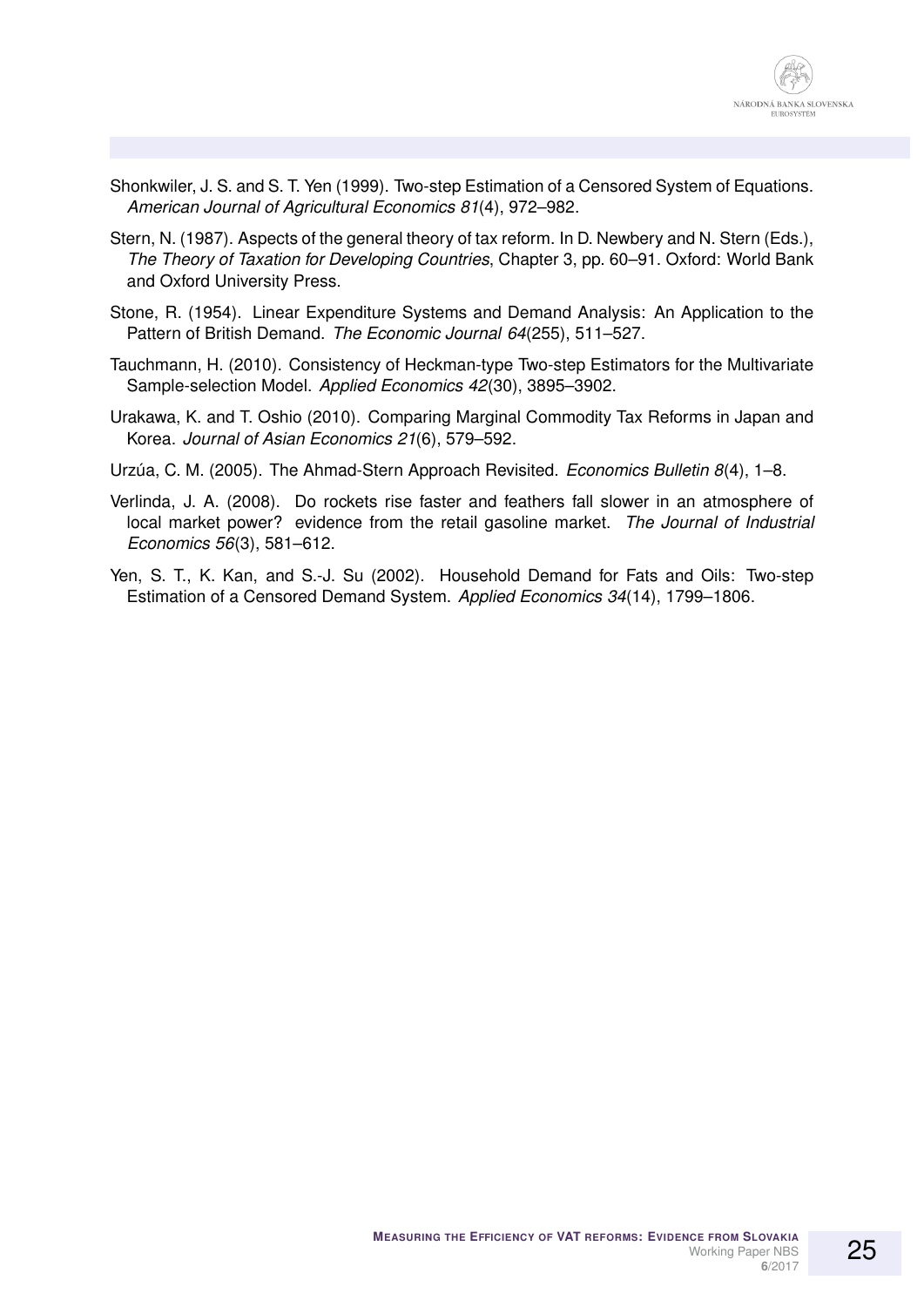

### **APPENDIX**

### **A. MARGINAL WELFARE GAINS BY AH-MAD AND STERN (1984)**

In what follows, we derive Marginal Welfare Gains (MWGs) according to [Ahmad and Stern](#page-21-3) [\(1984\)](#page-21-3). Consistently with (14), we assume a proportional<sup>[34](#page-25-0)</sup> VAT rate t, which links consumer prices  $p$  and producer prices  $p^0$  as:  $p = p^0(1+t).$ 

The social welfare function  $U$  is of the Bergson-Samuelson type, which is defined over the indirect utility functions  $V^h$  of households  $h = 1, ..., H$  shown below.

$$
U = U\left[V^{1}(m^{1}, p), ..., V^{H}(m^{H}, p)\right]
$$
\n(A.1)

The social marginal utility of income of household h, which is the household's weight in social welfare, is expressed as

$$
\theta^{h} = \frac{\partial U\left[V^{1}(m^{1},p),...,V^{H}(m^{H},p)\right]}{\partial V^{h}(m^{h},p)} \frac{\partial V^{h}(m^{h},p)}{\partial m^{h}}.
$$
\n(A.2)

For an infinitesimal change in price  $p_i$ , the change in social welfare can be approximated by the first derivative of  $U$  with respect to  $p_i$  using the equation below.

$$
\frac{\Delta U}{\Delta p_i} = \frac{U(p_i + \Delta p_i)}{\Delta p_i} \approx \frac{\partial U}{\partial p_i}
$$
 (A.3)

Using the definition of  $\theta^h$  and Roy's identity, we can rewrite (A.3) as follows.

$$
\frac{\partial U}{\partial p_i} = \sum_{h=1}^H \frac{\partial U\left[V^1(m^1, p), \dots, V^H(m^H, p)\right]}{\partial V^h(m^h, p)} \frac{\partial V^h\left(m^h, p\right)}{\partial p} = -\sum_{h=1}^H \theta^h \frac{m^h w_i^h}{p_i} \tag{A.4}
$$

Finally, considering a marginal change in the proportional tax rate, the first derivative of  $U$  with respect to  $t_i$  becomes

$$
\frac{\partial U}{\partial t_i} = -\frac{1}{1+t_i} \sum_{h=1}^H \theta^h m^h w_i^h,
$$
\n(A.5)

using the result that  $\frac{\partial p_i}{\partial t_i} = p_i^0 = \frac{p_i}{1+t}$  $\frac{p_i}{1+t_i}$ .

Next, let us define fiscal revenues  $R$  as

$$
R = \sum_{i=1}^{N} p_i^0 t_i \left( \sum_{h=1}^{H} m^h w_i^h \right) = \sum_{i=1}^{N} p_i^0 t_i M_i,
$$
 (A.6)

where  $M_i$  represents the aggregate expenditures on commodity i. Assuming a perfect passthrough of tax changes to consumer prices,  $\partial p_i^0/\partial t_i = 0,$  the first derivative of  $R$  with respect to  $t_i$  is shown below.

$$
\frac{\partial R}{\partial t_i} = p_i^0 M_i + \sum_{k=1}^N p_k^0 t_k \left[ \sum_{h=1}^H m^h \left( \frac{\partial w_k^h}{\partial p_i} \right) \left( \frac{\partial p_i}{\partial t_i} \right) \right]
$$
(A.7)

<span id="page-25-0"></span> $^{34}$ [Ahmad and Stern](#page-21-3) [\(1984\)](#page-21-3) assume additive taxes:  $p=p^0+t$ , which are a somewhat simpler but less realistic tax scheme.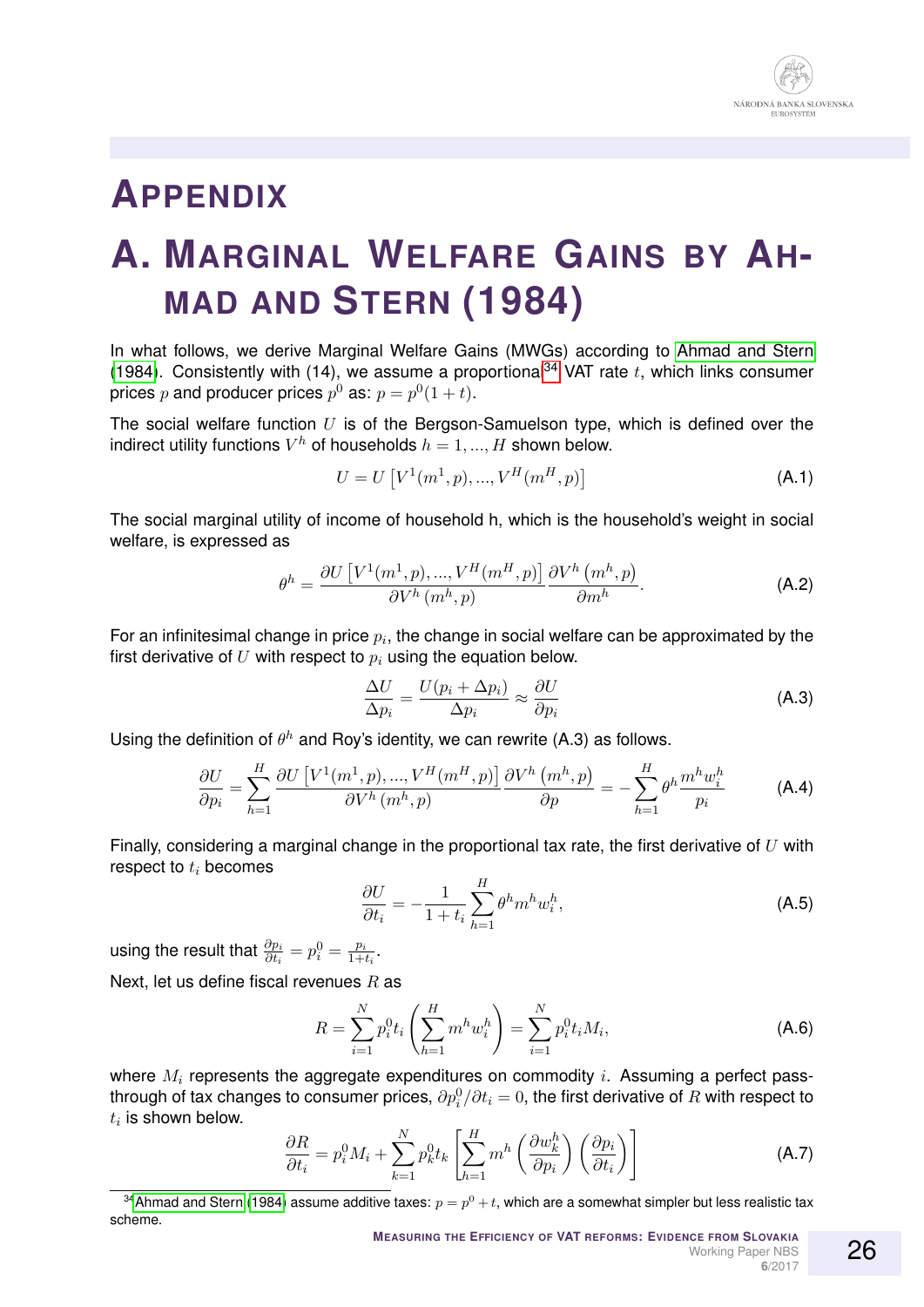Using the formula for the uncompensated cross-price elasticity and denoting  $q_k \equiv \frac{m w_k}{p_k}$  $\frac{nw_k}{p_k}$ , we can rewrite the term as shown below.

$$
\frac{\partial w_k^h}{\partial t_i} = \frac{\partial \left(\frac{q_k^h p_k}{m}\right)}{\partial p_i} = \left(\frac{\partial q_k^h}{\partial p_i} \frac{p_k}{q_k}\right) \frac{q_k}{m} = e_{ki}^u \frac{w_k}{p_k}
$$
(A.8)

Plugging (A.8) and the expression  $p_i^0 = \frac{p_i}{1+r_i}$  $\frac{p_i}{1+t_i}$  into (A.7) leads us to the final result for  $\partial R/\partial t_i.$ 

$$
\frac{\partial R}{\partial t_i} = \frac{M_i}{1+t_i} + \sum_{k=1}^N \frac{t_k}{1+t_k} \left( \sum_{h=1}^H m^h \frac{w_k^h e_{ki}^u}{1+t_i} \right) = \frac{M_i}{1+t_i} + \frac{1}{1+t_i} \sum_{k=1}^N \frac{M_k e_{ki}^u t_k}{1+t_k} \tag{A.9}
$$

Combining the welfare and fiscal revenue effects of a tax change, we arrive at the formula of MWGs similar to [Ahmad and Stern](#page-21-3) [\(1984\)](#page-21-3)'s.

$$
MWG_i^{AS} = -\frac{\partial U/\partial t_i}{\partial R/\partial t_i} = \frac{\sum_{h=1}^H \theta^h m^h w_i^h}{M_i + \sum_{k=1}^N \frac{M_k e_{ki}^u t_k}{1 + t_k}}
$$
(A.10)

27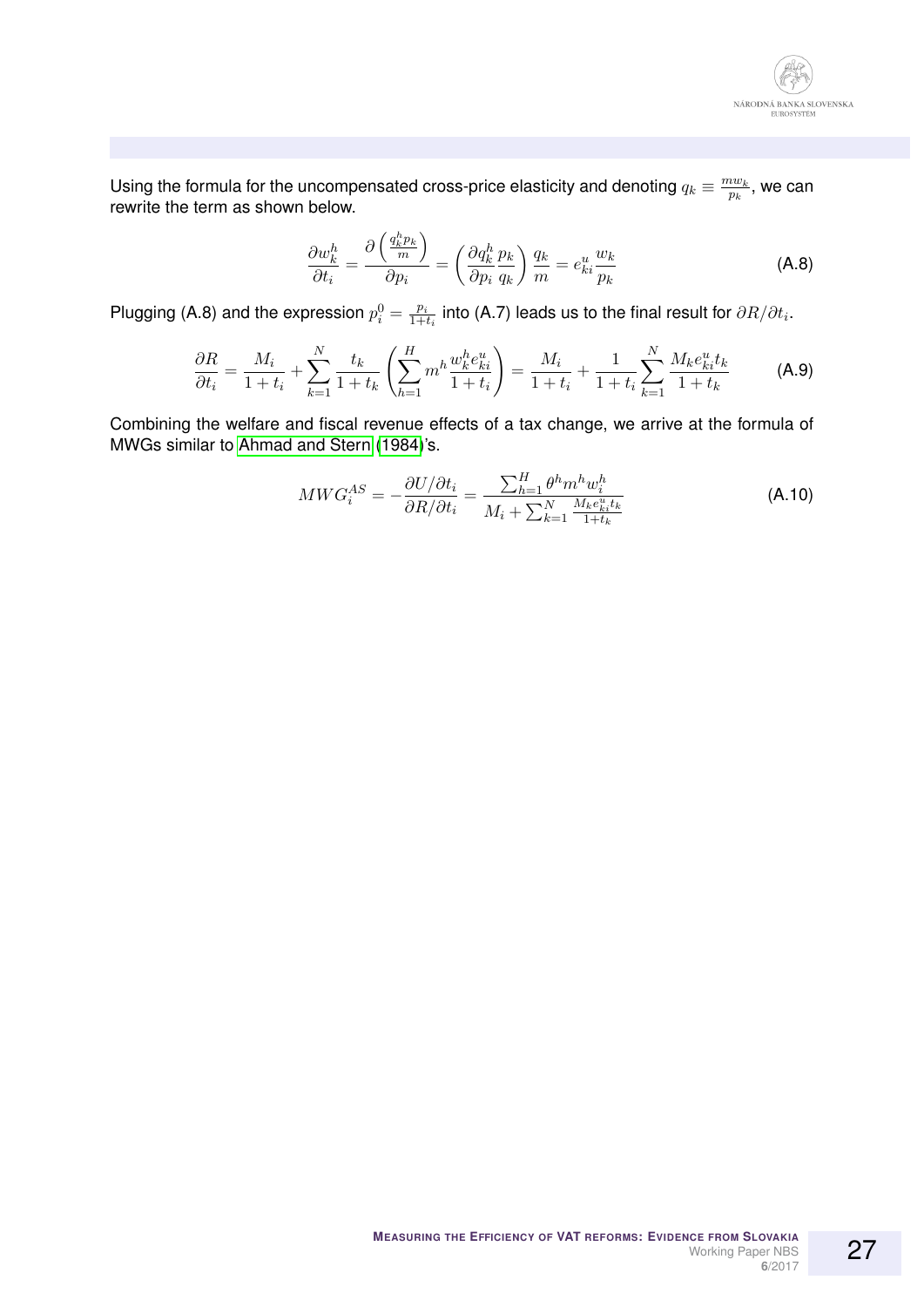# **B. TABLES**

| Category                  | <u>, gg</u> rogation or itomo to broador catogonou<br>Items                |
|---------------------------|----------------------------------------------------------------------------|
| $\overline{1}$ - Bread    | <b>Bread products</b>                                                      |
| 2 - Other cereals         | Rice; Pasta products; Pastry-cook products; Sandwiches; Other prod-        |
|                           | ucts                                                                       |
| 3 - Unprocessed meat      | Fresh, chilled, or frozen meat of bovine animals, swine, sheep, goat,      |
|                           | poultry, or fish                                                           |
|                           | Dried, salted or smoked meat, and edible meat offal; Other preserved or    |
|                           | processed meat and meat preparations; Other fresh, chilled, or frozen      |
| 4 - Processed meat        | edible meat; Fresh, chilled, or frozen seafood; Dried, smoked, or salted   |
|                           | fish and seafood; Other preserved or processed fish and seafood, and       |
|                           | fish and seafood preparations                                              |
| 5 - Milk and butter       | Whole milk; Low fat milk; Preserved milk; Butter                           |
| 6 - Other dairy           | Yogurt; Cheese and curd; Other milk products; Eggs                         |
|                           | Fresh, chilled, or frozen: Citrus fruits, Bananas, Apples, Pears, Stone    |
|                           | fruits, Berries; Other fresh, chilled, or frozen fruits; Dried fruit; Pre- |
| 7 - Fruits and vegetables | served fruits and fruit-based products; Fresh, chilled, or frozen: Leaf    |
|                           | and stem vegetables, Cabbages, Vegetables cultivated for their fruit,      |
|                           | Root crops, non-starchy bulbs and mushrooms; Dried vegetables;             |
|                           | Other preserved or processed vegetables; Potatoes                          |
|                           | Margarine and other vegetable fats; Olive oil and other edible oils;       |
|                           | Other edible animal fats; Sugar; Jams, marmalades; Chocolate; Con-         |
| 8 - Other foods           | fectionery products; Edible ices and ice cream; Other sugar products;      |
|                           | Sauces; condiments; Salt, spices, and culinary herbs; Baby food, di-       |
|                           | etary preparations, baker's yeast, and other food preparations             |
|                           | Non-alcoholic beverages; Alcoholic beverages, tobacco, and narcotics;      |
|                           | Clothing and footwear; Housing, water, electricity, gas, and other fu-     |
| 9 - Other non-foods       | els; Furnishings, household equipment and routine household main-          |
|                           | tenance; Health; Transport; Communication; Recreation and culture;         |
|                           | Education; Restaurants and hotels; Miscellaneous goods and services        |

#### Table B.1: Aggregation of items to broader categories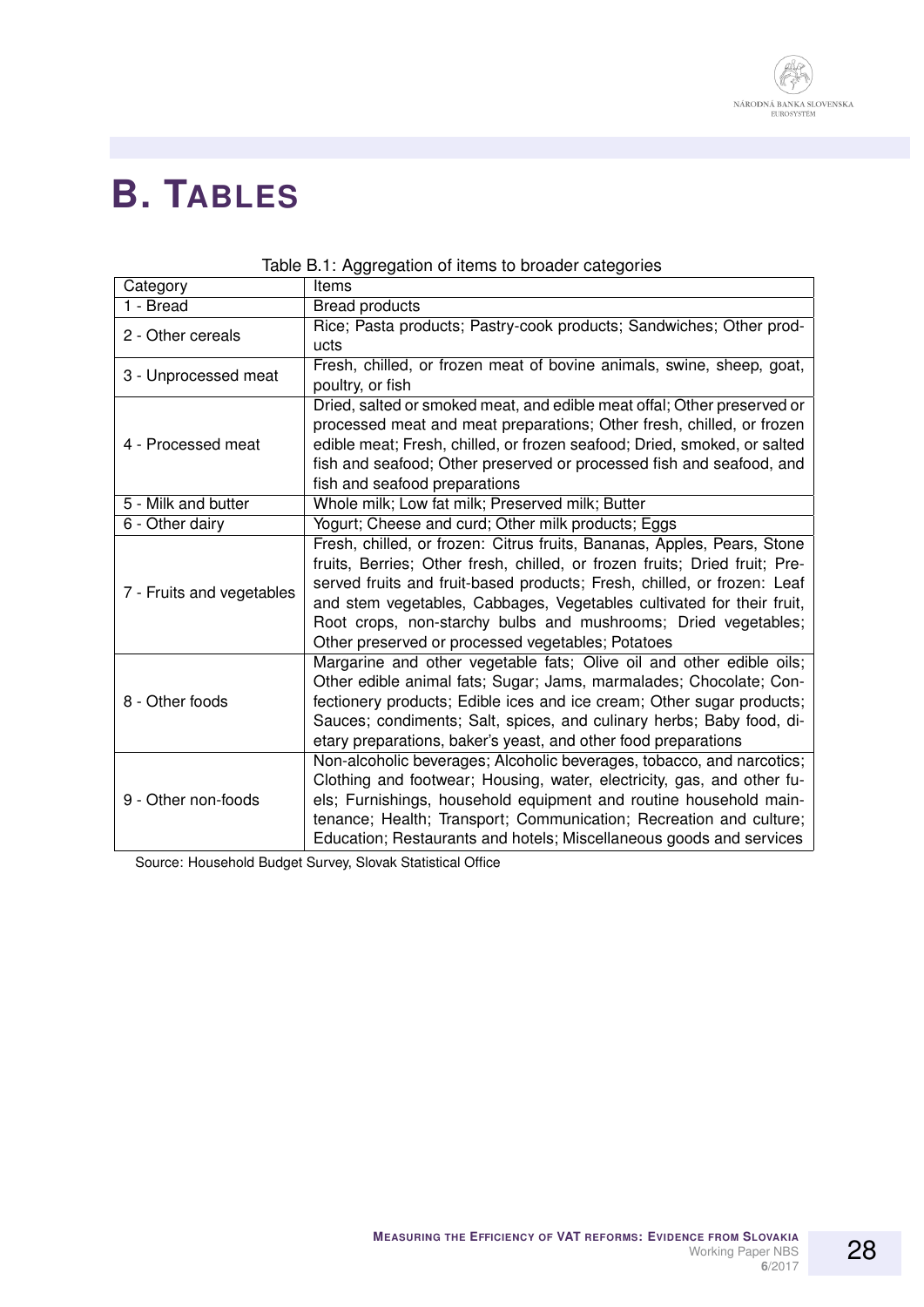

Table B.2: Description of variables used in QUAIDS

| Variable      | Definition                                                                                                                 |
|---------------|----------------------------------------------------------------------------------------------------------------------------|
| $w_1, , w_9$  | Budget shares of the nine consumption bundles in the model                                                                 |
| $P_1, , P_9$  | Price indices of the nine consumption bundles in the model                                                                 |
| EXP           | Monthly total expenditures of a household                                                                                  |
| $HH_{SIZE}$   | Household size                                                                                                             |
| AGE           | Age of the household head                                                                                                  |
| <b>GENDER</b> | Dummy variable: Gender of the household head; 1 if male and 0 if<br>female                                                 |
| EMPL          | Dummy variable: Employment status of the household head; 1 if em-<br>ployed and 0 otherwise                                |
| EDU           | Education level of the household head: no or primary education (1),<br>secondary education (2), and tertiary education (3) |
| <i>URBAN</i>  | Dummy variable: 1 if household resides in urban area                                                                       |
| CAPITAL       | Dummy variable: 1 if household resides in the capital city                                                                 |
| $Q_1, , Q_4$  | Seasonal dummy variables                                                                                                   |
| <i>TREND</i>  | Trend variable (from 2006 to 2012)                                                                                         |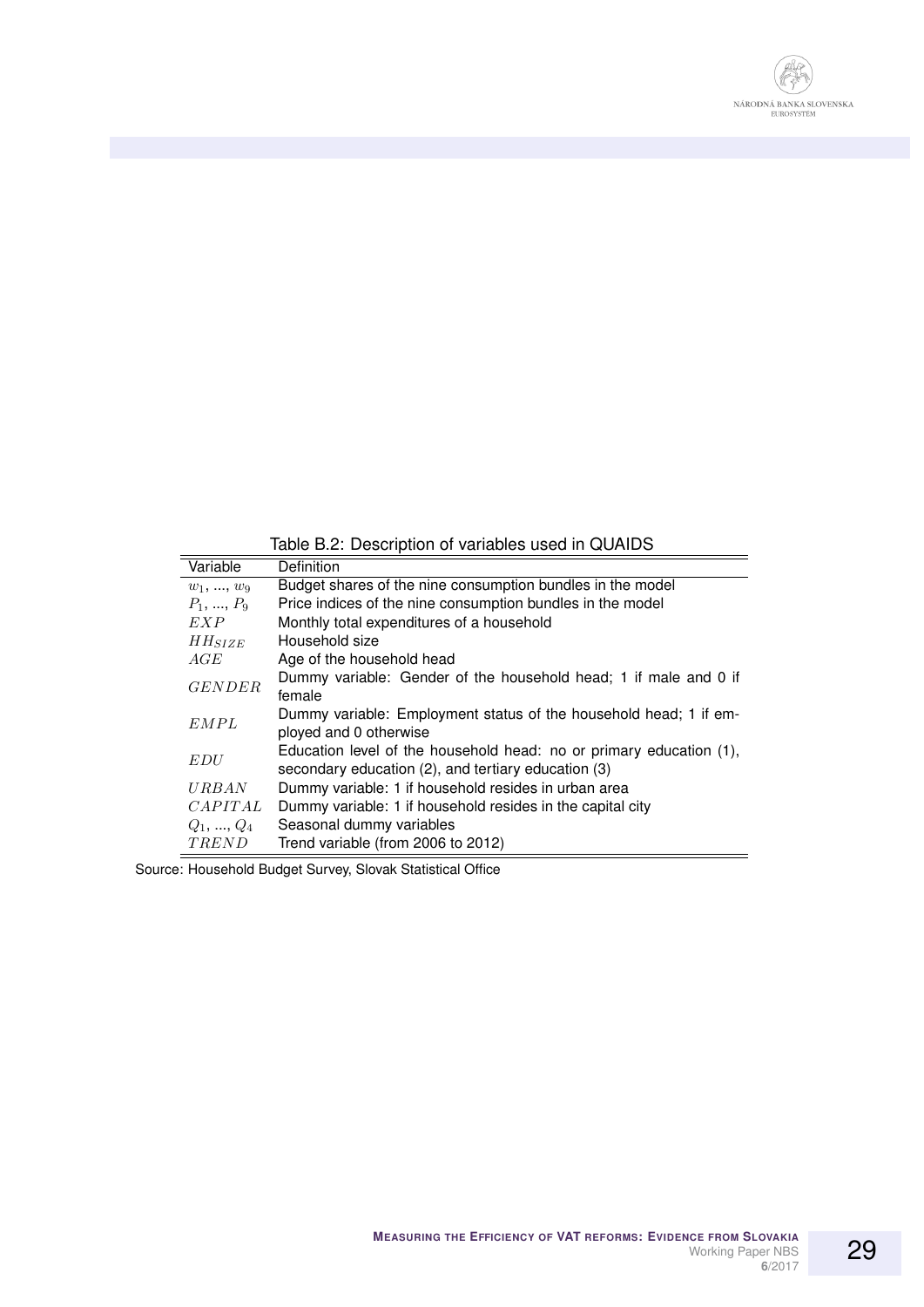|                    |          |          |          |          | rable D.S. Descriptive statistics |          |          |          |
|--------------------|----------|----------|----------|----------|-----------------------------------|----------|----------|----------|
| Variable           | 2006     | 2007     | 2008     | 2009     | 2010                              | 2011     | 2012     | Total    |
| $w_1$              | 0.03     | 0.03     | 0.03     | 0.03     | 0.03                              | 0.03     | 0.03     | 0.03     |
|                    | (0.02)   | (0.02)   | (0.02)   | (0.02)   | (0.02)                            | (0.02)   | (0.02)   | (0.02)   |
| $\boldsymbol{w}_2$ | 0.02     | 0.02     | 0.02     | 0.02     | 0.02                              | 0.02     | 0.02     | 0.02     |
|                    | (0.01)   | (0.01)   | (0.01)   | (0.01)   | (0.01)                            | (0.01)   | (0.01)   | (0.01)   |
| $w_3$              | 0.05     | 0.05     | 0.05     | 0.04     | 0.04                              | 0.04     | 0.04     | 0.05     |
|                    | (0.03)   | (0.03)   | (0.03)   | (0.03)   | (0.03)                            | (0.03)   | (0.03)   | (0.03)   |
|                    | 0.03     | 0.03     | 0.03     | 0.03     | 0.03                              | 0.03     | 0.03     | 0.03     |
| $w_4$              |          |          |          |          |                                   |          |          |          |
|                    | (0.02)   | (0.02)   | (0.02)   | (0.02)   | (0.02)                            | (0.02)   | (0.02)   | (0.02)   |
| $w_5$              | 0.02     | 0.02     | 0.02     | 0.01     | 0.02                              | 0.02     | 0.02     | 0.02     |
|                    | (0.01)   | (0.01)   | (0.01)   | (0.01)   | (0.01)                            | (0.01)   | (0.01)   | (0.01)   |
| $w_6$              | 0.03     | 0.03     | 0.03     | 0.03     | 0.03                              | 0.03     | 0.03     | 0.03     |
|                    | (0.02)   | (0.02)   | (0.02)   | (0.02)   | (0.02)                            | (0.01)   | (0.02)   | (0.02)   |
| $w_7$              | 0.04     | 0.04     | 0.04     | 0.03     | 0.04                              | 0.04     | 0.03     | 0.04     |
|                    | (0.02)   | (0.02)   | (0.02)   | (0.02)   | (0.02)                            | (0.02)   | (0.02)   | (0.02)   |
| $w_8$              | 0.04     | 0.04     | 0.04     | 0.04     | 0.04                              | 0.04     | 0.04     | 0.04     |
|                    | (0.02)   | (0.02)   | (0.02)   | (0.02)   | (0.02)                            | (0.02)   | (0.02)   | (0.02)   |
| $w_9$              | 0.74     | 0.74     | 0.74     | 0.75     | 0.75                              | 0.75     | 0.75     | 0.75     |
|                    | (0.09)   | (0.09)   | (0.09)   | (0.09)   | (0.09)                            | (0.09)   | (0.08)   | (0.09)   |
| <i>EXP</i>         | 706.18   | 726.05   | 775.65   | 753.36   | 766.63                            | 794.03   | 825.56   | 763.71   |
|                    | (363.77) | (373.53) | (386.19) | (370.20) | (381.54)                          | (382.51) | (373.89) | (377.94) |
| $P_1$              | 1.63     | 1.67     | 1.76     | 1.71     | 1.63                              | 1.67     | 1.66     | 1.68     |
|                    | (0.30)   | (0.33)   | (0.37)   | (0.38)   | (0.38)                            | (0.39)   | (0.42)   | (0.37)   |
| $P_{2}$            | 2.87     | 2.87     | 2.89     | 2.86     | 2.81                              | 2.85     | 2.87     | 2.86     |
|                    | (0.65)   | (0.67)   | (0.73)   | (0.75)   | (0.79)                            | (0.84)   | (0.86)   | (0.76)   |
|                    |          | 4.57     |          | 4.44     | 4.33                              | 4.51     |          | 4.54     |
| $P_3$              | 4.56     |          | 4.67     |          |                                   |          | 4.69     |          |
|                    | (0.81)   | (0.77)   | (0.77)   | (0.74)   | (0.73)                            | (0.77)   | (0.79)   | (0.78)   |
| $P_4$              | 5.55     | 5.50     | 5.51     | 5.46     | 5.32                              | 5.46     | 5.65     | 5.49     |
|                    | (0.76)   | (0.76)   | (0.76)   | (0.78)   | (0.76)                            | (0.77)   | (0.81)   | (0.78)   |
| $P_5$              | 2.59     | 2.60     | 2.55     | 2.39     | 2.47                              | 2.62     | 2.56     | 2.54     |
|                    | (0.97)   | (1.05)   | (1.12)   | (1.10)   | (1.19)                            | (1.29)   | (1.23)   | (1.14)   |
| $P_6$              | 4.49     | 4.52     | 4.64     | 4.36     | 4.35                              | 4.51     | 4.59     | 4.49     |
|                    | (0.61)   | (0.66)   | (0.68)   | (0.65)   | (0.68)                            | (0.74)   | (0.71)   | (0.68)   |
| $P_7$              | 2.55     | 2.57     | 2.57     | 2.44     | 2.49                              | 2.55     | 2.58     | 2.53     |
|                    | (0.64)   | (0.64)   | (0.65)   | (0.63)   | (0.59)                            | (0.69)   | (0.72)   | (0.65)   |
| $P_8$              | 5.04     | 5.02     | 4.85     | 5.00     | 4.92                              | 4.88     | 4.97     | 4.95     |
|                    | (1.32)   | (1.42)   | (1.42)   | (1.56)   | (1.52)                            | (1.50)   | (1.56)   | (1.48)   |
| $P_9$              | 6.65     | 8.18     | 11.25    | 13.32    | 13.72                             | 18.21    | 22.14    | 13.29    |
|                    | (1.84)   | (2.10)   | (2.71)   | (3.60)   | (3.66)                            | (4.59)   | (4.56)   | (6.00)   |
| $HH_{SIZE}$        | 2.91     | 2.85     | 2.85     | 2.90     | 2.91                              | 2.91     | 2.97     | 2.90     |
|                    | (1.40)   | (1.40)   | (1.43)   | (1.43)   | (1.40)                            | (1.41)   | (1.42)   | (1.42)   |
| AGE                | 54.43    | 53.41    | 52.86    | 52.42    | 53.37                             | 53.74    | 53.34    | 53.35    |
|                    | (14.26)  | (14.29)  | (14.44)  | (14.04)  | (14.17)                           | (14.29)  | (13.75)  | (14.19)  |
| <b>GENDER</b>      | 0.70     | 0.68     | 0.68     | 0.68     | 0.69                              | 0.68     | 0.71     | 0.69     |
|                    | (0.46)   | (0.47)   | (0.47)   | (0.47)   | (0.46)                            | (0.46)   | (0.46)   | (0.46)   |
| EMPL               | 0.66     | 0.66     | 0.67     | 0.67     | 0.60                              | 0.62     | 0.66     | 0.65     |
|                    |          |          |          |          |                                   |          |          |          |
|                    | (0.47)   | (0.47)   | (0.47)   | (0.47)   | (0.49)                            | (0.48)   | (0.47)   | (0.48)   |
| EDU                | 1.13     | 1.13     | 1.89     | 1.91     | 2.01                              | 2.05     | 2.06     | 1.74     |
|                    | (0.33)   | (0.33)   | (0.32)   | (0.29)   | (0.46)                            | (0.47)   | (0.45)   | (0.55)   |
| URBAN              | 0.61     | 0.59     | 0.60     | 0.58     | 0.55                              | 0.55     | 0.53     | 0.57     |
|                    | (0.49)   | (0.49)   | (0.49)   | (0.49)   | (0.50)                            | (0.50)   | (0.50)   | (0.49)   |
| $\it{CAPITAL}$     | 0.13     | 0.12     | 0.12     | 0.11     | 0.11                              | 0.11     | 0.10     | 0.11     |
|                    | (0.33)   | (0.33)   | (0.32)   | (0.31)   | (0.32)                            | (0.31)   | (0.30)   | (0.32)   |
| $Q_1$              | 0.24     | 0.24     | 0.24     | 0.26     | 0.24                              | 0.25     | 0.27     | 0.25     |
|                    | (0.43)   | (0.43)   | (0.43)   | (0.44)   | (0.43)                            | (0.44)   | (0.44)   | (0.43)   |
| $\scriptstyle Q_2$ | 0.26     | 0.25     | 0.25     | 0.25     | 0.26                              | 0.25     | 0.25     | 0.25     |
|                    | (0.44)   | (0.44)   | (0.44)   | (0.44)   | (0.44)                            | (0.43)   | (0.43)   | (0.44)   |
| $Q_3$              | 0.25     | 0.25     | 0.25     | 0.24     | 0.25                              | 0.25     | 0.24     | 0.25     |
|                    | (0.43)   | (0.43)   | (0.43)   | (0.43)   | (0.43)                            | (0.43)   | (0.43)   | (0.43)   |
| $Q_4$              | 0.26     | 0.25     | 0.25     | 0.25     | 0.24                              | 0.24     | 0.24     | 0.25     |
|                    | (0.44)   | (0.44)   | (0.43)   | (0.43)   | (0.43)                            | (0.43)   | (0.43)   | (0.43)   |
| $\overline{N}$     | 3,675    | 4,003    | 4,061    | 3,988    | 5,211                             | 3,888    | 3,534    | 28,360   |
|                    |          |          |          |          |                                   |          |          |          |

#### Table B.3: Descriptive statistics

Note: Standard deviations are presented in parentheses. Descriptive statistics are computed using survey weights. Source: Household Budget Survey, Slovak Statistical Office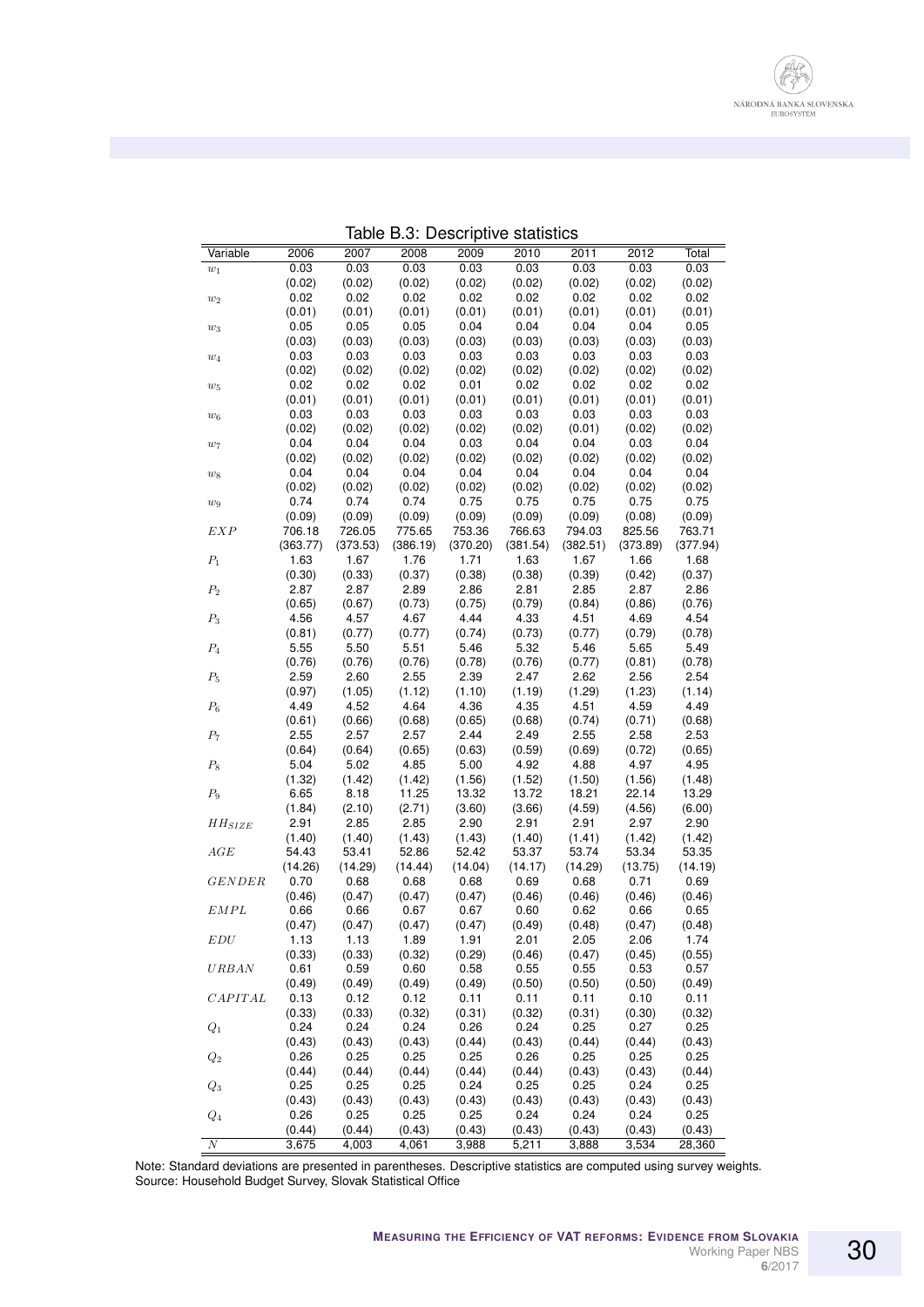| Parameter                                                                                                                                                                                                                   | $w_1$       | $\boldsymbol{w}_2$ | $\boldsymbol{w}_3$ | $w_4$       | $\boldsymbol{w_5}$ | $\,w_6$     | $w_7$       | $\boldsymbol{w_8}$ | $\mathfrak{w}_9$ |
|-----------------------------------------------------------------------------------------------------------------------------------------------------------------------------------------------------------------------------|-------------|--------------------|--------------------|-------------|--------------------|-------------|-------------|--------------------|------------------|
| $\gamma$                                                                                                                                                                                                                    |             |                    |                    |             |                    |             |             |                    |                  |
| $P_1$ (ln)                                                                                                                                                                                                                  | $0.013***$  | $0.003***$         | $-0.002*$          | $-0.001$    | $-0.001*$          | $0.008***$  | $0.008***$  | $0.006***$         | $-0.034***$      |
|                                                                                                                                                                                                                             | (0.000)     | (0.000)            | (0.001)            | (0.001)     | (0.000)            | (0.000)     | (0.001)     | (0.001)            | (0.003)          |
| $P_2$ (ln)                                                                                                                                                                                                                  | $-0.000$    | $0.009***$         | $-0.012***$        | 0.000       | $-0.002***$        | $-0.001*$   | $-0.003***$ | $-0.008***$        | $0.016***$       |
|                                                                                                                                                                                                                             | (0.000)     | (0.000)            | (0.001)            | (0.000)     | (0.000)            | (0.000)     | (0.001)     | (0.000)            | (0.002)          |
| $P_3$ (ln)                                                                                                                                                                                                                  | $-0.000$    | $0.003**$          | $0.031***$         | $-0.004***$ | 0.001              | $0.002**$   | $0.003*$    | 0.001              | $-0.038***$      |
|                                                                                                                                                                                                                             | (0.001)     | (0.001)            | (0.001)            | (0.001)     | (0.001)            | (0.001)     | (0.001)     | (0.001)            | (0.007)          |
| $P_4$ (ln)                                                                                                                                                                                                                  | $-0.005***$ | $-0.002**$         | $-0.005***$        | $-0.006***$ | 0.001              | $0.003***$  | 0.002       | $-0.004***$        | $0.018**$        |
|                                                                                                                                                                                                                             | (0.001)     | (0.001)            | (0.001)            | (0.001)     | (0.001)            | (0.001)     | (0.001)     | (0.001)            | (0.006)          |
| $P_5$ (ln)                                                                                                                                                                                                                  | $-0.001***$ | $-0.001***$        | $-0.001**$         | 0.001       | $0.004***$         | $0.001***$  | $0.002***$  | $-0.000$           | $-0.004**$       |
|                                                                                                                                                                                                                             | (0.000)     | (0.000)            | (0.000)            | (0.000)     | (0.000)            | (0.000)     | (0.000)     | (0.000)            | (0.001)          |
| $P_6$ (ln)                                                                                                                                                                                                                  | 0.001       | $-0.000$           | 0.002              | $0.005***$  | $-0.001$           | $0.006***$  | $-0.001$    | $-0.001$           | $-0.012**$       |
|                                                                                                                                                                                                                             | (0.001)     | (0.001)            | (0.001)            | (0.001)     | (0.001)            | (0.001)     | (0.001)     | (0.001)            | (0.004)          |
| $P_7$ (ln)                                                                                                                                                                                                                  | $-0.002***$ | $-0.000$           | $-0.008***$        | $0.001*$    | 0.000              | 0.001       | $-0.003***$ | $0.005***$         | 0.006            |
|                                                                                                                                                                                                                             | (0.001)     | (0.000)            | (0.001)            | (0.001)     | (0.000)            | (0.000)     | (0.001)     | (0.001)            | (0.003)          |
| $P_8$ (ln)                                                                                                                                                                                                                  | $-0.003***$ | $-0.004***$        | $-0.014***$        | $-0.003***$ | $-0.002***$        | 0.000       | $-0.000$    | $0.003***$         | $0.023***$       |
|                                                                                                                                                                                                                             | (0.001)     | (0.000)            | (0.001)            | (0.000)     | (0.000)            | (0.000)     | (0.001)     | (0.001)            | (0.003)          |
| $P_9$ (ln)                                                                                                                                                                                                                  | $-0.009***$ | $-0.002*$          | $0.004***$         | $-0.003**$  | $-0.004***$        | $-0.005***$ | $-0.002$    | $-0.002**$         | $0.022***$       |
|                                                                                                                                                                                                                             | (0.001)     | (0.001)            | (0.001)            | (0.001)     | (0.001)            | (0.001)     | (0.001)     | (0.001)            | (0.006)          |
| β                                                                                                                                                                                                                           | $-0.007$    | $-0.003$           | $0.026**$          | 0.013       | $-0.002$           | 0.003       | 0.012       | 0.012              | $-0.053$         |
|                                                                                                                                                                                                                             | (0.013)     | (0.010)            | (0.009)            | (0.007)     | (0.011)            | (0.008)     | (0.011)     | (0.008)            | (0.074)          |
| $\lambda$                                                                                                                                                                                                                   | $-0.001$    | $-0.000$           | $-0.004***$        | $-0.003***$ | $-0.001$           | $-0.002$    | $-0.002$    | $-0.002**$         | 0.015            |
|                                                                                                                                                                                                                             | (0.001)     | (0.001)            | (0.001)            | (0.001)     | (0.001)            | (0.001)     | (0.001)     | (0.001)            | (0.008)          |
| $\alpha$                                                                                                                                                                                                                    |             |                    |                    |             |                    |             |             |                    |                  |
| $HH_{SIZE}$                                                                                                                                                                                                                 | $0.006***$  | $0.002***$         | $0.002***$         | $0.003***$  | $0.003***$         | $0.003***$  | $0.001***$  | $0.003***$         | $-0.023***$      |
|                                                                                                                                                                                                                             | (0.000)     | (0.000)            | (0.000)            | (0.000)     | (0.000)            | (0.000)     | (0.000)     | (0.000)            | (0.001)          |
| AGE                                                                                                                                                                                                                         | $0.000***$  | 0.000              | $0.000***$         | $0.000***$  | $0.000***$         | $0.000***$  | $0.000***$  | $0.000***$         | $-0.001***$      |
|                                                                                                                                                                                                                             | (0.000)     | (0.000)            | (0.000)            | (0.000)     | (0.000)            | (0.000)     | (0.000)     | (0.000)            | (0.000)          |
| <b>GENDER</b>                                                                                                                                                                                                               | $0.002***$  | $-0.000$           | $0.003***$         | $0.004***$  | $0.001**$          | $-0.000$    | $-0.001**$  | 0.000              | $-0.009***$      |
|                                                                                                                                                                                                                             | (0.000)     | (0.000)            | (0.000)            | (0.000)     | (0.000)            | (0.000)     | (0.000)     | (0.000)            | (0.002)          |
| EMPL                                                                                                                                                                                                                        | $-0.002***$ | $-0.001***$        | $-0.003***$        | $-0.001***$ | $-0.002***$        | $-0.000$    | $-0.003***$ | $-0.004***$        | $0.016***$       |
|                                                                                                                                                                                                                             | (0.000)     | (0.000)            | (0.001)            | (0.000)     | (0.000)            | (0.000)     | (0.000)     | (0.000)            | (0.002)          |
| EDU                                                                                                                                                                                                                         | $-0.001***$ | $-0.001***$        | $-0.006***$        | $-0.003***$ | 0.000              | $0.001***$  | 0.000       | $-0.003***$        | $0.012***$       |
|                                                                                                                                                                                                                             | (0.000)     | (0.000)            | (0.000)            | (0.000)     | (0.000)            | (0.000)     | (0.000)     | (0.000)            | (0.001)          |
| <b>URBAN</b>                                                                                                                                                                                                                | -0.005***   | $-0.002***$        | $-0.004***$        | $-0.004***$ | $-0.003***$        | $0.002***$  | $0.007***$  | $-0.005***$        | $0.014***$       |
|                                                                                                                                                                                                                             | (0.000)     | (0.000)            | (0.000)            | (0.000)     | (0.000)            | (0.000)     | (0.000)     | (0.000)            | (0.001)          |
| TREND                                                                                                                                                                                                                       | 0.000       | 0.000              | $-0.001***$        | $-0.000$    | $-0.000***$        | $-0.000$    | $-0.000*$   | $-0.000**$         | $0.002*$         |
|                                                                                                                                                                                                                             | (0.000)     | (0.000)            | (0.000)            | (0.000)     | (0.000)            | (0.000)     | (0.000)     | (0.000)            | (0.001)          |
| $\ensuremath{\mathcal{C}}\xspace\ensuremath{\mathcal{A}}\xspace\ensuremath{\mathcal{P}}\xspace\ensuremath{\mathcal{I}}\xspace\ensuremath{\mathcal{T}}\xspace\ensuremath{\mathcal{A}}\xspace\ensuremath{\mathcal{L}}\xspace$ | $-0.002***$ | $0.001***$         | 0.001              | $-0.004***$ | $-0.001***$        | $0.002***$  | $0.002***$  | $-0.004***$        | $0.004*$         |
|                                                                                                                                                                                                                             | (0.000)     | (0.000)            | (0.001)            | (0.000)     | (0.000)            | (0.000)     | (0.000)     | (0.000)            | (0.002)          |
| $Q_2$                                                                                                                                                                                                                       | 0.000       | $-0.000$           | $-0.000$           | 0.000       | $-0.001***$        | $-0.001***$ | $0.003***$  | $0.003***$         | $-0.004**$       |
|                                                                                                                                                                                                                             | (0.000)     | (0.000)            | (0.000)            | (0.000)     | (0.000)            | (0.000)     | (0.000)     | (0.000)            | (0.001)          |
| $\scriptstyle Q_3$                                                                                                                                                                                                          | $0.001*$    | $-0.000$           | 0.001              | $-0.001*$   | $-0.001***$        | $-0.002***$ | 0.000       | $0.005***$         | $-0.002$         |
|                                                                                                                                                                                                                             | (0.000)     | (0.000)            | (0.000)            | (0.000)     | (0.000)            | (0.000)     | (0.000)     | (0.000)            | (0.002)          |
| $Q_4$                                                                                                                                                                                                                       | $0.001**$   | 0.000              | $0.004***$         | $0.001**$   | $-0.000$           | $-0.002***$ | 0.001       | $0.005***$         | $-0.010***$      |
|                                                                                                                                                                                                                             | (0.000)     | (0.000)            | (0.001)            | (0.000)     | (0.000)            | (0.000)     | (0.000)     | (0.000)            | (0.002)          |
| CONSTANT                                                                                                                                                                                                                    | $-0.410$    | 0.021              | 1.966***           | 0.220       | $0.933***$         | 0.205       | $0.699*$    | $0.843**$          | $-3.477$         |
|                                                                                                                                                                                                                             | (0.335)     | (0.257)            | (0.403)            | (0.275)     | (0.279)            | (0.251)     | (0.354)     | (0.300)            | (1.920)          |
| $\overline{R^2}$                                                                                                                                                                                                            | 0.312       | 0.160              | 0.160              | 0.130       | 0.173              | 0.145       | 0.111       | 0.181              | 0.291            |

Table B.4: QUAIDS parameters estimates, pooled sample (2006-2012)

Note: 1 - Bread, 2 - Other cereals, 3 - Unprocessed meat, 4 - Processed meat, 5 - Milk and butter, 6 - Other dairy, 7 - Fruits and vegetables, 8 - Other foods, 9 - Other non-foods. Sample size includes 28,360 observations. Outliers (1%) in expenditure and prices were trimmed. Variable  $Q_1$  was omitted from regressions due to the collinearity problem. Standard errors are presented in parentheses.  $* p < 0.10$ ,  $* p < 0.05$ ,  $* * * p < 0.01$ .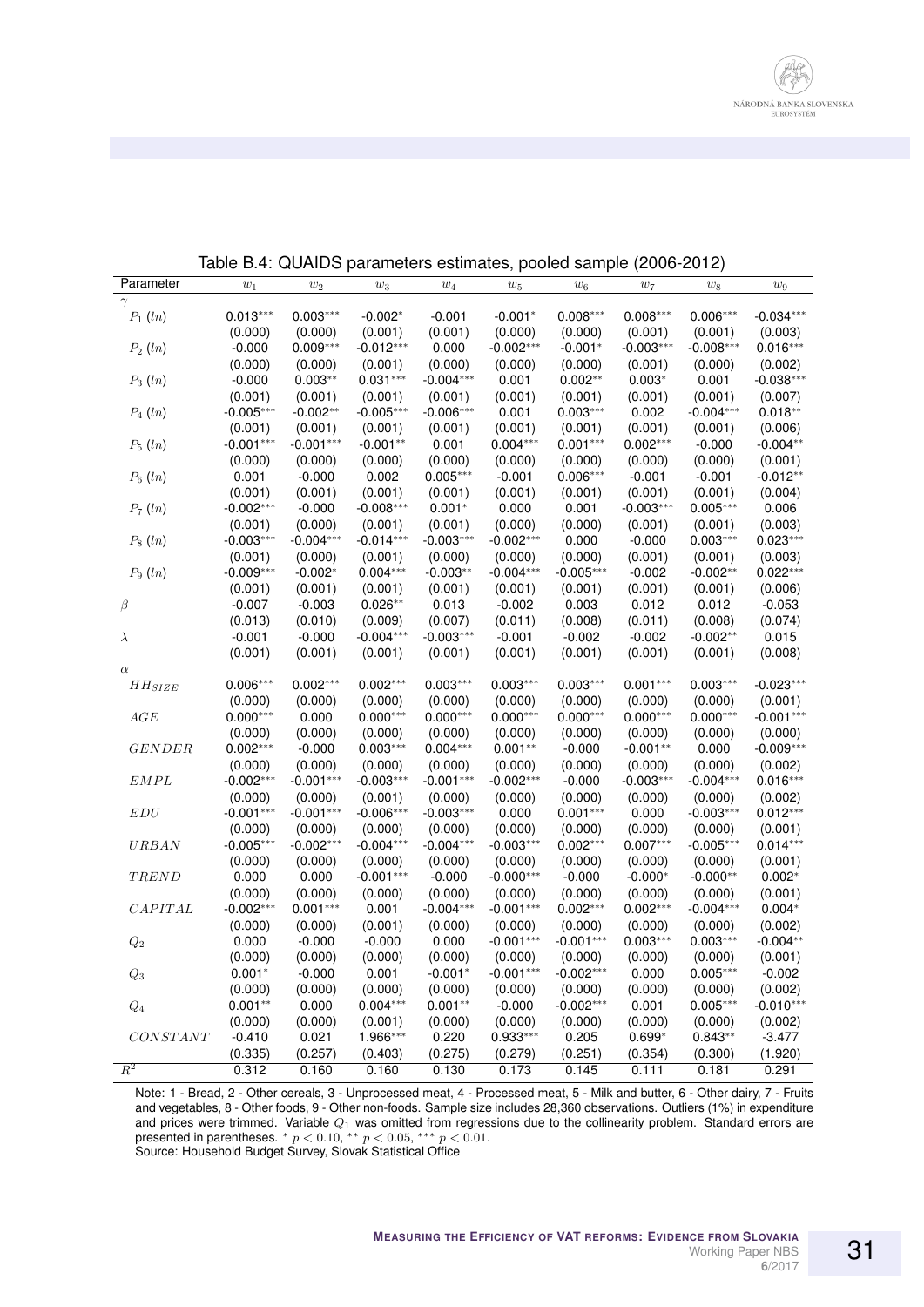|       |                                  | 2           | 3           | 4           | 5                              | 6           | $\overline{7}$ | 8           | $\overline{9}$ |  |
|-------|----------------------------------|-------------|-------------|-------------|--------------------------------|-------------|----------------|-------------|----------------|--|
|       |                                  |             |             |             | <b>Budget shares</b>           |             |                |             |                |  |
|       | $0.032***$                       | $0.018***$  | $0.047***$  | $0.033***$  | $0.016***$                     | $0.033***$  | $0.037***$     | $0.042***$  | $0.740***$     |  |
|       | <b>Budget elasticities</b>       |             |             |             |                                |             |                |             |                |  |
|       | $0.424***$                       | $0.620***$  | $0.776***$  | $0.664***$  | $0.467***$                     | $0.640***$  | $0.762***$     | $0.711***$  | $1.121***$     |  |
|       | Uncompensated price elasticities |             |             |             |                                |             |                |             |                |  |
|       | $p_1$                            | $p_2$       | $p_3$       | $p_4$       | $p_5$                          | $p_6$       | p <sub>7</sub> | $p_8$       | $p_9$          |  |
| $w_1$ | $-0.536***$                      | $0.034**$   | $-0.001$    | $-0.114***$ | 0.014                          | $0.075***$  | $-0.026*$      | $-0.035$    | 0.295          |  |
| $w_2$ | $0.224***$                       | $-0.475***$ | $0.159***$  | $-0.093***$ | $-0.013$                       | 0.005       | 0.011          | $-0.176***$ | 0.244          |  |
| $w_3$ | 0.022                            | $-0.201***$ | $-0.308***$ | $-0.030$    | 0.011                          | $0.098**$   | $-0.106***$    | $-0.221***$ | $0.650*$       |  |
| $w_4$ | $0.050*$                         | $0.062***$  | $-0.085***$ | $-1.113***$ | $0.058***$                     | $0.202***$  | $0.092***$     | 0.003       | $0.528*$       |  |
| $w_5$ | 0.010                            | $-0.103**$  | $0.101*$    | $0.105***$  | $-0.748***$                    | $-0.007$    | $0.069***$     | $-0.056$    | 0.297          |  |
| $w_6$ | $0.301***$                       | 0.013       | $0.081***$  | $0.140***$  | $0.064***$                     | $-0.772***$ | $0.062***$     | $0.064***$  | 0.339          |  |
| $w_7$ | $0.273***$                       | $-0.033$    | $0.095***$  | $0.097***$  | $0.090***$                     | 0.017       | $-1.046***$    | $0.062*$    | 0.406          |  |
| $w_8$ | $0.199***$                       | $-0.145***$ | $0.055***$  | $-0.040$    | $0.032**$                      | 0.018       | $0.169***$     | $-0.852***$ | $0.428*$       |  |
| $w_9$ | $-0.068***$                      | 0.007       | $-0.058***$ | 0.003       | $-0.018***$                    | $-0.031***$ | $-0.008*$      | 0.007       | $-1.151***$    |  |
|       |                                  |             |             |             | Compensated price elasticities |             |                |             |                |  |
|       | $p_1$                            | $p_2$       | $p_3$       | $p_4$       | $p_5$                          | $p_6$       | p <sub>7</sub> | $p_8$       | $p_9$          |  |
| $w_1$ | $-0.523***$                      | $0.042**$   | 0.019       | $-0.099***$ | $0.021*$                       | $0.090***$  | $-0.010$       | $-0.017$    | 0.608          |  |
| $w_2$ | $0.244***$                       | $-0.463***$ | $0.188***$  | $-0.072**$  | $-0.003$                       | 0.026       | $0.034*$       | $-0.150***$ | 0.702          |  |
| $w_3$ | 0.047                            | $-0.187***$ | $-0.271***$ | $-0.004$    | 0.024                          | $0.124***$  | $-0.078***$    | $-0.188***$ | $1.224***$     |  |
| $w_4$ | $0.072**$                        | $0.074***$  | $-0.054$    | $-1.091***$ | $0.069***$                     | $0.224***$  | $0.117***$     | 0.031       | $1.019***$     |  |
| $w_5$ | 0.025                            | $-0.094**$  | $0.123**$   | $0.121***$  | $-0.740***$                    | 0.008       | $0.086***$     | $-0.036$    | 0.642          |  |
| $w_6$ | $0.322***$                       | $0.025*$    | $0.111***$  | $0.162***$  | $0.075***$                     | $-0.751***$ | $0.086***$     | $0.091***$  | $0.813***$     |  |
| $w_7$ | $0.298***$                       | $-0.019$    | $0.131***$  | $0.122***$  | $0.102***$                     | 0.043       | $-1.018***$    | $0.094***$  | $0.969***$     |  |
| $w_8$ | $0.222***$                       | $-0.131***$ | $0.089***$  | $-0.016$    | $0.044***$                     | $0.041*$    | $0.195***$     | $-0.823***$ | $0.954***$     |  |
| $w_9$ | $-0.032***$                      | $0.028***$  | $-0.005$    | $0.040***$  | 0.000                          | 0.007       | $0.033***$     | $0.054***$  | $-0.322***$    |  |

<span id="page-31-0"></span>Table B.5: Fitted budget shares and price elasticities

Note: 1 - Bread, 2 - Other cereals, 3 - Unprocessed meat, 4 - Processed meat, 5 - Milk and butter, 6 - Other dairy, 7 - Fruits and vegetables, 8 - Other foods, 9 - Other non-foods. Own-price elasticities are highlighted by gray color. Standard errors are presented in parentheses.  $p < 0.10$ ,  $^{**} p < 0.05$ ,  $^{***} p < 0.01$ . Source: Household Budget Survey, Slovak Statistical Office

|                          | (1)             | (2)                | (3)                     | (4)               | (5)              | (6)                  |
|--------------------------|-----------------|--------------------|-------------------------|-------------------|------------------|----------------------|
|                          | Initial nominal | Initial fitted     | New fitted              | Change in         | Change in        | Uncomp. own-price    |
|                          | exp. on $i$     | bud. shares of $i$ | bud. shares of $i$      | nominal exp. on i | real exp. on $i$ | elasticity of $i$    |
| VAT cut for bundle $i$ : | $mw_i$          | $w_i(p)$           | $w_i(\tau p_i, p_{-i})$ | $mw_i$            | $mw_i/\tau p_i$  | $8.3\%$ . $e_{ii}^u$ |
|                          | (EUR/month)     | $(\% )$            | (%)                     | $(\% )$           | $(\% )$          | $(\% )$              |
| Bread                    | 21.90           | 3.19               | 3.07                    | $-4.61$           | 4.07             | 4.42                 |
| 2 Other cereals          | 12.86           | 1.84               | 1.76                    | $-4.81$           | 3.85             | 3.92                 |
| 3 Unprocessed meat       | 31.70           | 4.60               | 4.31                    | $-6.89$           | 1.58             | 2.50                 |
| 4 Processed meat         | 22.64           | 3.26               | 3.31                    | 1.39              | 10.61            | 9.25                 |
| 5 Milk and butter        | 11.15           | 1.63               | 1.60                    | $-2.50$           | 6.36             | 6.17                 |
| 6 Other dairy            | 22.98           | 3.30               | 3.24                    | $-1.92$           | 7.00             | 6.42                 |
| 7 Fruits and vegetables  | 25.07           | 3.62               | 3.64                    | 0.60              | 9.74             | 8.67                 |
| 8 Other food             | 28.53           | 4.13               | 4.09                    | $-1.07$           | 7.93             | 7.08                 |
| 9 Other non-food         | 566.45          | 74.42              | 74.57                   | 0.21              | 9.32             | 9.58                 |

<span id="page-31-1"></span>Table B.6: Demand responses to a VAT cut from 20% to 10% - individual bundles

Note: Sample means.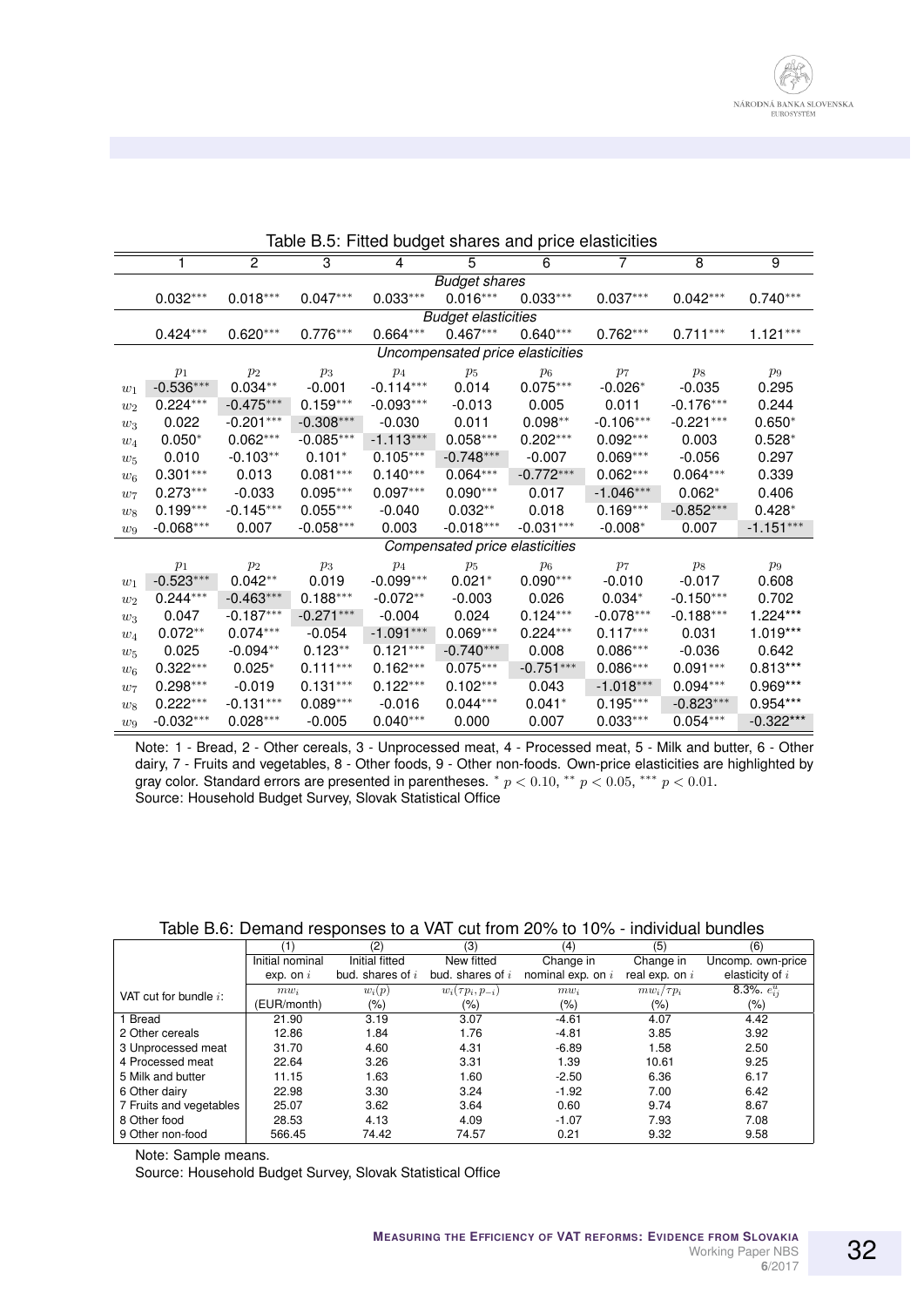|                            |                 | (2)                | (3)                     | (4)                 | (5)              | (6)               |
|----------------------------|-----------------|--------------------|-------------------------|---------------------|------------------|-------------------|
|                            | Initial nominal | Initial fitted     | New fitted              | Change in           | Change in        | Uncomp. own-price |
|                            | exp. on $i$     | bud. shares of $i$ | bud. shares of i        | nominal exp. on $i$ | real exp. on $i$ | elasticity of $i$ |
| VAT cut for bundles $i$ :  | $mw_i$          | $w_i(p)$           | $w_i(\tau p_i, p_{-i})$ | $mw_i$              | $mw_i/\tau p_i$  | 8.3%. $e_{ii}^u$  |
|                            | (EUR/month)     | $(\% )$            | $(\% )$                 | (% )                | (% )             | $(\% )$           |
| 1, 3, 5 - the 2016 VAT cut | 64.75           | 9.42               | 8.99                    | -4.97               | 3.80             | 3.81              |
| 2, 4, 5, 7, 8              | 100.26          | 14.49              | 14.43                   | $-0.47$             | 5.35             | 7.49              |
| 2, 5, 7                    | 49.08           | 7.10               | 7.01                    | $-1.25$             | 7.32             | 6.90              |
| $1 - 8$                    | 176.84          | 25.58              | 24.93                   | $-2.71$             | 5.65             | 6.12              |

#### Table B.7: Demand responses to a VAT cut from 20% to 10% - multiple bundles

Note: sample means; column (6) reports weighted average elasticities of the involved bundles using fitted new budget shares as weights.

Key: 1 - Bread, 2 - Other cereals, 3 - Unprocessed meat, 4 - Processed meat, 5 - Milk and butter, 6 - Other dairy, 7 - Fruits and vegetables, 8 - Other foods, 9 - Other non-foods.

Source: Household Budget Survey, Slovak Statistical Office

| <u>RONG D.O. WOMANG GAMIS MONTHOWGHOU HOUNGH WANT CAND (MONTHEO 70 NOTO)</u> |             | (2)             | (3)    | (4)        |
|------------------------------------------------------------------------------|-------------|-----------------|--------|------------|
|                                                                              | VAT rate on | Revenue-neutral |        | <b>MWG</b> |
|                                                                              | non-food    | welfare impact  |        | by QUAIDS  |
| VAT cut to 0% for bundles:                                                   |             | (EUR/month)     | (rank) | (rank)     |
| 1 Bread                                                                      | 20.70%      | $-0.78$         | 6      |            |
| 2 Other cereals                                                              | 20.42%      | 1.28            | 3      | 2          |
| 3 Unprocessed meat                                                           | 20.96%      | $-2.43$         | 8      | 8          |
| 4 Processed meat                                                             | 20.81%      | 2.99            | 2      |            |
| 5 Milk and butter                                                            | 20.34%      | 0.68            | 5      | 5          |
| 6 Other dairy                                                                | 20.79%      | $-1.05$         |        | 6          |
| 7 Fruits and vegetables                                                      | 20.88%      | 1.08            | 4      | 4          |
| 8 Other foods                                                                | 20.96%      | 3.06            |        | 3          |
| 1, 3, 5 - the 2016 VAT cut                                                   | 21.99%      | $-2.49$         | 4      | 4          |
| 2, 4, 5, 7, 8                                                                | 23.47%      | 9.05            |        |            |
| 2, 5, 7                                                                      | 21.65%      | 3.03            | 3      | 2          |
| 1 - 8                                                                        | 25.79%      | 5.39            | 2      | 3          |

<span id="page-32-0"></span>Table B.8: Welfare gains from revenue-neutral VAT cuts (from 20% to 0%)

Note: Sample means.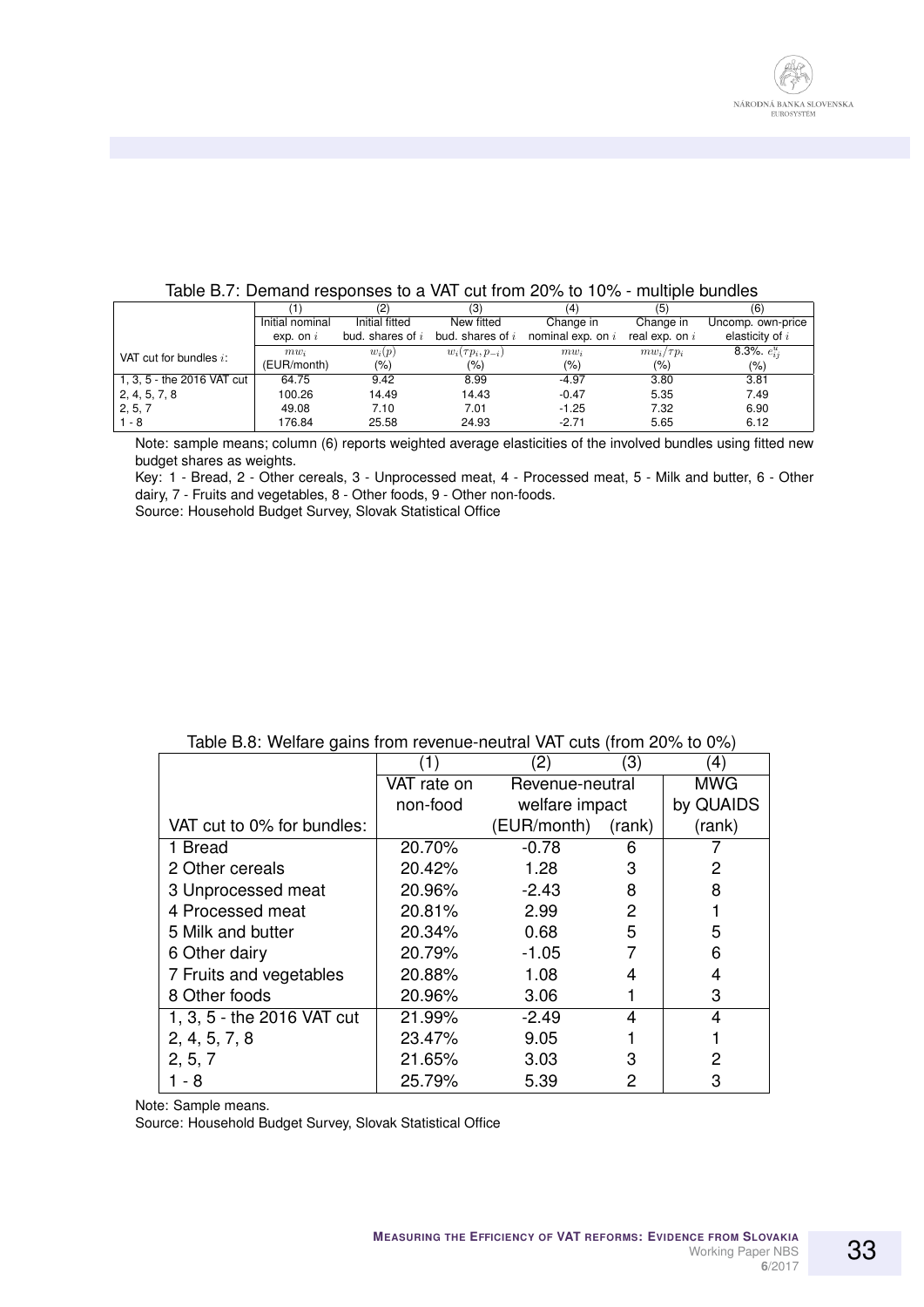

### **C. FIGURES**

<span id="page-33-0"></span>Figure 1: Changes in real consumption - VAT cut from 20% to 10% for individual bundles



Note: Median values for each decile.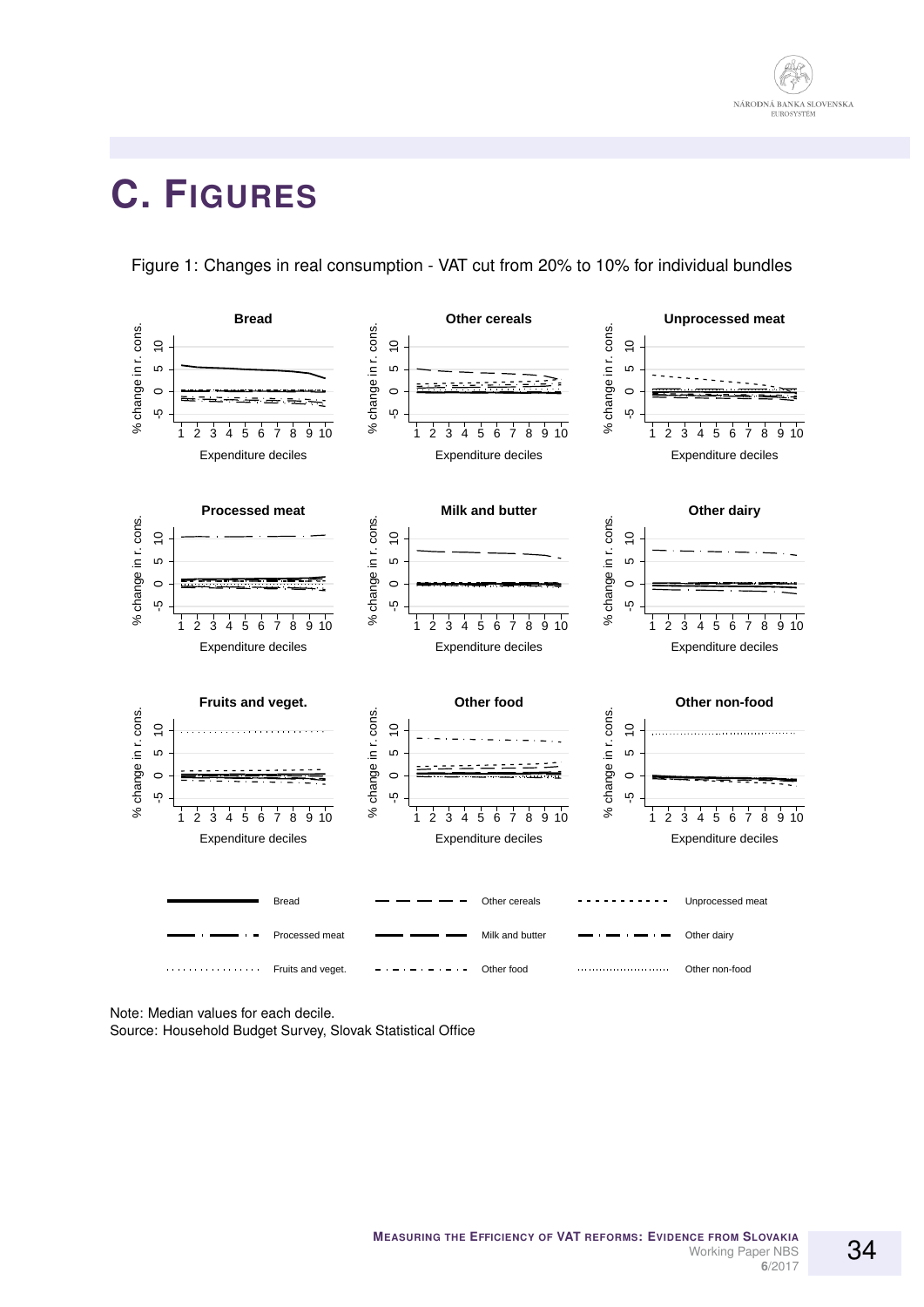



<span id="page-34-0"></span>Figure 2: Changes in real consumption - VAT cut from 20% to 10% for multiple bundles

Note: Median values for each decile.

Source: Household Budget Survey, Slovak Statistical Office

35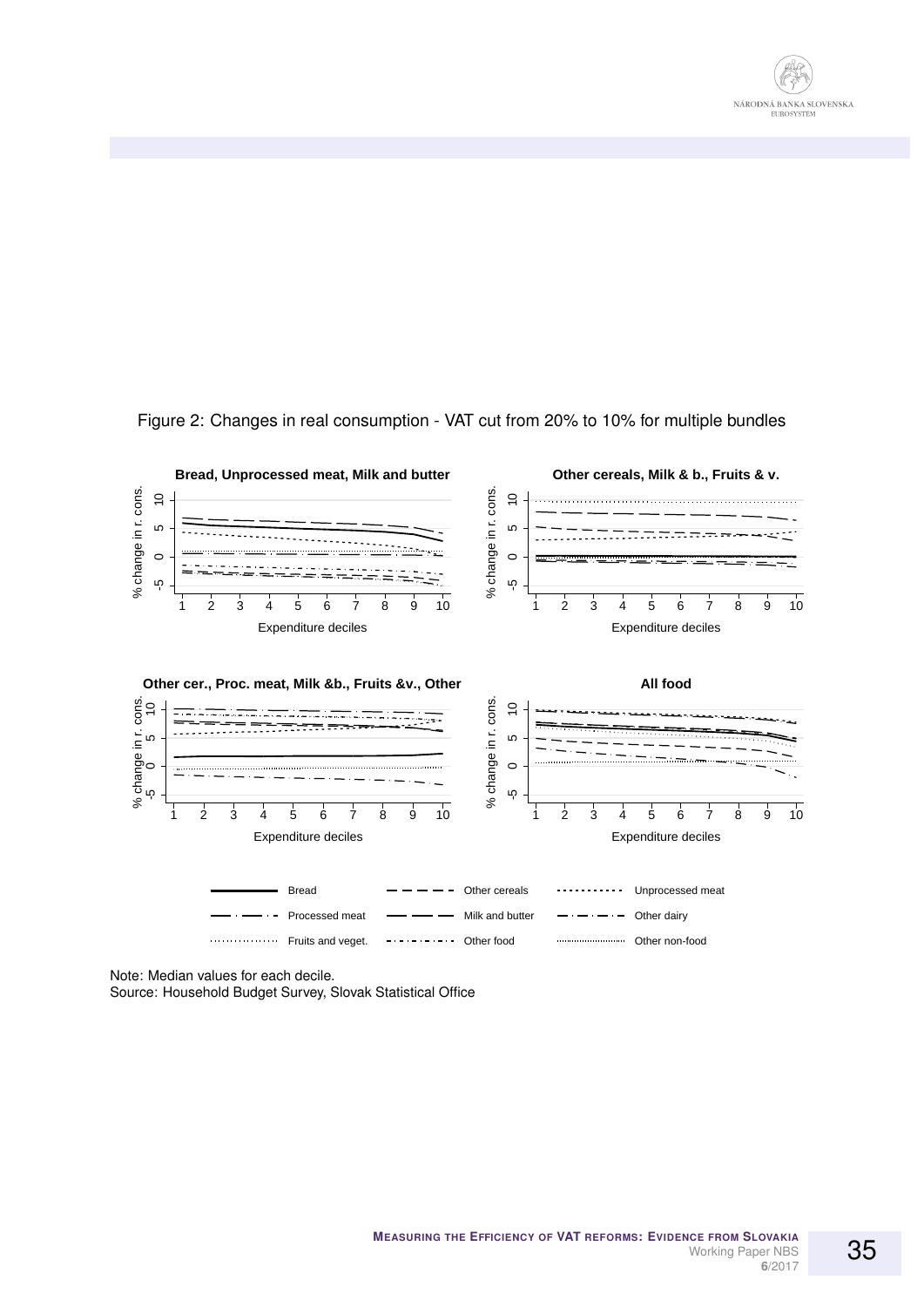



#### <span id="page-35-0"></span>Figure 3: Welfare and fiscal impacts of a VAT cut from 20% to 10% for individual bundles

Note: Median values for each decile.

Source: Household Budget Survey, Slovak Statistical Office

36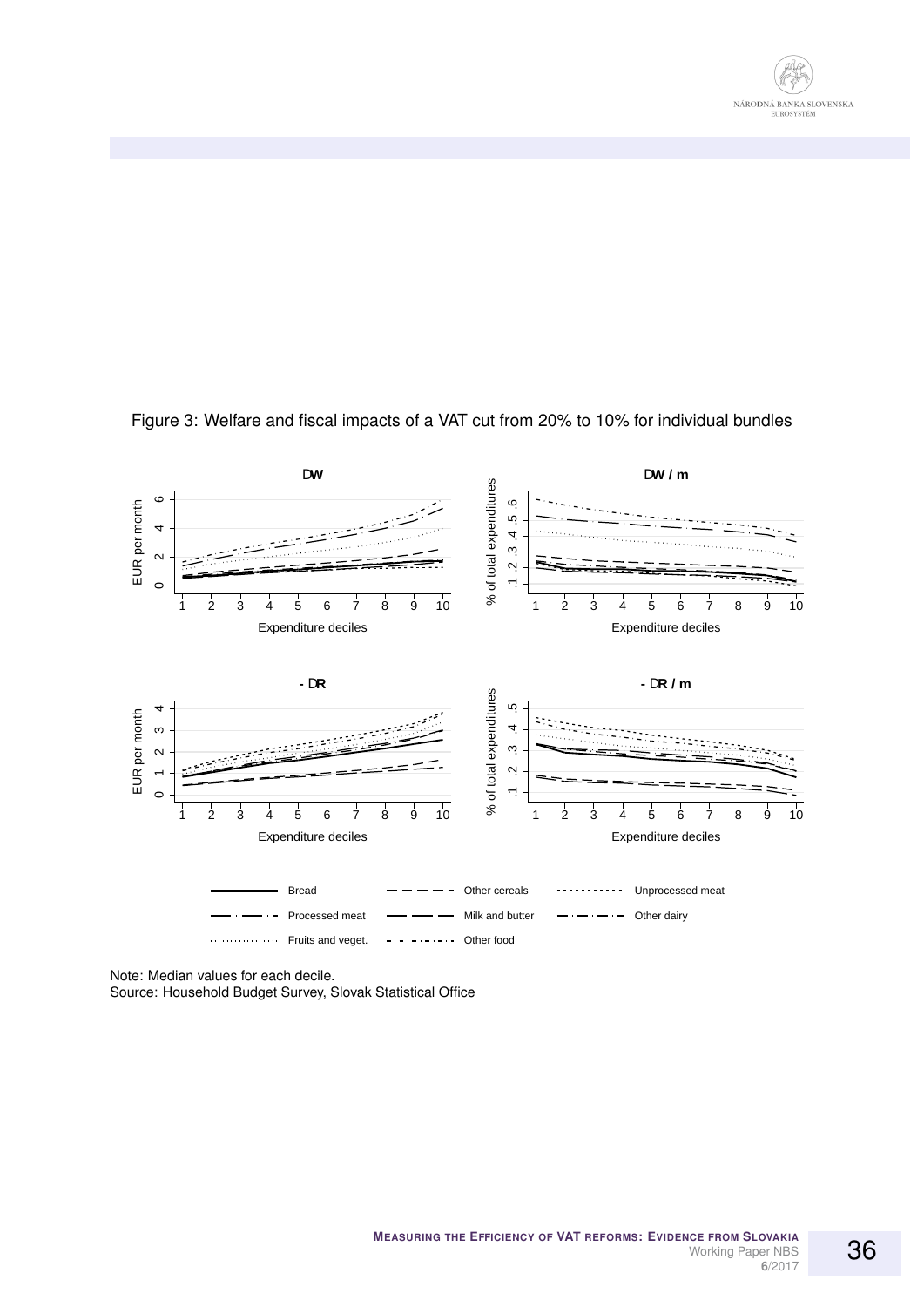



<span id="page-36-0"></span>Figure 4: Welfare and fiscal impacts of a VAT cut from 20% to 10% for multiple bundles

Note: Median values for each decile.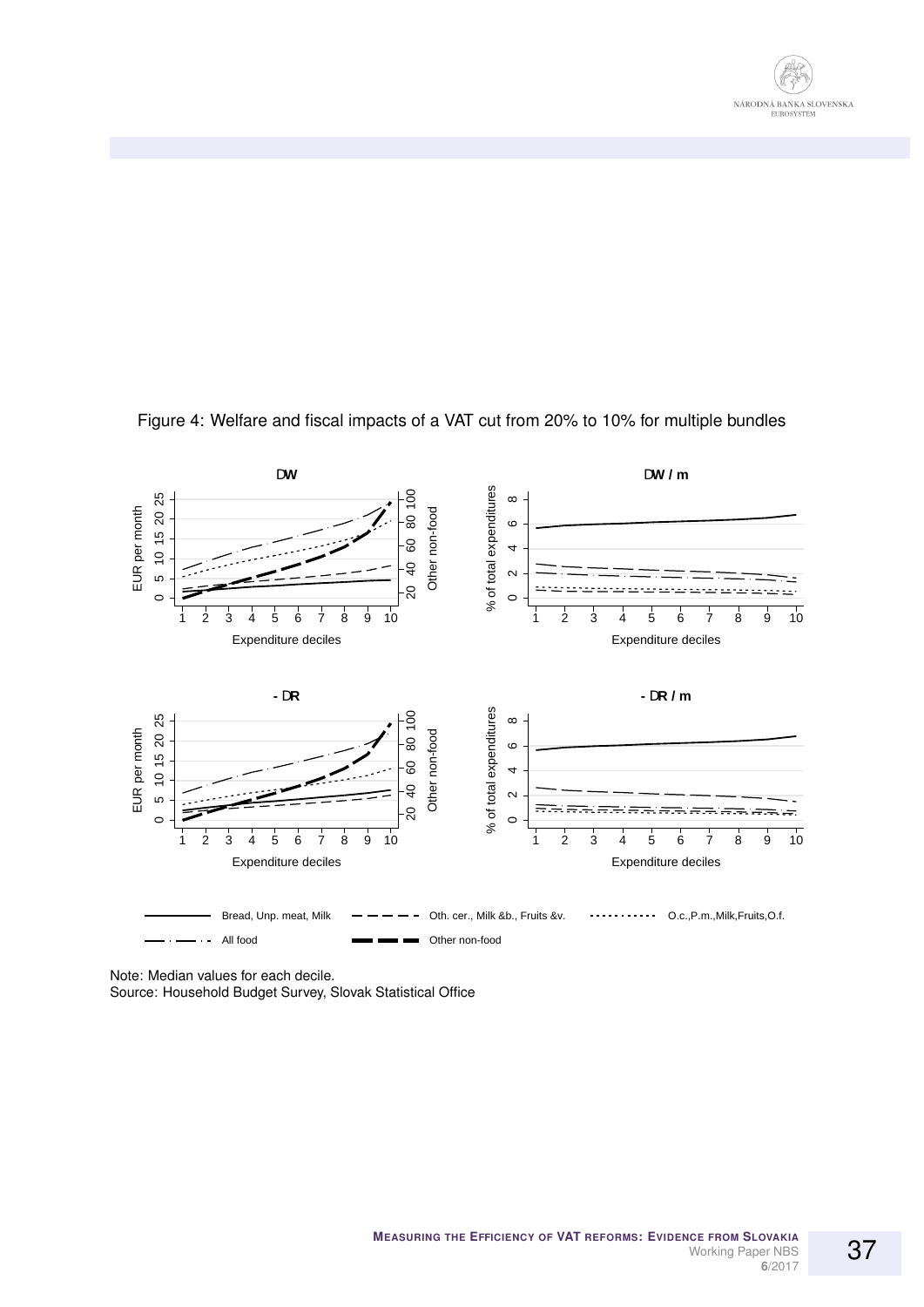



<span id="page-37-0"></span>Figure 5: Marginal welfare gains by expenditure deciles

Note: Median values for each decile.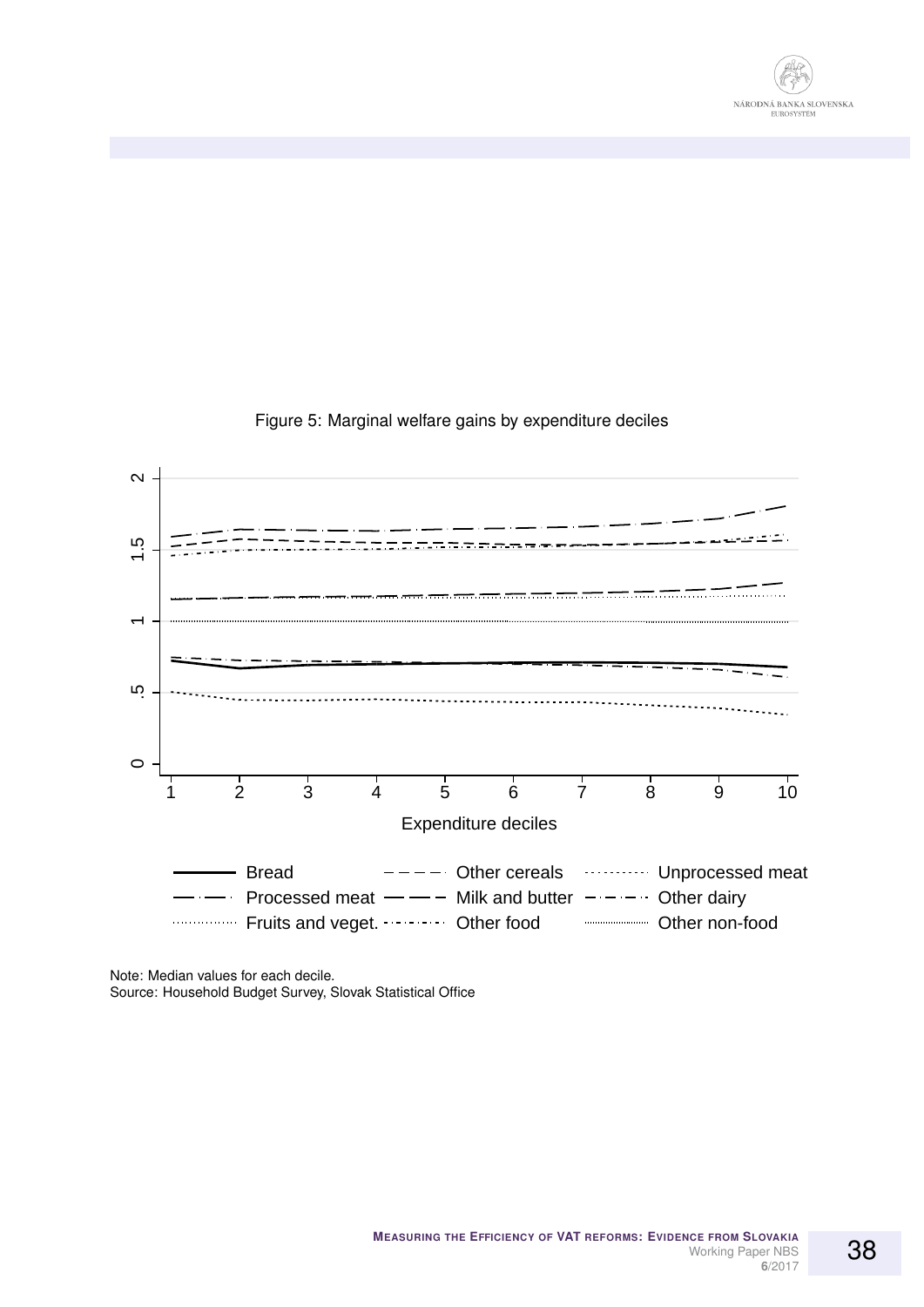



<span id="page-38-0"></span>Figure 6: Marginal welfare gains by VAT rates

Note: The curves are not defined for a 20% VAT rate. Sample means are displayed. Source: Household Budget Survey, Slovak Statistical Office

39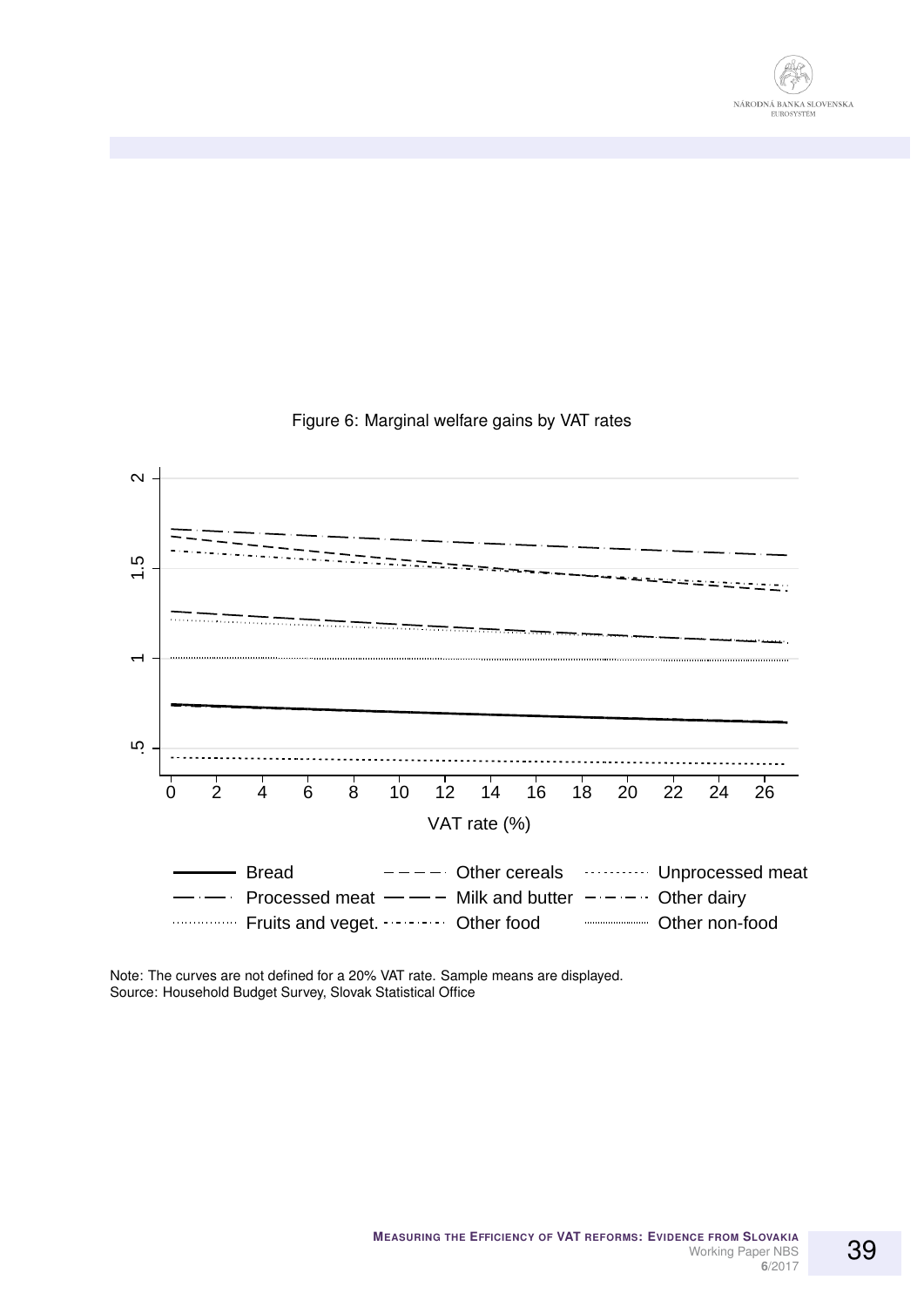



<span id="page-39-0"></span>Figure 7: Welfare impacts by VAT rates

Note: Sample means in EUR per month and household. Source: Household Budget Survey, Slovak Statistical Office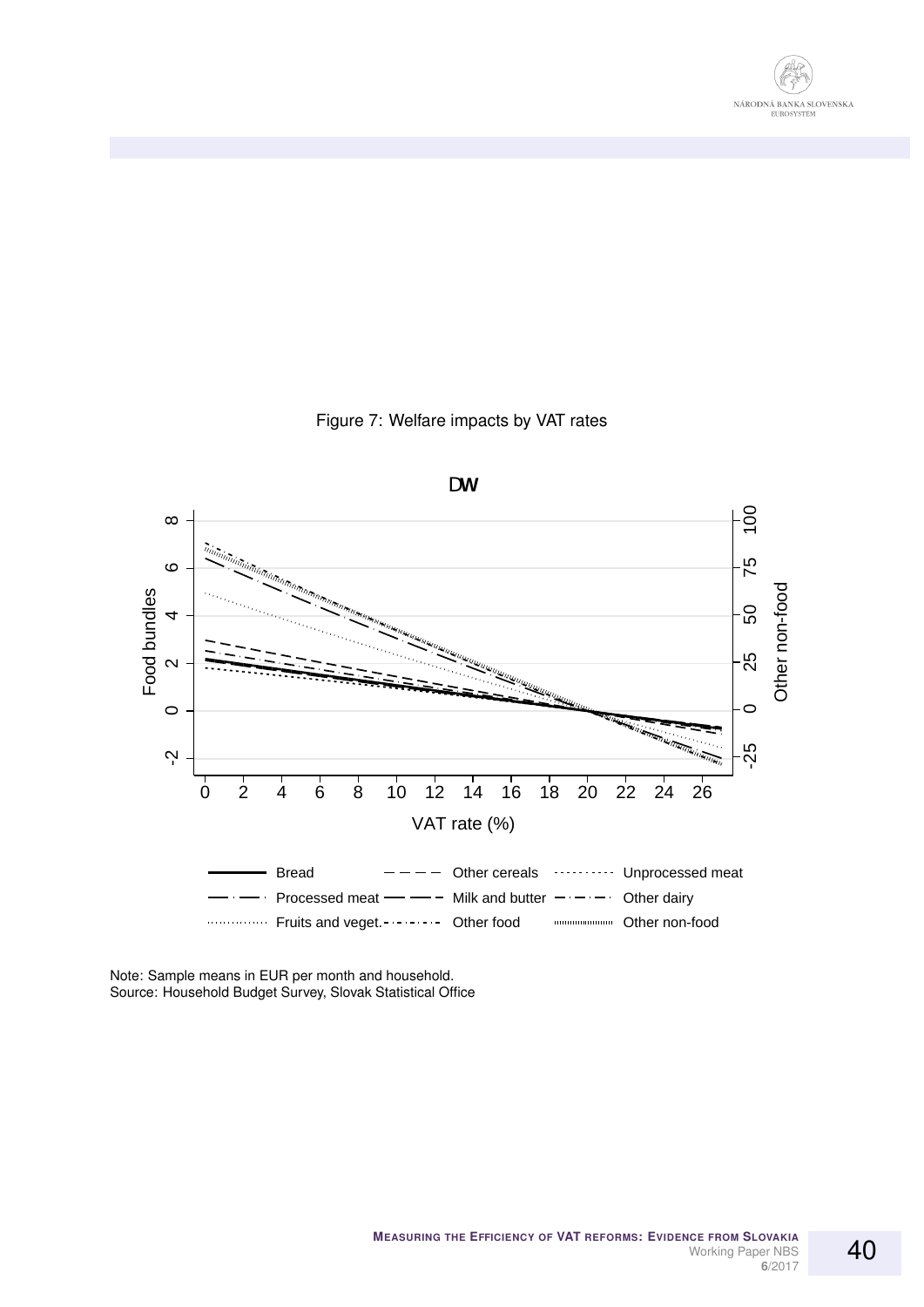



<span id="page-40-0"></span>Figure 8: Fiscal impacts by VAT rates

Note: Sample means in EUR per month and household. Source: Household Budget Survey, Slovak Statistical Office

41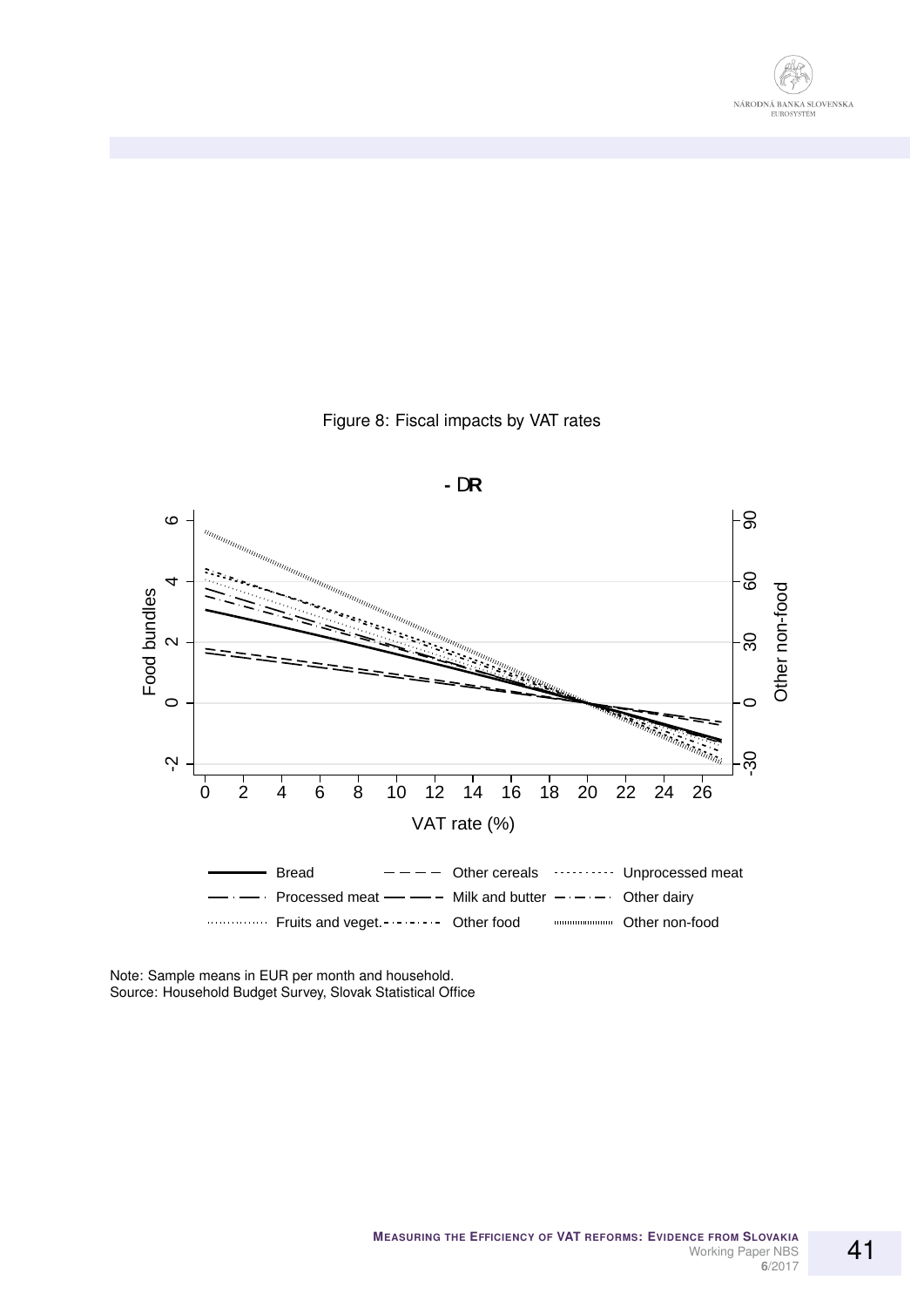

<span id="page-41-0"></span>Figure 9: Marginal welfare gains of a VAT cut from 20% to 10% for individual bundles



#### **MWG (Ahmad and Stern)**

Note: Median values for each decile.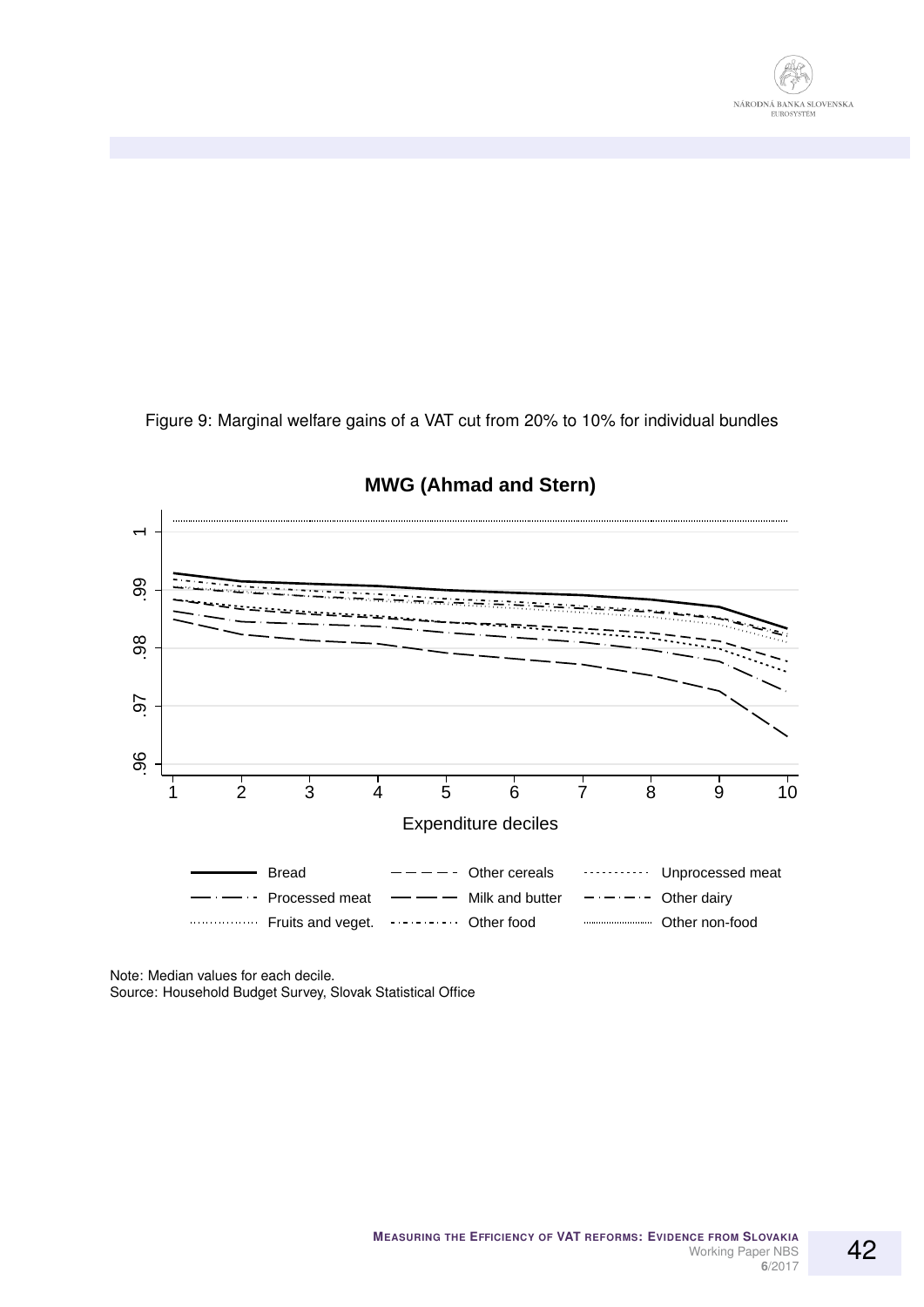

<span id="page-42-0"></span>Figure 10: Marginal welfare gains of a VAT cut from 20% to 10% for multiple bundles



#### **MWG (Ahmad and Stern)**

Note: Median values for each decile.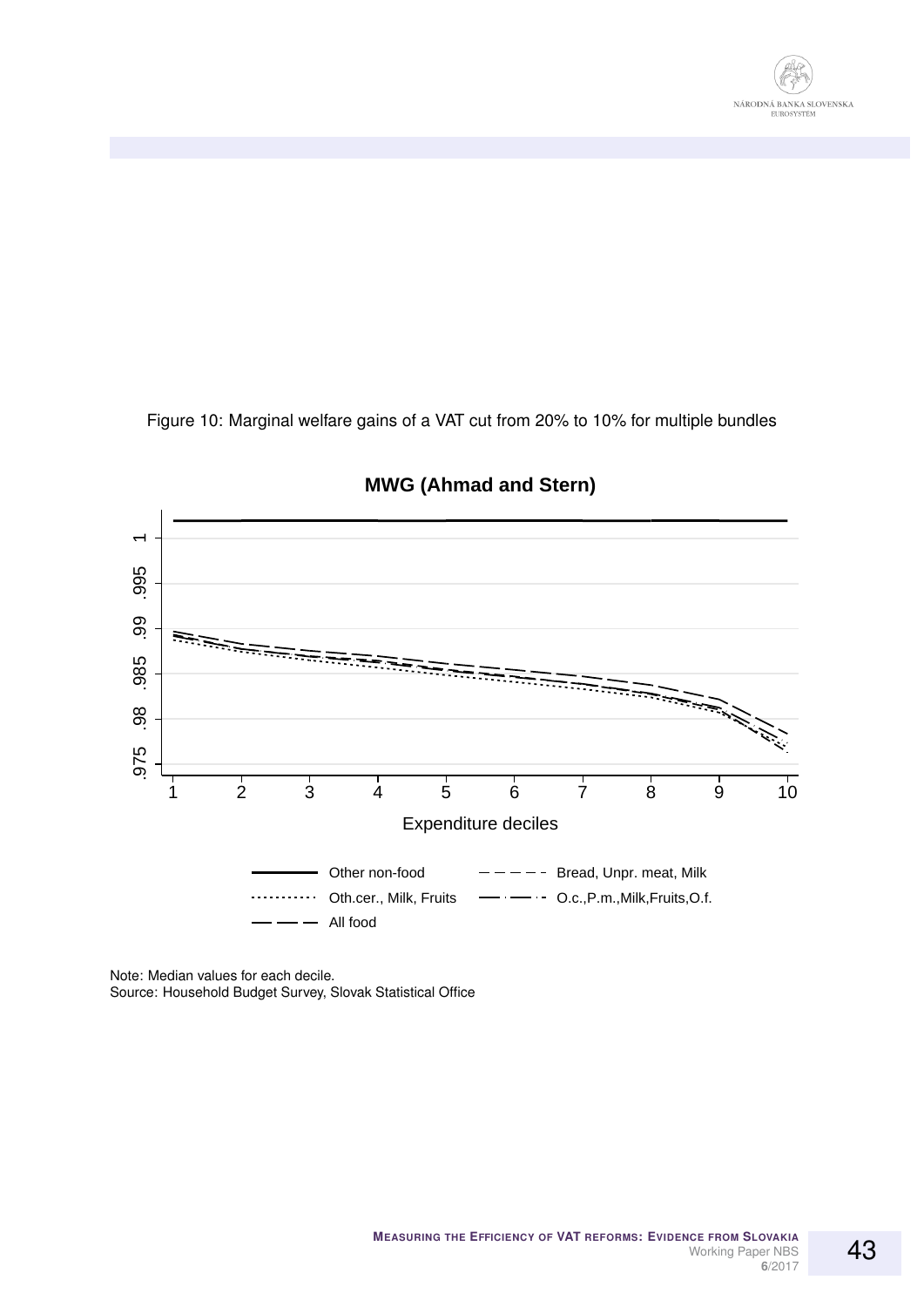

<span id="page-43-0"></span>



Note: Sample means. Source: Household Budget Survey, Slovak Statistical Office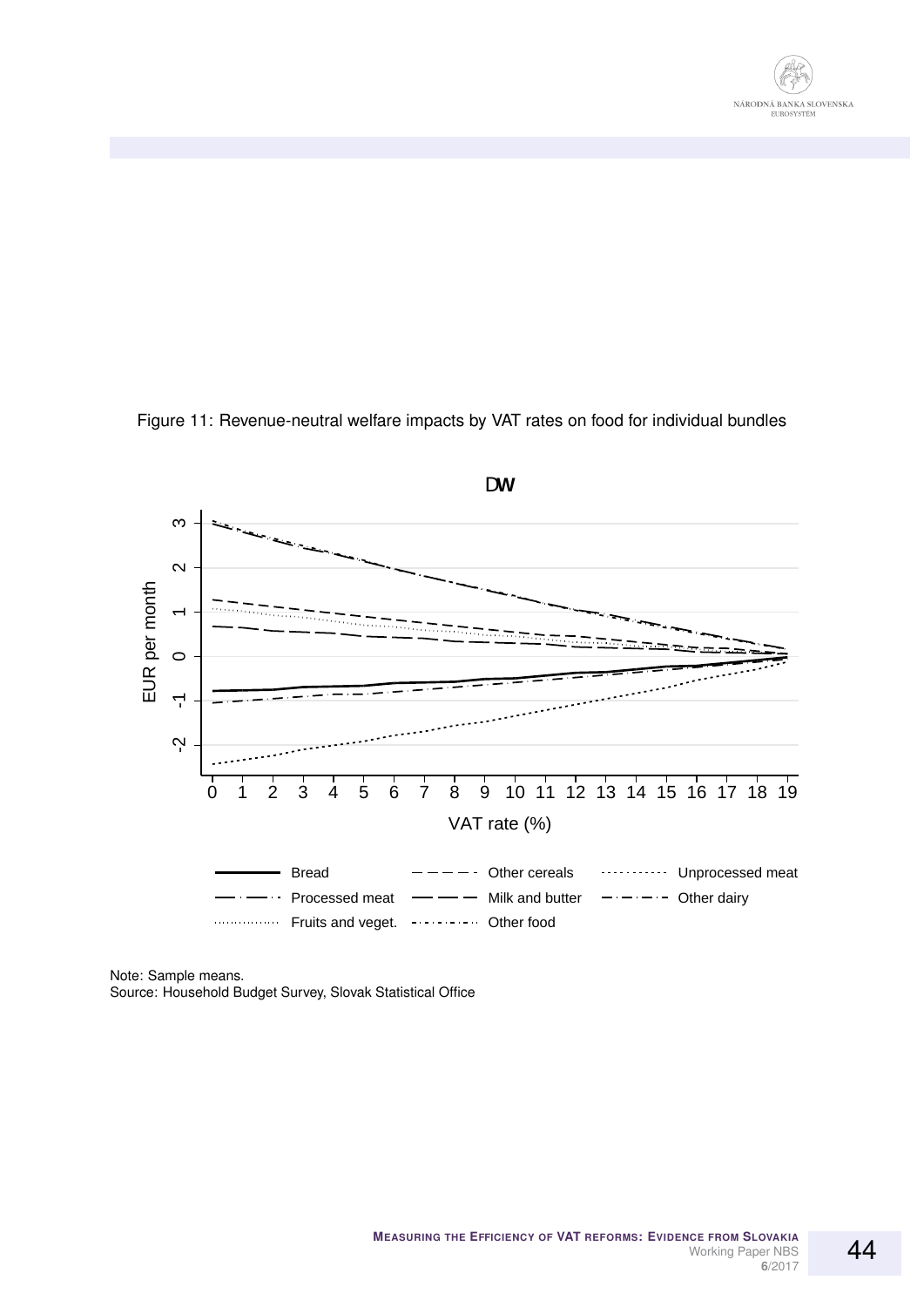

<span id="page-44-0"></span>



Note: Sample means. Source: Household Budget Survey, Slovak Statistical Office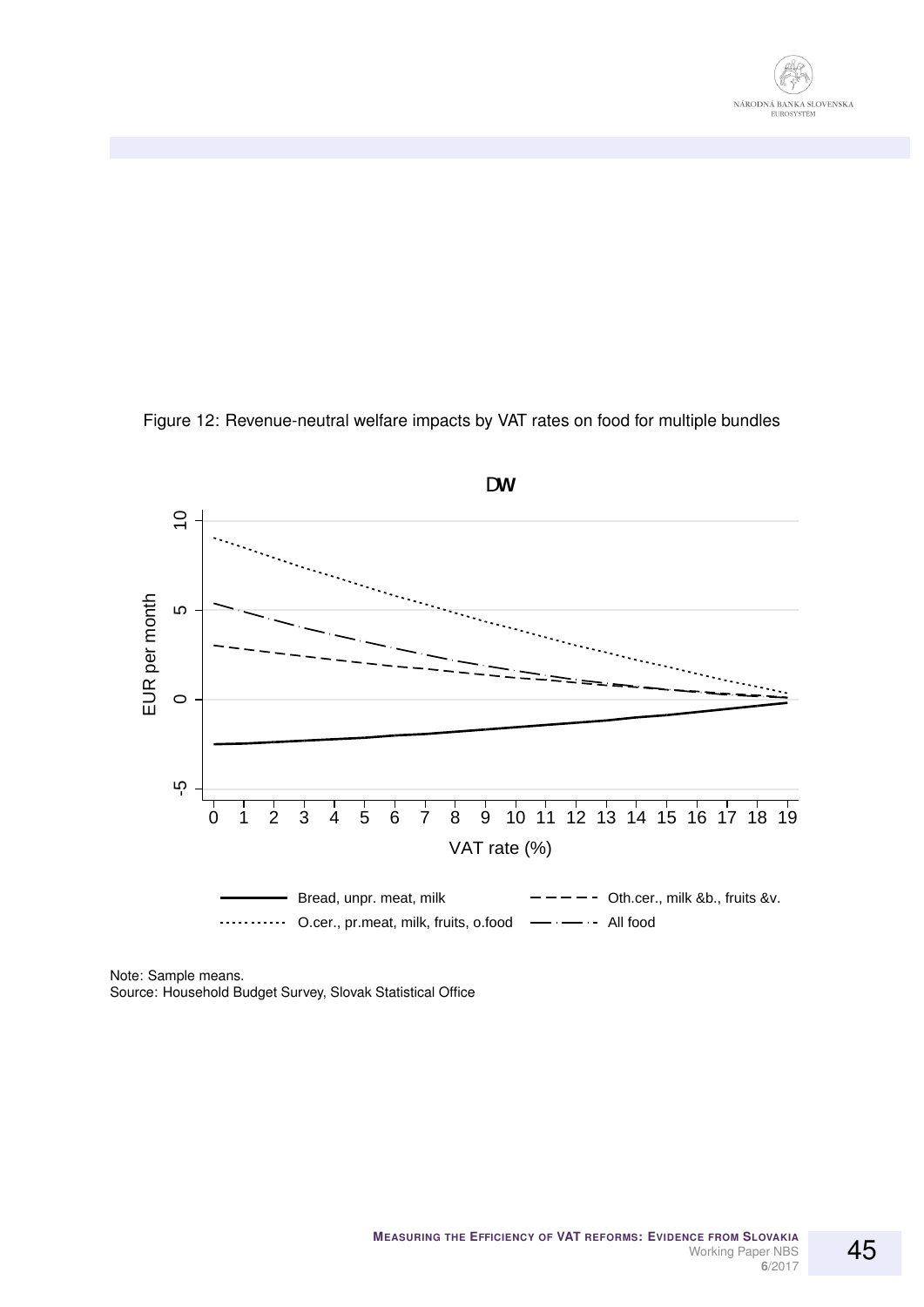

<span id="page-45-0"></span>Figure 13: Revenue-neutral welfare impacts of a VAT cut from 20% to 10% by expenditure deciles (individual bundles)



Note: Median values for each decile.

Source: Household Budget Survey, Slovak Statistical Office

46